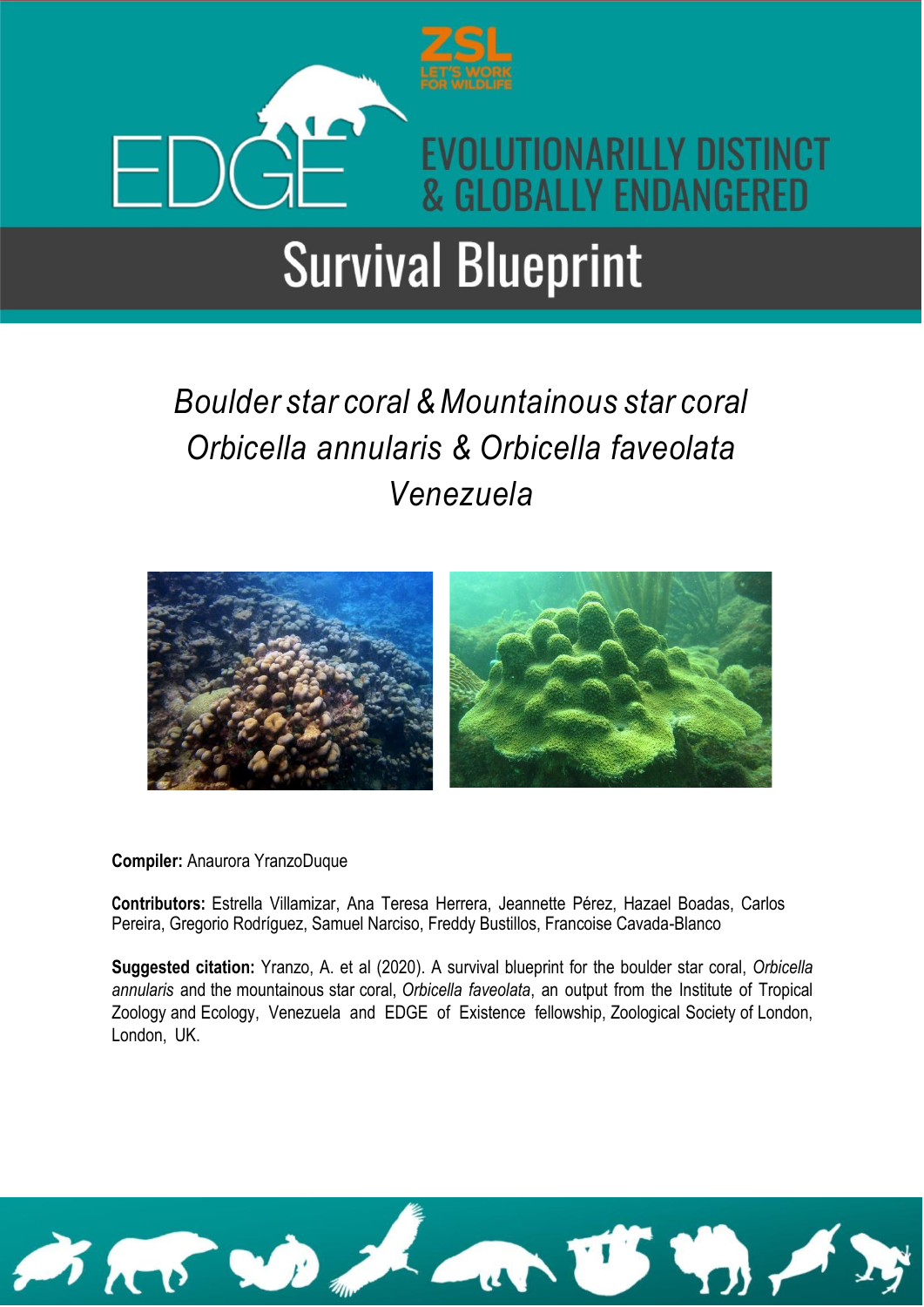



#### **1. STATUS REVIEW**

- 1.1 **Taxonomy:** The genus *Orbicella* was classified before as *Montastraea* and three species within the genus, *Orbicella annularis*, *Orbicella faveolata* and *Orbicella franksi* were classified as the *Montastraea annularis* complex until 1994 (Weil & Knowlton, 1994).This fact makes temporal comparisons for each species difficult. The genus changed to *Orbicella* in 2012 after Budd *et al.* (2012). Currently, taxonomy is as follows: Class: Anthozoa; Subclass: Hexacorallia; Order: Scleractinia; Family: Merulinidae; Genus: *Orbicella*; Species: *Orbicella annularis* and *Orbicella faveolata*; species name author: Ellis & Solander, 1786; common names: boulder star coral andmountainous star coral, taxonomic sources: Ellis, J.; Solander, D. (1786); Hoeksema, B. W.;Cairns,S. (2019).
- 1.2 **Distribution and population status:** *Orbicella annularis* and *O. faveolata* are distributed throughout over 30 countries in the Caribbean, Southern Florida, Bahamas, Bermuda and the Gulf of Mexico. After the decline of *Acropora palmata* species inthe early 1980s (Aronson andPrecht, 2001),*Orbicella* has been considered the most important genus of shallow reef building corals in the Caribbean region. Nevertheless, their populations have been suffering a drastic decline caused by bleaching events, disease episodes and negative impacts caused by anthropic activities. In general, the population of these species are decreasing with numerous studies reporting the reductionof coral cover and colony abundance (Quan-Young and Espinoza-Avalos, 2006; Garzón – Ferreira et al, 2001; Cervino et al, 2001;Sutherland et al 2004, Brandt and MacManus, 2009; Edmunds, 2015; Van Woesik and Randall, 2017).



**Figure 1.** Global distribution of *Orbicella* coral species. Modified image from Aronson *et al.* (2008).

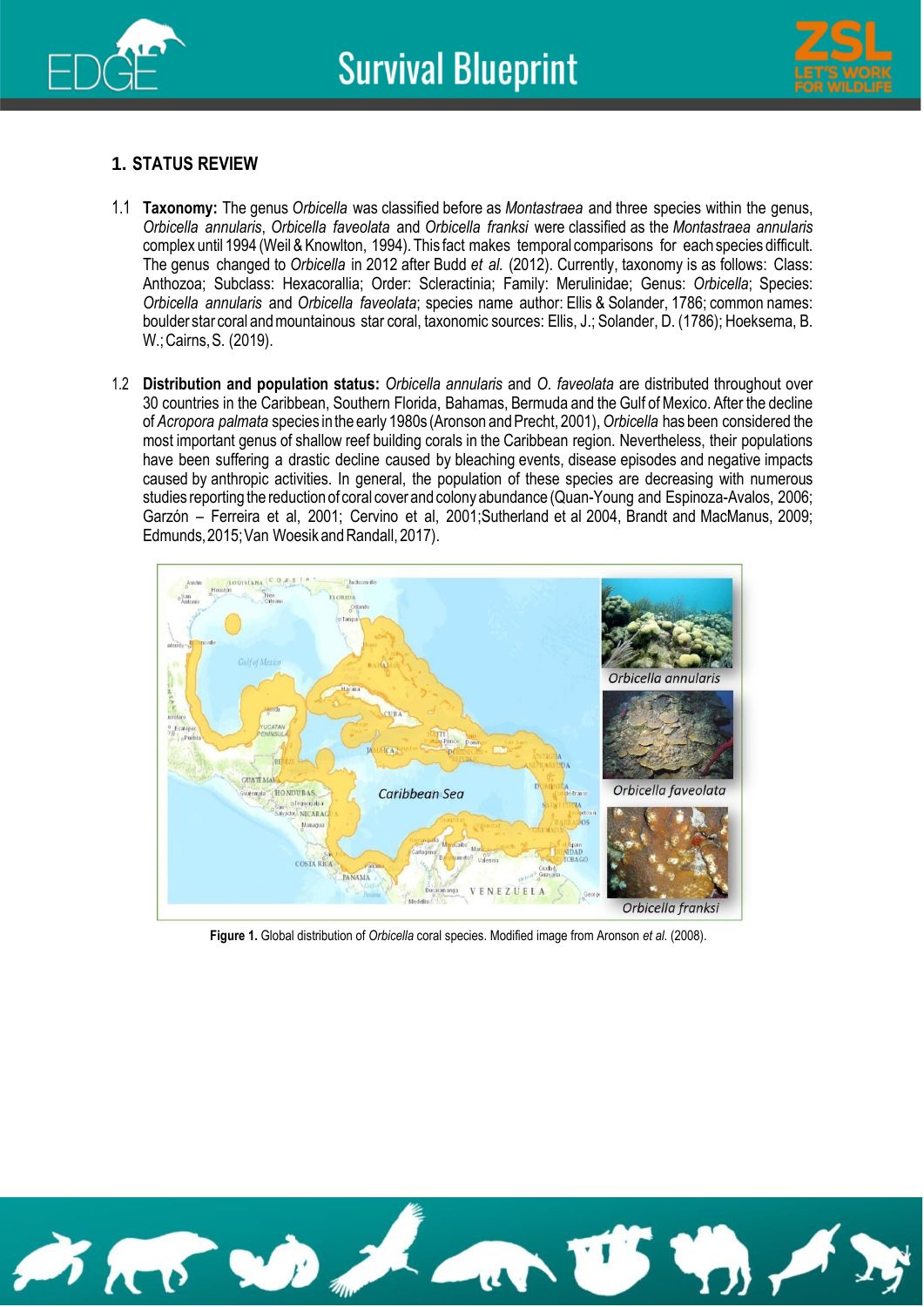



#### **1.2.1 Global distribution:**

| <b>Country</b>                          | <b>Distribution</b>                                                  | <b>Population trend</b>                       | <b>Population status</b>                                                                                                                                                                                                                                                                                                                                                                                                                                                                                                                                                                                                                                                                                                                   |
|-----------------------------------------|----------------------------------------------------------------------|-----------------------------------------------|--------------------------------------------------------------------------------------------------------------------------------------------------------------------------------------------------------------------------------------------------------------------------------------------------------------------------------------------------------------------------------------------------------------------------------------------------------------------------------------------------------------------------------------------------------------------------------------------------------------------------------------------------------------------------------------------------------------------------------------------|
|                                         | More than 300<br>(1)<br>km of Jamaican<br>coastline<br>(Hughes 1994) | Decreasing<br>(Hughes 1994)                   | Hughes (1994): 90% cover<br>reduction between 1980 and 1994.                                                                                                                                                                                                                                                                                                                                                                                                                                                                                                                                                                                                                                                                               |
| Jamaica                                 | (2) Pinnacle I (Hughes                                               | Decreasing                                    | Hughes and Tanner (2000):                                                                                                                                                                                                                                                                                                                                                                                                                                                                                                                                                                                                                                                                                                                  |
|                                         | and Tanner, 2000                                                     | (Hughes and Tanner, 2000)                     |                                                                                                                                                                                                                                                                                                                                                                                                                                                                                                                                                                                                                                                                                                                                            |
|                                         |                                                                      |                                               | -16 year study using size-based transition<br>matrices. Registered declines in rates of<br>survival, population growth and recruitment of<br>M. annularis complex.                                                                                                                                                                                                                                                                                                                                                                                                                                                                                                                                                                         |
|                                         |                                                                      |                                               | -Just one recruit observed, and recruitment<br>calculations required to maintain population<br>size were estimated between 35 and 73<br>recruits.                                                                                                                                                                                                                                                                                                                                                                                                                                                                                                                                                                                          |
|                                         |                                                                      |                                               | -Year 1976. Eighty-six to forty colonies<br>estimated in 1993, with an increment in<br>colonies' number by fission. Increase in the<br>number of colonies was a symptom of<br>population decline and not population growth.<br>Coral cover decreased as large colonies were<br>being dismembered into small remnants, and<br>then being covered by algae. Three time<br>periods: in the first period: higher survival with<br>population growth rates of eigenvalues $\lambda$ of<br>(1.074), this is an annual population growth rate<br>equivalent to 1.4% by year; in the following<br>period, the value dropped to 0.85%, and finally<br>a third period with a value of just 0.39%, this is<br>a decline of more than 95% every 20 yr. |
| Mexico                                  | <b>Akumal Reefs</b>                                                  | M.annularis complex<br>Decreasing (Roy, 2004) | Roy (2004): Almost 50% reduction in tissue<br>cover.                                                                                                                                                                                                                                                                                                                                                                                                                                                                                                                                                                                                                                                                                       |
| St. John, U.S. Virgin<br><b>Islands</b> | Yawsi Point                                                          | Decreasing<br>(Edmunds and Elahi, 2007)       | Edmunds and Elahi (2007):<br>- Coral cover declined from 41% to 12% (72%<br>decline) but unchanged over the following five<br>vears.<br>- Reduced colony abundance from 47<br>colonies/ $m^2$ to 20 colonies/ $m^2$ .                                                                                                                                                                                                                                                                                                                                                                                                                                                                                                                      |
|                                         |                                                                      |                                               | <b>Bruckner and Bruckner (2006):</b>                                                                                                                                                                                                                                                                                                                                                                                                                                                                                                                                                                                                                                                                                                       |
| Curazao                                 | Leeward coast western<br>end of Curazao                              | Decreasing<br>(Bruckner and Bruckner, 2006)   | - O. annularis and O. faveolata abundance<br>declined from 46% (1998) to 38% (2005).                                                                                                                                                                                                                                                                                                                                                                                                                                                                                                                                                                                                                                                       |
|                                         |                                                                      |                                               | - Increase in partial mortality by 85% from 1998<br>to 2005: average tissue loss of 40% for both<br>species (Bruckner and Bruckner, 2006)                                                                                                                                                                                                                                                                                                                                                                                                                                                                                                                                                                                                  |

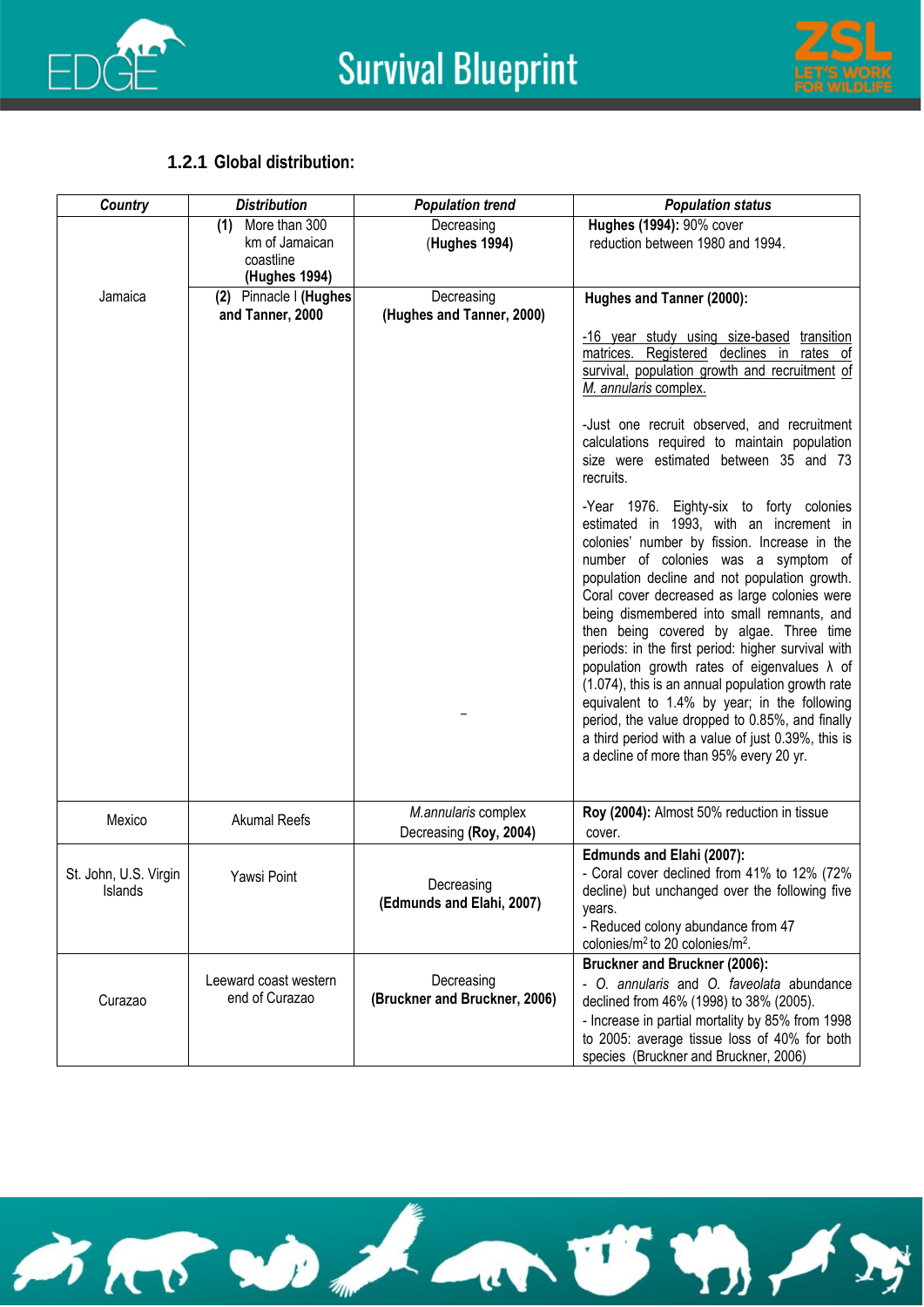



| <b>Distribution</b>                                                     | <b>Population trend</b>                                               | <b>Population status</b>                                                                                                                                                                                                                             |
|-------------------------------------------------------------------------|-----------------------------------------------------------------------|------------------------------------------------------------------------------------------------------------------------------------------------------------------------------------------------------------------------------------------------------|
| Three sites: Jardín<br>Tropical; Pointe<br>Borgnesse and<br>Fondboucher | Decreasing<br>(Cowan, 2006)                                           | Cowan (2006):<br>Coral reefs health assessment: post- bleaching<br>event (year 2005) and record of mortality and<br>diseases. Dominance of Orbicella species:<br>76.75% of total coral colonies at Pointe<br>Borgnesse and 42.4% at Jardín Tropical. |
|                                                                         |                                                                       | Disease prevalence and bleaching susceptibility:                                                                                                                                                                                                     |
|                                                                         |                                                                       | 25% of colonies of Orbicella spp. affected by<br>white plague disease. Percentage of colonies<br>affected:<br>-Pointe Borgnesse: O. annularis                                                                                                        |
|                                                                         |                                                                       | 36.43%; O. faveolata: 35.66%.<br>- Jardin Tropical: O. annularis<br>11.11%; O. faveolata: 23.61%.                                                                                                                                                    |
|                                                                         |                                                                       | - Post bleaching mortality: O. annularis (n=13<br>colonies with partial mortality and n= 4 colonies<br>totally dead.                                                                                                                                 |
|                                                                         |                                                                       | - O. faveolata (n=13 colonies with partial<br>mortality and n= 6 totally dead). Both Orbicella<br>species were among the species group with<br>higher mortality rates and were found to be the<br>most susceptible to post-bleaching mortality.      |
|                                                                         |                                                                       | Because of this situation, Martinique reefs may<br>experience a decreased dominance of O.<br>annularis and O. faveolata.                                                                                                                             |
| Sixteen sites<br>(1)<br>(Steiner and<br>Kerr, 2008)                     | Decreasing<br>(for coral reefs in general)<br>Steiner and Kerr (2008) | Steiner and Kerr (2008):<br>Record of the most severe bleaching episode of<br>north-eastern and eastern Caribbean in 2005<br>and post bleaching assessment in 2007.                                                                                  |
|                                                                         |                                                                       | Percentage (%) of bleached colonies:<br>O. annularis: 63% (2005) and 43% (2007).<br>O. faveolata: 82% (2005) and 46% (2007).                                                                                                                         |
|                                                                         |                                                                       | Percentage (%) of recent mortality:<br>O. annularis: 1% (2005) and 11% (2007)<br>O. faveolata:1% (2005) and 23% (2007).                                                                                                                              |
|                                                                         |                                                                       | General decline of coral cover (28%) and recruit<br>abundance (65%).                                                                                                                                                                                 |
| (2) West, North and East<br>and South Coast<br>(Steiner, 2015)          | Decreasing<br>(Steiner, 2015)                                         | Steiner (2015):<br>Orbicella live tissue continuously decreasing,<br>caused mainly by bleaching episodes                                                                                                                                             |
|                                                                         |                                                                       |                                                                                                                                                                                                                                                      |

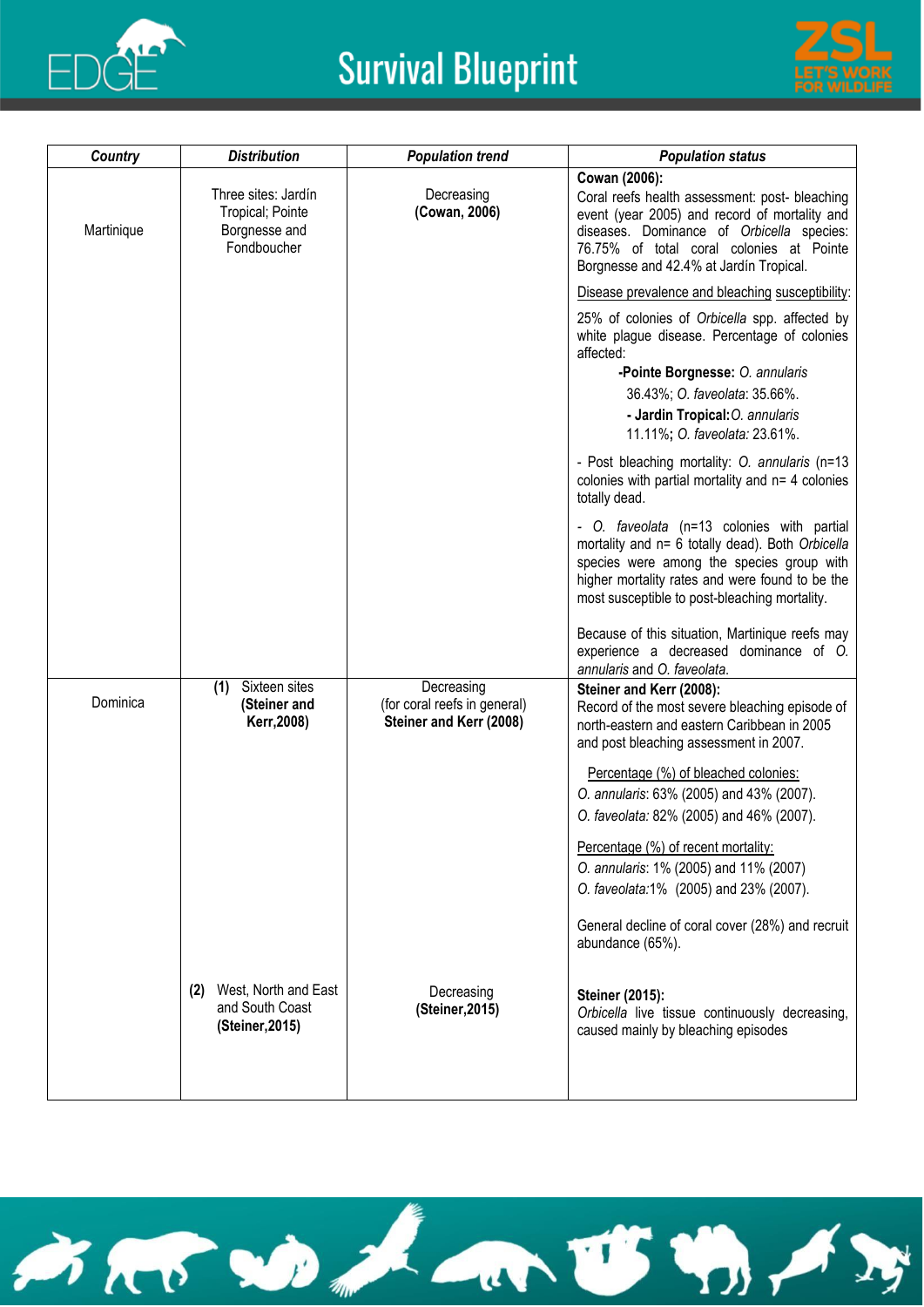



| <b>Country</b> | <b>Distribution</b>                                                                                                                               | <b>Population trend</b>                                                                                                       | <b>Population status</b>                                                                                                                                                                                                                                                                                                                                                                                                                                                                                                                                                                                                                                                |
|----------------|---------------------------------------------------------------------------------------------------------------------------------------------------|-------------------------------------------------------------------------------------------------------------------------------|-------------------------------------------------------------------------------------------------------------------------------------------------------------------------------------------------------------------------------------------------------------------------------------------------------------------------------------------------------------------------------------------------------------------------------------------------------------------------------------------------------------------------------------------------------------------------------------------------------------------------------------------------------------------------|
| Tobago         | North West of<br>(1)<br>Tobago<br>(Harding et. al<br>2008).                                                                                       |                                                                                                                               | Harding et. al (2008):<br>Orbicella genus affected by three diseases:<br>Yellow Blotch Disease, White Plague Disease<br>and Dark Spot Disease, been one of the most<br>affected genus. YBD disease prevalence varied<br>between 43% and more than 60%; and White<br>Plague, between 41% and more than 50%.                                                                                                                                                                                                                                                                                                                                                              |
|                | Six locations:<br>(2)<br>Kariwak, Buccoo,<br>Mt. Irvine;<br>Culloden; Little<br>Englishman's bay<br>and sisters<br>(Mallela and<br>Crabbe, 2009). | Decreasing, O.faveolata<br>(Mallela and Crabbe, 2009)                                                                         | Mallela and Crabbe (2009):<br>Reconstruction and interpretation of historical<br>and modern-day recruitment patterns. Influence<br>of hurricanes, storms and bleaching events on<br>recruitment.<br>O. faveolata recruitment since 1983: 17%, but<br>after the bleaching event from 2005-2006 drop<br>to 0.<br>Orbicella faveolata was the main framework<br>builder in Tobago Reefs but its coral cover<br>decreased after the 2005 bleaching event<br>and subsequent outbreak of YBD and there<br>wasn't recruitment during this study.                                                                                                                               |
| Puerto Rico    | Culebra<br>(1)<br>Island<br>(Hernandez-<br>Pacheco et<br>al. 2011)                                                                                | Decreasing<br>Authors highlight that viability of O.<br>annularis is seriously compromised<br>(Hernandez-Pacheco et al. 2011) | Hernandez-Pacheco et al. (2011):<br>-Measured vital rates of O.annularis during<br>the sequence of a bleaching event (pre-<br>during and post).<br>-Bleaching as the cause of an increase of small<br>colonies in the area by colony fragmentation.<br>Use of size-based transition matrices with 399<br>colonies<br>-Authors pointed out that sexual recruitment<br>was unlikely to support the recovery of affected<br>populations. Also, in the projection of a<br>stochastic simulation indicated that after 100<br>years an annual probability of bleaching in<br>excess of 6% would cause a population<br>decrease $(\lambda_s$ <1.0) of 54% in colony abundance. |
|                | (2) Carlos Rosario,<br>Palomino (Soto<br>Santiago et<br>al.2017).                                                                                 | Decreasing<br>Colony shrinkage more common<br>than colony growth.<br>(Soto-Santiago et al. 2017).                             | Soto-Santiago et al. (2017):<br>Decline in Orbicella annularis population<br>growth rates (As 0.80 to 0.70) despite no<br>major negative environmental conditions in<br>the area.                                                                                                                                                                                                                                                                                                                                                                                                                                                                                       |

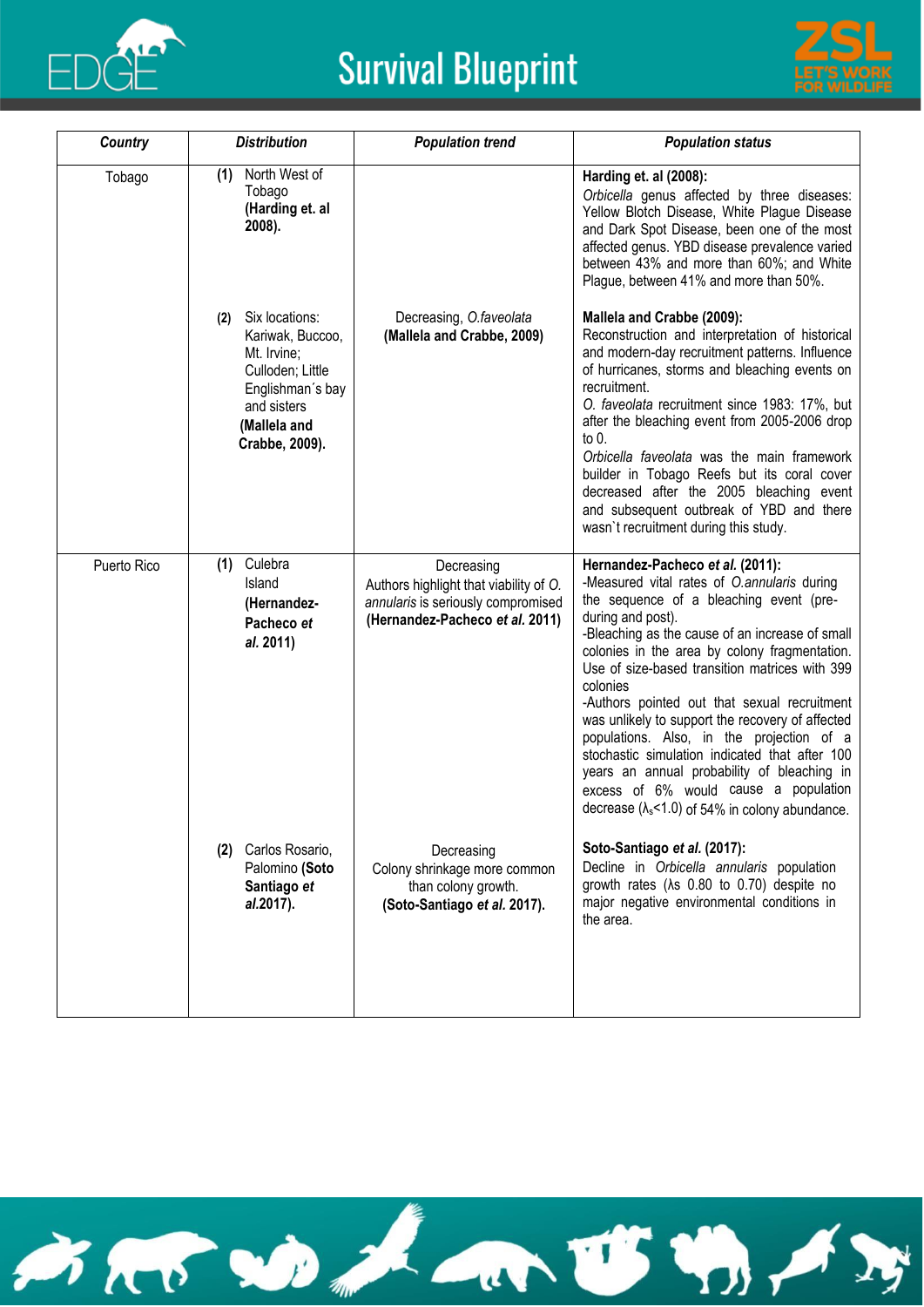



| Country  | <b>Distribution</b>                                                                                                                                                                        | <b>Population trend</b>                              | <b>Population status</b>                                                                                                                                                                                                                                                                                                                                                                                                                                                                                                                                                                                                                                                                                                                                                                                                                                                      |
|----------|--------------------------------------------------------------------------------------------------------------------------------------------------------------------------------------------|------------------------------------------------------|-------------------------------------------------------------------------------------------------------------------------------------------------------------------------------------------------------------------------------------------------------------------------------------------------------------------------------------------------------------------------------------------------------------------------------------------------------------------------------------------------------------------------------------------------------------------------------------------------------------------------------------------------------------------------------------------------------------------------------------------------------------------------------------------------------------------------------------------------------------------------------|
| Colombia | Marine Protected Area<br>(MPA) Natural National<br>Park<br>Corales<br>del<br>San<br>Rosario<br>and<br>Bernardo: Reefs from<br>Isla Grande (degraded)<br>and Isla Tesoro (less<br>degraded) | Decreasing<br>(Alvarado- Chacon and Acosta,<br>2009) | Alvarado-Chacon and Acosta (2009):<br>Study of the size structure of Orbicella at two<br>reefs: (1) degraded and (2) less degraded: 102<br>colonies and 9,646 ramets.<br>-They found a population with presence of few<br>small colonies and dominance of medium sized<br>This<br>population<br>colonies.<br>characteristic<br>increases the presence of small old non<br>reproductive ramets because older colonies are<br>more prone to partial mortality.<br>They argue that detriment of vital functions<br>depends on individual ramets that are non-<br>reproductive or less fertile. In this sense they<br>found a low percentage of ramets completely<br>reproductive:1% (in degraded reef) and 6% (in<br>less degraded)<br>Combination of a lack of recruitment of sexual<br>individuals, dominance of small sized ramets<br>and presence of local stressors make O. |
|          |                                                                                                                                                                                            |                                                      | annularis population unsustainable over time in<br>both studied sites.                                                                                                                                                                                                                                                                                                                                                                                                                                                                                                                                                                                                                                                                                                                                                                                                        |
| Cuba     | Archipelago<br>(1)<br>Jardines<br>de<br>la<br>Reina (Busutil et.<br>al 2016)                                                                                                               | Decreasing<br>(Busutil et. al. 2016)                 | Busutil et. al (2016):<br>-Authors found a replacement of typical species<br>like Orbicella. (cover <10%).<br>-Bleaching identified as the main detrimental<br>factor for coral reefs and cause of the species<br>dominance change; with more bleaching<br>resistant species dominating: highest colony<br>number and cover of opportunistic species.<br>Orbicella live cover and abundance:<br>Orbicella annularis found in only three of seven<br>shallow sites surveyed and in front reef:<br>- Shallow sites: live cover among 1% and 4.8%<br>and relative abundance of 3.2%<br>- Front reefs: live cover of 1.2% and 7.1%. and<br>relative abundance of 1% and 9.1%<br>Orbicella faveolata only found in front reefs:<br>Live cover from 4.5% to 30.6% and relative<br>abundance between 7.9% and 26.2%.                                                                 |
|          | (2) Cayo Diego Perez<br>(Rey-Villiers et. al<br>2016)                                                                                                                                      | Decreasing<br>(Rey-Villiers et. al 2016)             | Rey-Villiers et. al (2016):<br>Orbicella complex relative abundance from<br>41.5 % to 6.9%.                                                                                                                                                                                                                                                                                                                                                                                                                                                                                                                                                                                                                                                                                                                                                                                   |

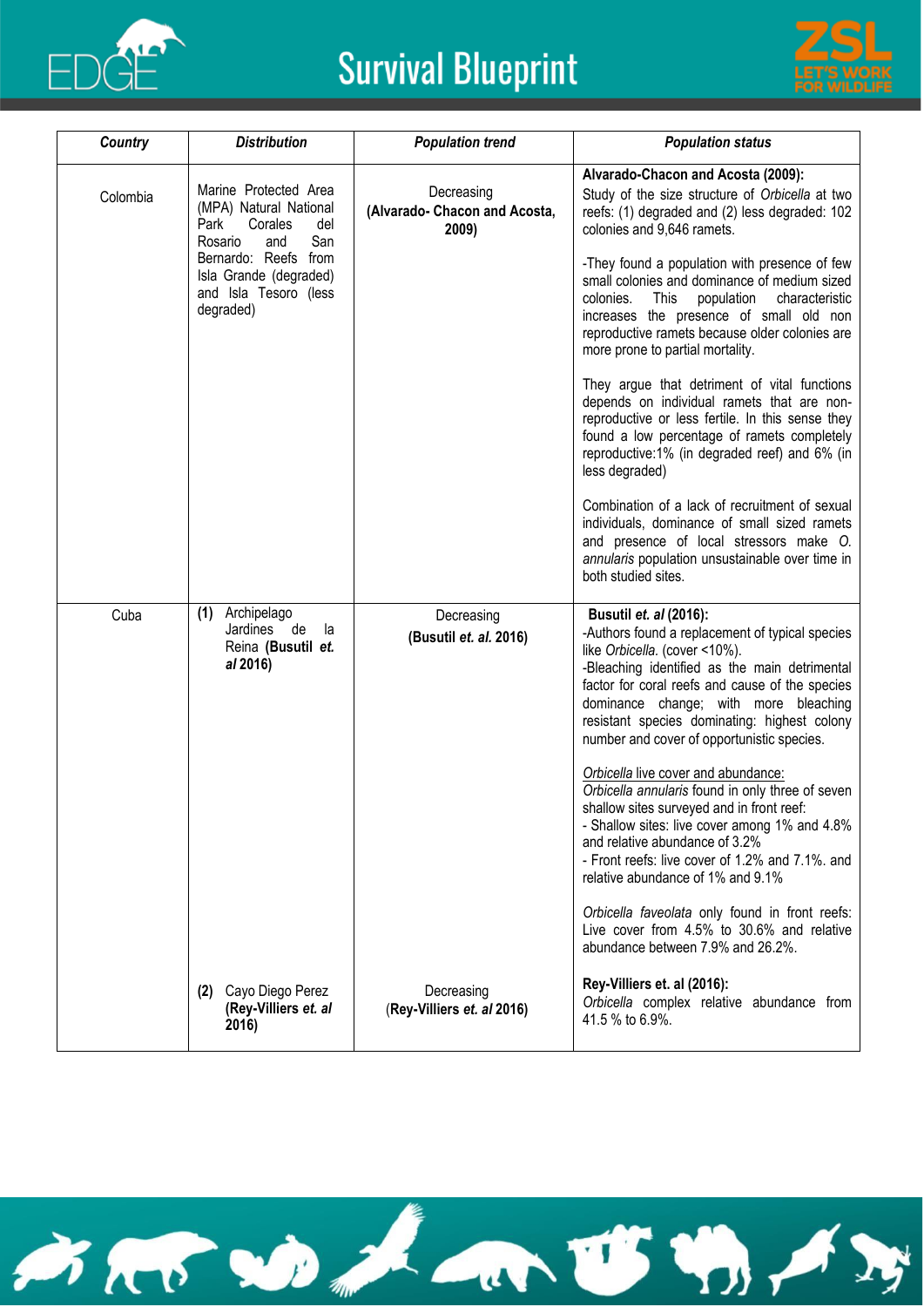



| Country   | <b>Distribution</b>                                                                                                                                | <b>Population trend</b>               | <b>Population status</b>                                                                                                                                                                                                                                                                                                                                                                |
|-----------|----------------------------------------------------------------------------------------------------------------------------------------------------|---------------------------------------|-----------------------------------------------------------------------------------------------------------------------------------------------------------------------------------------------------------------------------------------------------------------------------------------------------------------------------------------------------------------------------------------|
| Venezuela | Morrocoy National Park<br>-Mero                                                                                                                    | Decreasing<br>(Villamizar, 2000)      | Villamizar (2000):<br>- O.annularis cover for 1995: 12.99% (canal<br>zone) and 14.81% (protected zone)<br>- O.annularis cover for 1996 (after the massive<br>die off): 1.07%                                                                                                                                                                                                            |
|           | Morrocoy National Park<br>-Caiman<br>- Sombrero                                                                                                    | Decreasing<br>(Bone et al.2001)       | Bone et al (2001):<br>Caiman (data from 1994 to 1996)<br>O.annularis cover 43.35% (year 1994) and<br>dropped to less than 5% after the massive die<br>off event (year 1996)<br>Sombrero: (data from 1996 to 2000)<br>O.annularis cover 25% approx. (1997) to less<br>than 20% (2000)                                                                                                    |
|           | Morrocoy National Park<br>Peraza                                                                                                                   |                                       | Lopez and Rodríguez (2010):<br>O. faveolata mean cover in Peraza: 3.9% for<br>year 2009                                                                                                                                                                                                                                                                                                 |
|           | Dependencia<br>Federal<br>Archipiélago Los<br>Roques<br><b>Dos</b>                                                                                 | Decreasing<br>(Bastidas et al. 2012)  | Bastidas et al. (2012):<br>Significant loss of coral cover (%) by a<br>bleaching event in 2010. Mean lost from 44.9<br>(%) in 2010 to 30.6% in 2011.                                                                                                                                                                                                                                    |
|           | Mosquises<br>Sur<br>Cayo de<br>Agua                                                                                                                |                                       | In Dos Mosquises Sur dominated by Orbicella<br>species (Yranzo, 2009) the coral cover dropped<br>from 47.4% to 29.1%.                                                                                                                                                                                                                                                                   |
|           | Dependencia<br>Federal Archipiélago<br>Los Roques<br>Madrisquí<br><b>Dos</b><br>Mosquises<br>Sur (DMS)<br>Boca de<br>Cote<br>Cayo Sal<br>La Pelona | Decreasing<br>(Villamizar et al 2014) | Villamizar et al (2014):<br>Dominance of Orbicella annularis<br>Relative abundance:<br>-Madrisquí shallow strata: 30.90%;<br>-Dos Mosquises Sur shallow strata: 40.44%<br>and deep strata: 15.51%.<br>Coral cover loss recorded for three reefs in two<br>survey: (1) year 2005-2006 and (2) year 2011<br>-Cayo Sal: 37.1% to 19.82 %                                                   |
|           |                                                                                                                                                    |                                       | -Boca de Cote: 61% to 29.01%<br>-DMS: 66 % to 29.50 (%)<br>O.annularis and O.faveolata among most<br>affected coral species as a consequence of the<br>bleaching event that happened in 2010. Coral<br>paleness was frequent, with % of colonies<br>affected between 25% (La Pelona) to 36%<br>(DMS). Diseases were the second deleterious<br>factor (White Plague Disease, Yellow Band |

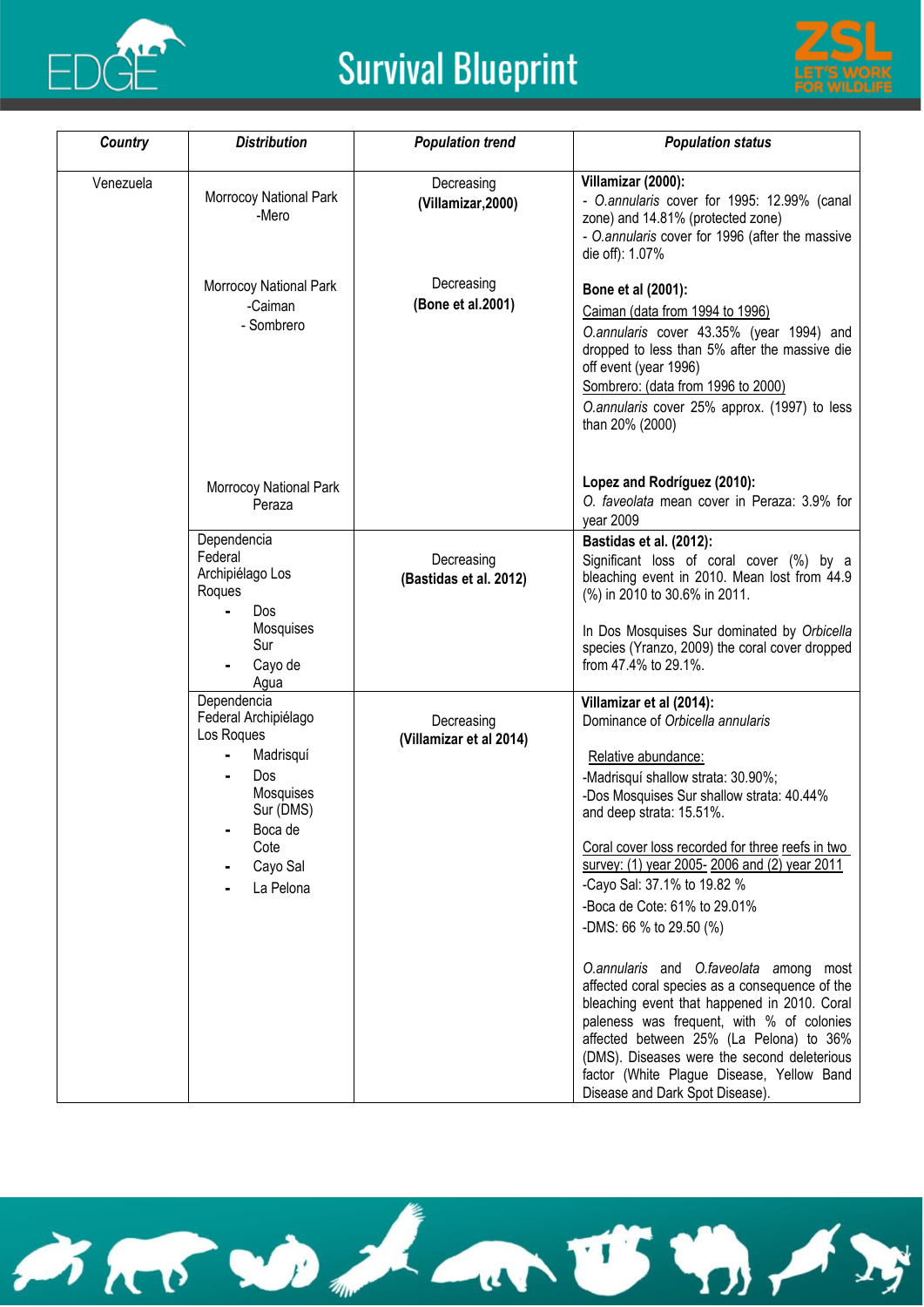



| Country   | <b>Distribution</b>                                                                                                                                                                                                                                                                                                                                      | <b>Population trend</b>                                                                   | <b>Population status</b>                                                                                                                                                                                                                                                                                                                                                                                                                                                                       |
|-----------|----------------------------------------------------------------------------------------------------------------------------------------------------------------------------------------------------------------------------------------------------------------------------------------------------------------------------------------------------------|-------------------------------------------------------------------------------------------|------------------------------------------------------------------------------------------------------------------------------------------------------------------------------------------------------------------------------------------------------------------------------------------------------------------------------------------------------------------------------------------------------------------------------------------------------------------------------------------------|
| Venezuela | Dependencia Federal<br>Archipiélago Los Roques<br>- Madrisqui<br>- Dos Mosquises Sur<br>- Boca de Cote<br>- Cayo Sal<br>- La Pelona                                                                                                                                                                                                                      | Decreasing<br>(Yranzo y Villamizar, 2015):                                                | Yranzo and Villamizar (2015):<br>Partial mortality (%) increased in both species:<br>-O. annularis: 30.65% (2009) to 45.16% (2011).<br>O.faveolata:23.64% (2009) to 50.13% (2011)<br>Diseases, paleness and bioerosion were the<br>main deleterious factors for Orbicella species.<br>O. faveolata colonies were most affected by<br>diseases (17.49% of colonies $(X^2 = 66.939;$ gl=<br>3; $\alpha$ = 0.05) and O. annularis by paleness<br>$(21.34\%; X^2 = 53.181; g = 3; \alpha = 0.05).$ |
|           | Recopilation of reports:<br>Presence of O.annularis<br>in most of the country's<br>reefs, and predominance<br>in the oceanic islands and<br>bays of the central-<br>western region with a<br>decrease in abundance in<br>the eastern region.<br>Highlighted sites:<br>-Cuare Wildilfe Refuge<br>-Morrocoy National Park<br>- Los Roques National<br>Park | Decreasing, however it is<br>necessary to extend the evaluations<br>(Cróquer et al. 2015) | Cróquer et al.(2015):<br>- Relevance of O.annularis in Venezuelan<br>reefs.<br>- O.annularis threatened by various factors<br>including bleaching and diseases.<br>- Two events pointed out as the main<br>deleterious for O.annularis population in<br>Venezuela that caused their live cover drop: (1)<br>massive die off in Morrocoy National Park<br>(1996) and (2) bleaching event (2010).                                                                                                |

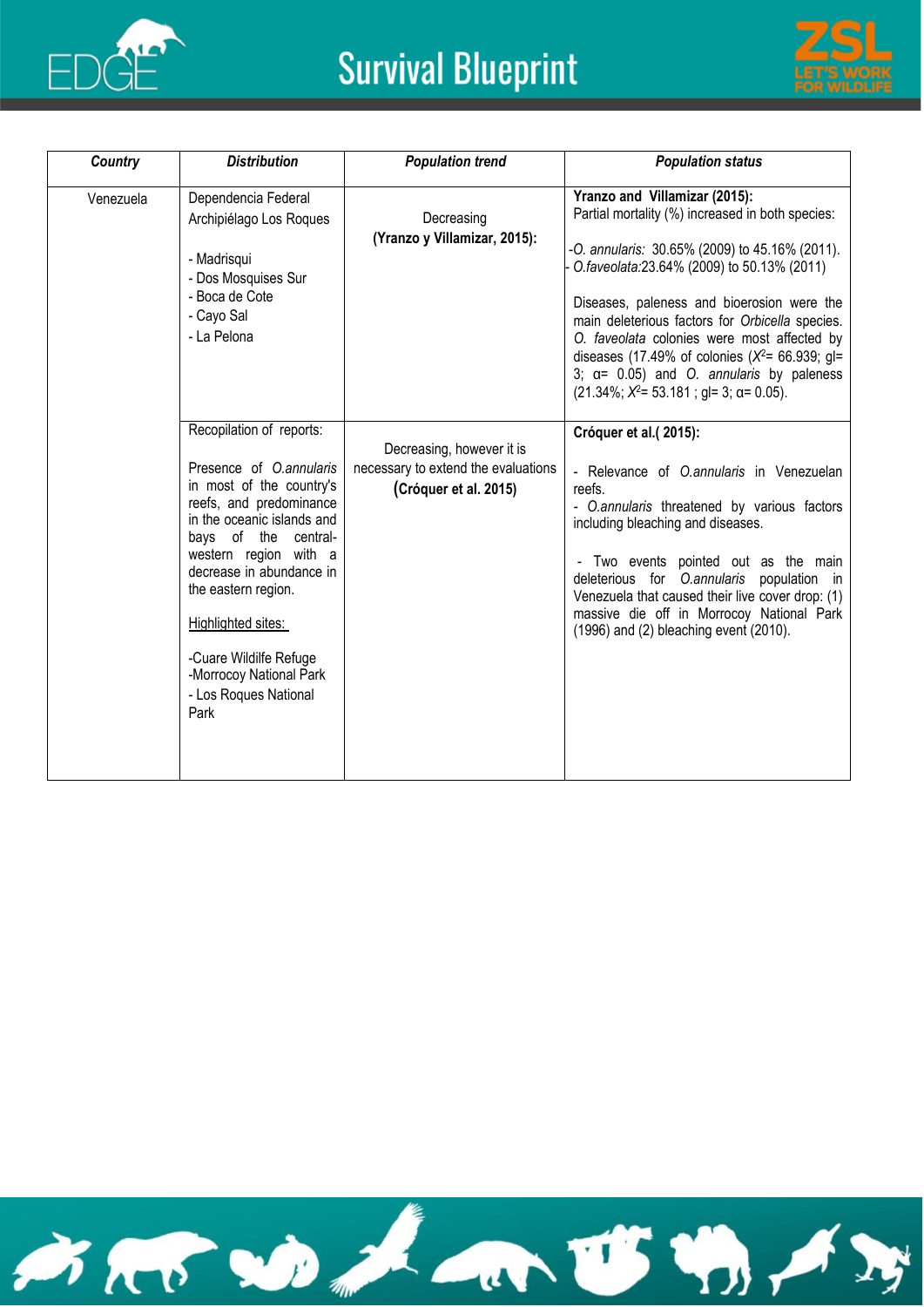



#### **1.2.2 Local distribution:**

| <b>Region /</b><br>province                          | <b>Site</b>                                                                                                                                                                                                                                                                                                                                                                                                                                                                                                                                      | Level of<br><b>Protection</b> | <b>Population size</b>                                                                                                                                                                                                                                                                                                                                                                                                                                                                                                                                                                                                                                                                                                | Reference(s)                                                                                                              |
|------------------------------------------------------|--------------------------------------------------------------------------------------------------------------------------------------------------------------------------------------------------------------------------------------------------------------------------------------------------------------------------------------------------------------------------------------------------------------------------------------------------------------------------------------------------------------------------------------------------|-------------------------------|-----------------------------------------------------------------------------------------------------------------------------------------------------------------------------------------------------------------------------------------------------------------------------------------------------------------------------------------------------------------------------------------------------------------------------------------------------------------------------------------------------------------------------------------------------------------------------------------------------------------------------------------------------------------------------------------------------------------------|---------------------------------------------------------------------------------------------------------------------------|
| Dependencia<br>Federal<br>Archipiélago Los<br>Roques | Reported for the following sites:<br>Madrisqui, Francisqui, Boca de Cote,<br>Cayo Sal, Dos Mosquises, La Pelona,<br>Yonqui,<br>Selesqui,<br>Noronquises,<br>Crasqui La Venada, La Pelona de<br>Rabusqui, Sarqui, Cayo de Agua<br>Decrease in coral cover at some reefs<br>after 2010 bleaching event (i.e. Dos<br>Mosquises)                                                                                                                                                                                                                     | MPA:<br><b>National Park</b>  | Unknown                                                                                                                                                                                                                                                                                                                                                                                                                                                                                                                                                                                                                                                                                                               | Villamizar et al.<br>(2003;2008; 2014)<br>Croquer et al.<br>(2009)<br>Eakin et al.<br>(2010)<br>Bastidas et al.<br>(2012) |
| Morrocoy, Falcón<br><b>State</b>                     | O.annularis colonies observed in the<br>following sites: Mesa de Borracho,<br>Patch reef near Borracho, Varadero,<br>Peraza, Sombrero, Pescadores, Los<br>Juanes, Boca Seca, Playuelita, Mero<br>Paicla, Sanarito, Caiman<br>O.faveolata colonies observed in the<br>following sites:<br>Mesa de Borracho, Patch reef near<br>Sal<br>Borracho,<br>Cayo<br>Peraza,<br>Sombrero, Pescadores, Los Juanes,<br>Before Boca Grande, Boca Grande, 11<br>Palmeras, Boca Seca, Playuelita,<br>Mero, Paicla, Sanarito, Boca grande 2,<br>Caiman, Bajo Loco | MPA:<br><b>National Park</b>  | <b>O.annularis density (col/m<sup>2</sup>):</b><br><b>Sombrero: 0.0 - 0.23;</b><br>(avg:0.06, SD: 0.12)<br>Mero: 0.0 - 0.03;<br>(avg: 0.02, SD 0.04)<br>Caiman: 0.0 - 0.03;<br>(avg: 0.01, SD: 0.03)<br><b>Borracho: 0.0 - 0.03;</b><br>(avg:0.01, SD: 0.03)<br>O.faveolata density (col/m <sup>2</sup> ):<br>Sombrero: 0.47 - 0.87;<br>(avg:0.59, SD:0,26)<br>Playuelita: 0.33 - 0.70;<br>(avg:0.53, SD:0.26)<br><b>Pescadores: 0.40 - 0.80;</b><br>(avg:0.55, SD:0.23)<br>Peraza: 0.13 - 0.33;<br>(avg: 0,19, SD:0.20)<br>Paicla: 0.17 - 0.53;<br>(avg: 0.37, SD:0.27)<br>Mero: 0.13 - 0.40;<br>(avg: 0.23, SD: 0.18)<br>Caiman: 0.20 - 0.33;<br>(avg:0.27, SD:0.16)<br>Borracho: 0.23-0.73;<br>(avg:0.36, SD:0.30) | <b>Current Project</b><br>Yranzo et al.<br>(data collected<br>between 2018<br>and 2020)                                   |
| Cuare, Falcón<br>State                               | Cayo Sur, Cayo Medio Cayo Norte                                                                                                                                                                                                                                                                                                                                                                                                                                                                                                                  | MPA:<br>Wildlife Refuge       | O.annularis density (col/m <sup>2</sup> ):<br>Cayo Sur: $0.0 - 0.10$ ;<br>(avg:0.04, SD:0.07)<br>Cayo Norte: 0.03-0.07;<br>(avg:0.06, SD:0.05)                                                                                                                                                                                                                                                                                                                                                                                                                                                                                                                                                                        | <b>Current Project</b><br>Yranzo et al.<br>(data collected<br>between 2018<br>and 2020)                                   |

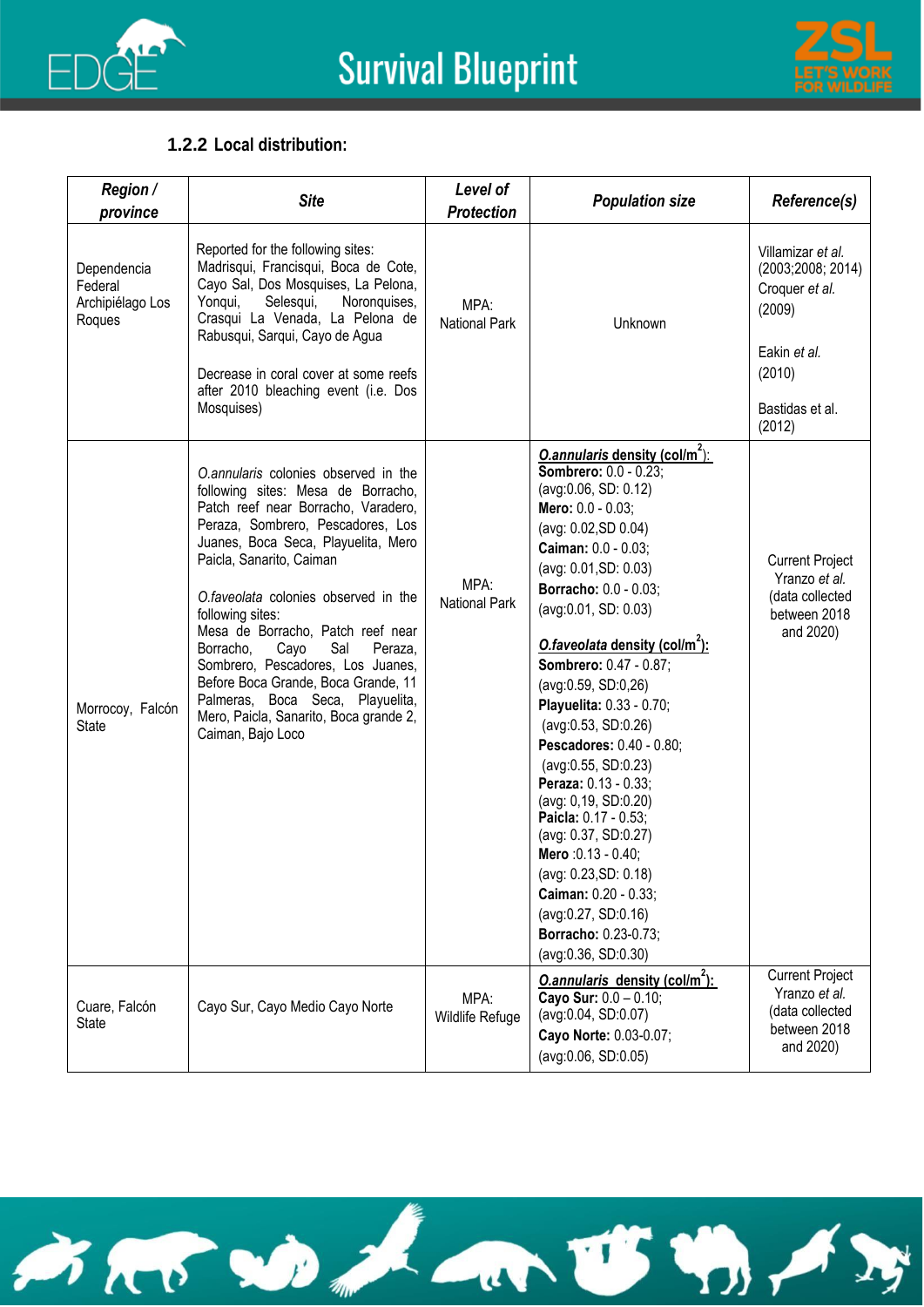



| <b>Region /</b>                                    | <b>Site</b>                                                                                                   | Level of                                                   | <b>Population size</b>                                                                                                                         | Reference(s)                                                                            |
|----------------------------------------------------|---------------------------------------------------------------------------------------------------------------|------------------------------------------------------------|------------------------------------------------------------------------------------------------------------------------------------------------|-----------------------------------------------------------------------------------------|
| province                                           |                                                                                                               | <b>Protection</b>                                          |                                                                                                                                                |                                                                                         |
| Cuare, Falcón<br><b>State</b>                      | Cayo Sur, Cayo Medio Cayo Norte                                                                               | MPA:<br>Wildlife Refuge                                    | O.faveolata density (col/m <sup>2</sup> ):<br>Cayo Sur: 0.33 - 1.83;<br>(avg: 0.88, SD:0.62)<br>Cayo Norte: 0.37-1.4;<br>(avg: 0.73, SD: 0.44) | <b>Current Project</b><br>Yranzo et al.<br>(data collected<br>between 2018<br>and 2020) |
| Mochima, Sucre<br><b>State</b>                     | *Only Orbicella annularis<br>Cautaro and between Mochima bay<br>and Manzanares river mouth                    | MPA:<br><b>National Park</b>                               | Unknown                                                                                                                                        | Sant et al.<br>(2004)<br>Ramírez- Villaroel<br>(2001)                                   |
| San Esteban,<br>Carabobo State                     | Isla Larga,<br>Santo Domingo - Alcatraz                                                                       | MPA:<br>National<br>Park                                   | Unknown                                                                                                                                        | Guevara, 2014                                                                           |
| Sucre State                                        | *Only Orbicella annularis<br>Golfo de Cariaco                                                                 | None                                                       | Unknown                                                                                                                                        | Sant (2007)                                                                             |
| Carabobo State                                     | *Only Orbicella annularis<br>El Palito Isla Ratón<br>Puerto la Cruz<br>Bahia de Bergantin                     | Some sites<br>within San<br>Esteban<br>National Park       | Unknown                                                                                                                                        | Ramírez-<br>Villaroel, (2001)                                                           |
| Dependencia<br>Federal<br>Archipiélago<br>Las Aves | La pared                                                                                                      | None                                                       | Unknown                                                                                                                                        | Yranzo &<br>Villamizar,<br>unpublished<br>data                                          |
| Dependencia<br>Federal<br>La Orchila               | *Only Orbicella annularis<br>El Burrito                                                                       | None,<br>Restricted<br>activity due to<br>Military<br>base | Unknown                                                                                                                                        | Ramírez-<br>Villaroel, (2001)                                                           |
| Dependencia<br>Federal<br>La Tortuga               | *Only Orbicella annularis                                                                                     | None.<br>Reefs mostly<br>degraded                          | Unknown                                                                                                                                        | Del Monaco et al.<br>(2010)                                                             |
| Dependencia<br>Federal<br>La Blanquilla            | *Only Orbicella annularis<br>Boca de Palo Los Mogotes<br>Los Chaguaramos Boca de Cangrejo<br>Los Tortuguillos | None                                                       | Unknown                                                                                                                                        | Ramírez-<br>Villaroel, (2001)                                                           |
| Nueva Esparta                                      | *Only Orbicella annularis<br>Coche, Cubagua and Margarita                                                     | None.<br>Intense fishing                                   | Unknown                                                                                                                                        | Ramírez-<br>Villaroel, (2001)                                                           |
| Dependencia<br>Federal                             | Los Frailes                                                                                                   | None.<br>Intense fishing                                   | Unknown                                                                                                                                        | Ramírez-<br>Villaroel, (2001)                                                           |
| Anzoátegui State                                   | Isletas de Píritu                                                                                             | None                                                       | Unknown                                                                                                                                        | Yranzo and<br>Romero, (2014)<br>unpublished<br>data                                     |
| Dependencia<br>Federal<br>Isla de Aves             | O.annularis and O.faveolata<br>Around the island up to 40 m deep<br>(O.faveolata)                             | MPA:<br>Wildlife Refuge<br>and Military<br>base            | Unknown                                                                                                                                        | Yranzo et al.<br>(2014)                                                                 |

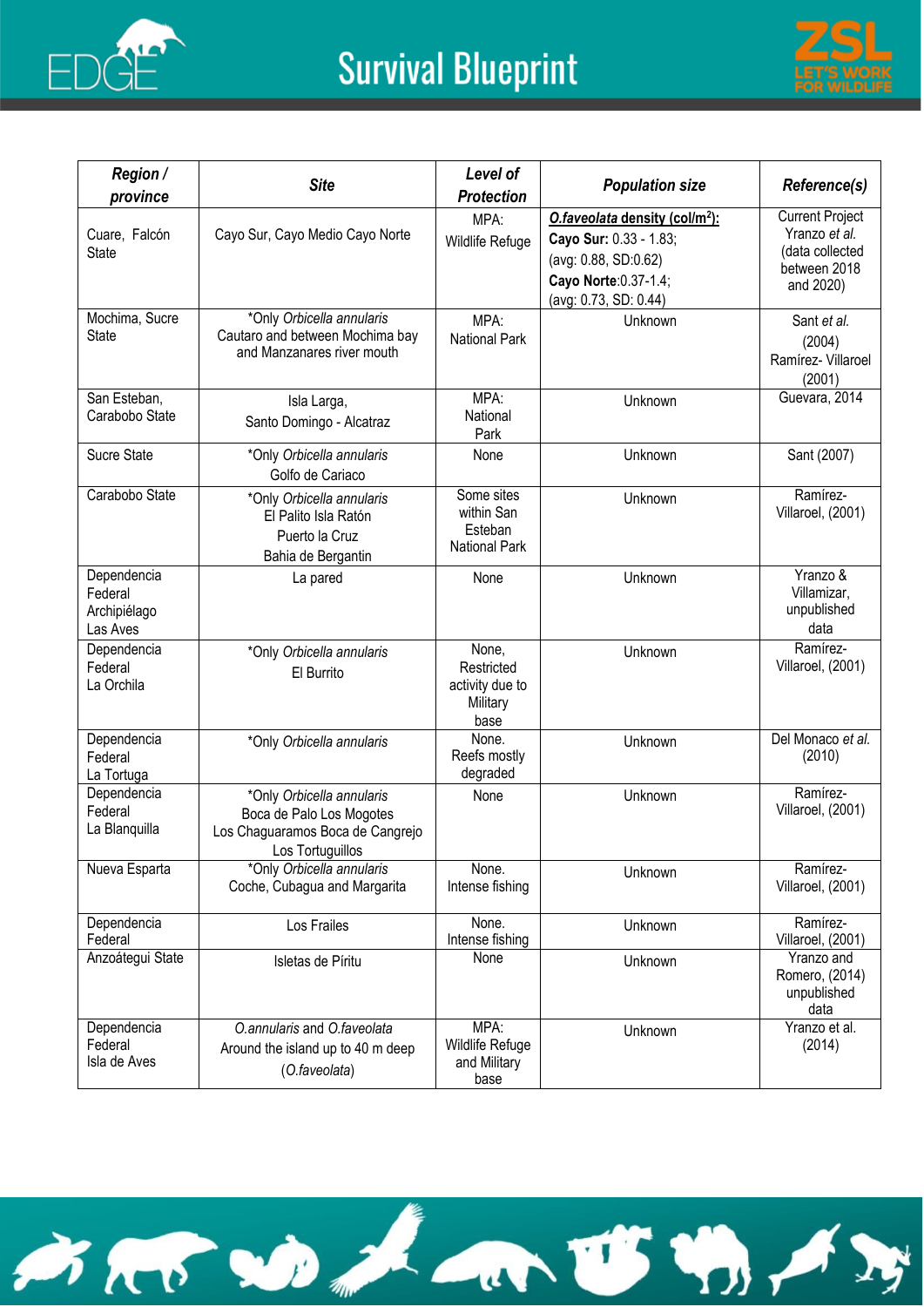



#### **1.3 Protection status:**

Both *Orbicella annularis* and *O.faveolata* are included in the IUCN Red List as Endangered Category (A2ace). They are also in CITES**-** Appendix II and the SPAW Protocol from Cartagena Convention. Within this protocol, they are included in Annex III aimed at corals in general and Annex II, specific for both *Orbicella* species. In 2014, the National Marine Fisheries Services from United states (NMFS) included *Orbicella* at the Endangered Species Act (ESA)*.* At national level, Venezuela is a signatory party to the CITES convention and is also a signatory state of the Convention of Biological Diversity. *Orbicella* species are present in some of Venezuelan MPAs and although the creation of these protected areas does not include the direct protection of *Orbicella*  species, they intend to protect the different ecosystems including coral reefs. This is the situation for the Management Plan and Use Regulation (PORU by its acronym in Spanish) of Morrocoy National Park. Only *Orbicella annularis* is included in the *Red Book of Venezuelan Wildlife* (National IUCN list, Libro Rojo de la Fauna Venezolana, Cróquer *et al.* 2015) and is classified as Vulnerable. There are numerous laws and programs assigned to the protection of biodiversity in the country (Venezuelan Constitution, National Strategy of Biological Diversity, and the Law on Management of Biological Diversity among others).

#### **1.4 Ecology, behaviour and habitat requirements:**

*Orbicella annularis* colonies are column-shaped at the top, where the largest proportion of their living tissue grows. They are found from shallow (1m) to deep (20m) areas being more common in the shallow locations (Dustan 1975; Van Veghel et al, 1993; Weil & Knowlton, 1994)**.** *Orbicella faveolata* is characterized by its massive or layered shape with "skirt" edges. They are commonly found between 1m and 15 m depth (Weil and Knowlton, 1994) although they can also be found up to 30 m (Van Veghel *et al.* 1993) or deeper. Given the large dimensions of their colonies, these species contribute to the structural complexity of reef systems providing habitat heterogeneity (Roy, 2004).

In general, these two species have slow growth rates: 0.2 to 1.1 cm/ year (Hubbard and Scaturo,1985; Runnalls and Coleman, 2003) and low recruitment rates. There is no knowledge about their longevity, but it is probably longer than ten years (Aronson *et al.* 2008). Both species are hermaphroditic external fertilizers with annual mass spawning, four to eight days after the full moon in late summer or early fall, depending on latitude and the lunar period calendar date (Szmant, 1991). Usually colonies larger than 200 cm<sup>2</sup> are fully reproductive (*Montastraea annularis* complex; Szmant, 1985).

As all Scleractinia, *Orbicella* corals have a high susceptibility to environmental stress (Tomascik and Sander, 1987; Runnalls and Coleman, 2003). Among the main factors that regulate the development of corals are temperature, salinity, pH, oxygen, turbidity, depth, light, and sedimentation (Nybbaken, 2001). *Orbicella* species belong to the group of corals that have symbiont microalgae (zooxanthellae) within their tissues. That means they obtain energy from two sources: heterotrophic assimilation through zooplankton feeding and translocation from autotrophic endosymbiotic algae (zooxanthellae photosynthesis). Although they have a great plasticity in their feeding behavior and the predominance of one energy source or the other varies between colonies and environmental conditions (zooplankton abundance, light availability, among others) the contribution of zooxanthellae to the *Orbicella* colonies energy budget is very important (Teece *et al.* 2011). So, light availability (on which depends zooxanthellae photosynthesis) and the stability of temperature within their tolerance range are very important to their survival. If temperature is too high or has abrupt changes, it can cause zooxanthellae being expelled from the coral colony, causing what is commonly known as bleaching (Glynn,1991).

The survival of *Orbicella* colonies as for the rest of coral species, depends largely on the extent and intensity of factors that change the water quality where they live (i.e. pollution, sediment discharges, etc.) and other factors like overfishing, coral fragment extraction, etc. (Tomascik and Sander, 1985; Miller and Cruise, 1995; Flood *et al.*  2005; Jackson *et al.* 2014).

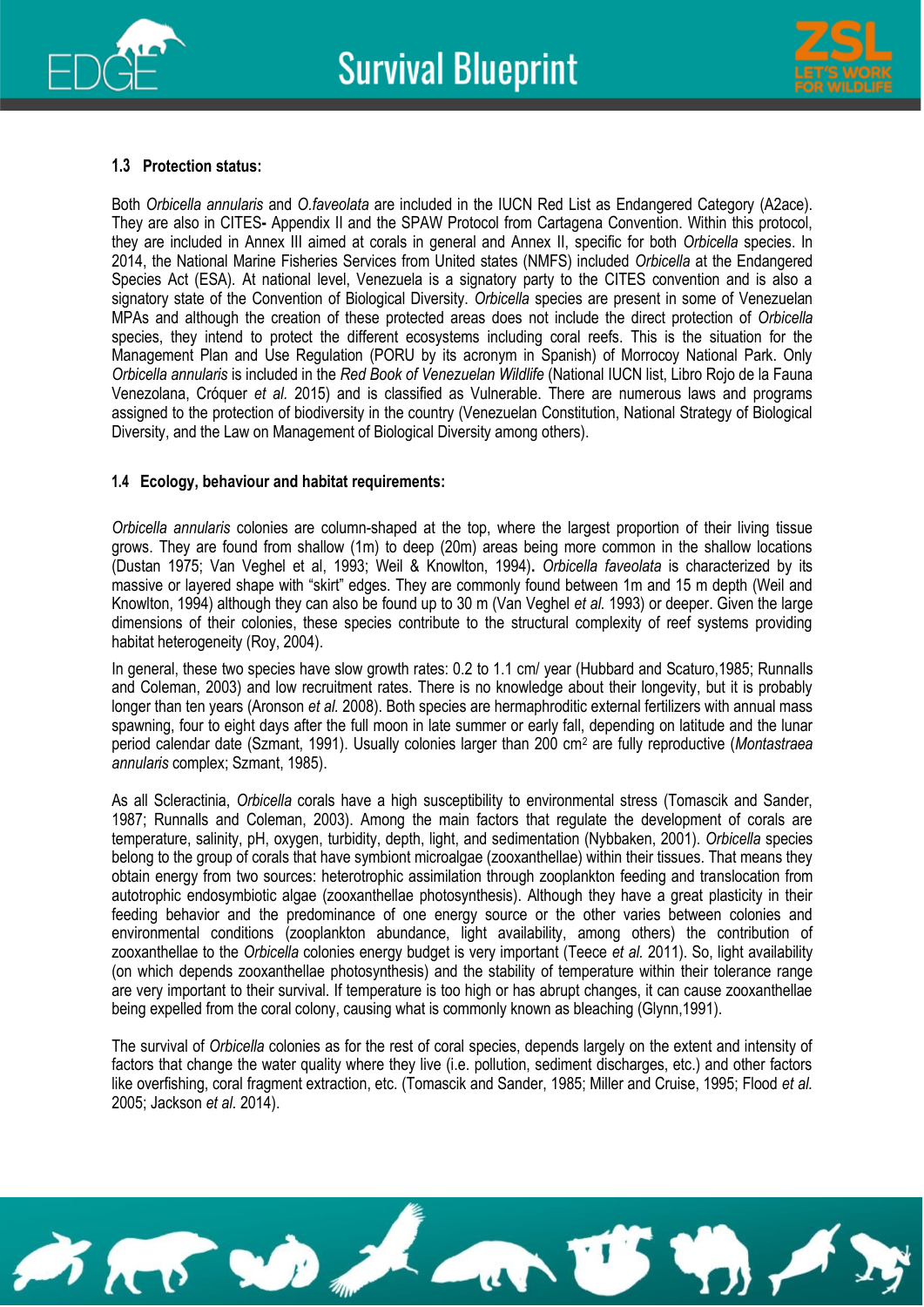



#### **1.5 Threat analysis:**

| <b>Threat</b>   | Description of how this threat impacts the species                                                                                                                                                                                                                                                                                                                                                                                                                                                                                                                                                                                                                                                                                                                                                                                                                                                                                                                                                                                                                                                                                                                                                                                                                                                                                                                                                                                                                                                                                                                                                                                                                                                                                                                                                                                                                                                                                                  | Intensity of threat                  |
|-----------------|-----------------------------------------------------------------------------------------------------------------------------------------------------------------------------------------------------------------------------------------------------------------------------------------------------------------------------------------------------------------------------------------------------------------------------------------------------------------------------------------------------------------------------------------------------------------------------------------------------------------------------------------------------------------------------------------------------------------------------------------------------------------------------------------------------------------------------------------------------------------------------------------------------------------------------------------------------------------------------------------------------------------------------------------------------------------------------------------------------------------------------------------------------------------------------------------------------------------------------------------------------------------------------------------------------------------------------------------------------------------------------------------------------------------------------------------------------------------------------------------------------------------------------------------------------------------------------------------------------------------------------------------------------------------------------------------------------------------------------------------------------------------------------------------------------------------------------------------------------------------------------------------------------------------------------------------------------|--------------------------------------|
|                 |                                                                                                                                                                                                                                                                                                                                                                                                                                                                                                                                                                                                                                                                                                                                                                                                                                                                                                                                                                                                                                                                                                                                                                                                                                                                                                                                                                                                                                                                                                                                                                                                                                                                                                                                                                                                                                                                                                                                                     | (low, medium, high,                  |
| <b>Diseases</b> | Since 1980 there have been numerous diseases documented that affect both<br>Orbicella species: Yellow Band Disease (YBD), White Plague Disease (WPD),<br>Dark Spot Disease (DSD), Black Band Disease (BBD), Folliculinid Ciliate, white<br>syndromes, among others (Garzón - Ferreira et al, 2001; Cervino et al, 2001;<br>Sutherland et al 2004; Bruckner and Bruckner, 2006; Van Woesik and Randall,<br>2017). The tissue rate mortality caused by these diseases is seriously affecting<br>both species. For YBD, tissue lost oscillates between 0.6 and 2 cm by month<br>(Garzón – Ferreira et al, 2001; Bruckner and Bruckner, 2003). For White<br>Plague, Borger and Steiner (2005) recorded an infection rate of 1.73 mm /day,<br>with tissue losses of 28.043 cm <sup>2</sup> in O. faveolata and 11.717 cm <sup>2</sup> in O. annularis,<br>over a period of three years. For BBD the reported advance rates vary between<br>0.03 and > 1 cm/day in colonies of O. annularis (Rutzler et al, 1983; Bruckner;<br>1999) and 0.4 cm in O. faveolata (Griffin, 1998). Rutzler et al. (1983) reported<br>between 64 and 746 cm <sup>2</sup> of tissue loss over a period of 41 days for O.annularis,<br>while Bruckner (1999) recorded the loss of 1.3 $cm2$ of tissue/day for this<br>species, and for O. faveolata a loss of 107-1329 cm <sup>2</sup> over a period of 46 to 220<br>days. The most recent: Stony Coral Tissue Loss Disease (SCTLD) reported in 9<br>Caribbean sites until now, and Orbicella are considered as intermediately<br>susceptible species.<br>(https://www.agrra.org/coral-disease-identification).<br>In Morrocoy National Park (MNP) previous studies have reported Black Band<br>Disease in O. annularis (Ramos Flores, 1983) Yellow Band Disease and<br>Folliculinid Ciliate in O.annularis and O.faveolata (Croquer and Bone, 2003;<br>Croquer et al. 2006). In the present project YBD, WPD were recorded in | critical or unknown)<br>High- direct |
| Climate change  | colonies of both species and DSD, BBD and Folliculinid Ciliate only for<br>O.faveolata.<br>The increment of temperature worldwide has been causing what is called the<br>most visible sign of global warming: the coral bleaching events, which have<br>increased in frequency and intensity (Eakin et al, 2010). With the expel of<br>zooxanthellae, corals not only lose their colour, but they also have vital<br>functions like growth (Goureau and Macfarlane, 1990) and reproduction affected<br>(Szmant and Gassman, 1990; Levitan et al. 2014). Corals affected by bleaching<br>show a reduction in the density of zooxanthellae and disorganization of the<br>gastrovascular cavity of polyps (Hayes and Bush, 1990). Szmant and Gassman<br>(1990) reported O. annularis complex colonies with bleaching failed to complete<br>gametogenesis during the reproductive season. The high energy expenditure<br>used for food generated a decrease in the energy needed to complete this<br>reproductive process. In Panama, Levitan et al. (2014) reported a reduction of<br>95% in spawning rates for O.annularis caused by a bleaching event in 2010. In<br>colonies that survived bleaching, studies suggest this kind of event can<br>seriously affect the maintenance of Orbicella population because of a long-term<br>reduction in their reproduction (Levitan et al. (2014). Similarly, in colonies of M.<br>annularis, Goureau and Macfarlane (1990) showed that bleaching can affect the<br>skeletal extent of the colonies. Likewise, Meesters and Bak (1993), when<br>evaluating the regeneration of lesions in colonies of M. annularis complex,<br>recorded lower regeneration rates in bleached colonies, which increased<br>mortality in corals affected by this phenomenon. In general, corals that have<br>undergone bleaching have been documented to have increase susceptibility to                                      | High- direct                         |

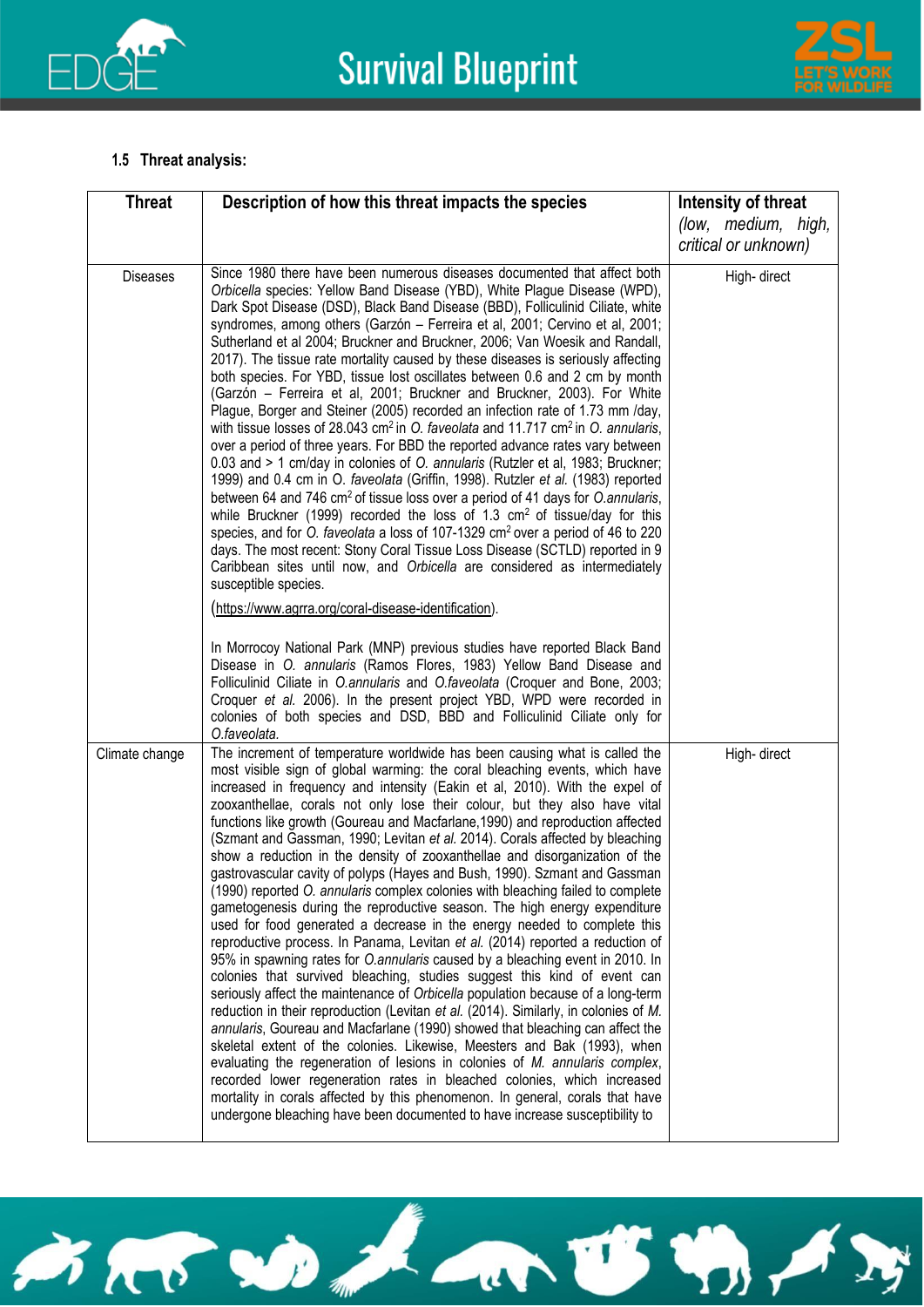



| <b>Threat</b>  | Description of how this threat impacts the species                                                                                                                                                                                                                                                                                                                                                                                                                                                                                                                                                                                                                                                                                                                                                                                                                                                                                                                                                                                                                                                                   | Intensity of threat<br>(low, medium, high,<br>critical or unknown) |
|----------------|----------------------------------------------------------------------------------------------------------------------------------------------------------------------------------------------------------------------------------------------------------------------------------------------------------------------------------------------------------------------------------------------------------------------------------------------------------------------------------------------------------------------------------------------------------------------------------------------------------------------------------------------------------------------------------------------------------------------------------------------------------------------------------------------------------------------------------------------------------------------------------------------------------------------------------------------------------------------------------------------------------------------------------------------------------------------------------------------------------------------|--------------------------------------------------------------------|
| Climate change | other stressors, like disease (Brandt and Mc Manus, 2009).                                                                                                                                                                                                                                                                                                                                                                                                                                                                                                                                                                                                                                                                                                                                                                                                                                                                                                                                                                                                                                                           | High- direct                                                       |
|                | Another effect of climate change is ocean acidification that can cause a<br>decrease in calcification rates of corals among other organisms, with<br>negative consequences in the role and function of coral reefs and the<br>services they bring to human populations (Anderson and Gledhill, 2012).<br>Susceptibility to acidification varies with coral species (Manzello, 2010).<br>For example, in Orbicella faveolata, it can affect fertilization efficiency<br>(Albright, 2011).                                                                                                                                                                                                                                                                                                                                                                                                                                                                                                                                                                                                                             |                                                                    |
|                | In the project's study site, researches examining the effects of climate<br>change have been limited to reports of several bleaching episodes: 1987<br>(Losada, 1988), 1998 and 2005 (Rodriguez et al. 2010). In the present<br>project just a few bleached Orbicella colonies were recorded. For<br>O.annularis there are just two records of paleness and for O.faveolata 12<br>colonies including pale and bleached. The proportion of pale or partially<br>bleached colonies varied between 0.44% (survey from November 2018) to<br>4.31% (January 2020). From the surveyed sites, the lowest proportion of<br>colonies affected were found in Playuelita reef (3.57%) during July 2018 and<br>the highest in Bajo Grande bank (25%) in July 2019. Among all the surveys,<br>paleness was seen in more reefs in the January 2020 survey (40% of the<br>surveyed reefs). In addition among tagged colonies, three colonies had<br>partial bleaching (one O. annularis and two O. faveolata) in Caiman (two)<br>and Peraza (one).                                                                                  |                                                                    |
| Overfishing    | Algae are one of the main marine benthic groups that compete with corals for<br>space (Hughes, 1989). They can cause tissue mortality in many coral<br>species, including Orbicella species (Bythell et al.1993; Quan-Young and<br>Espinoza-Avalos 2006). For example, Roy (2004) registered a tissue lost rate<br>of $0.86 \pm 0.84$ cm/year in O. faveolata interacting with turf algae sediments<br>mats, and Quan-Young and Espinoza-Avalos (2006) found a reduction in the<br>density of zooxanthellae, the thickness of colony tissue and the chlorophyll<br>concentration in O. faveolata colonies interacting mixed turf algae.<br>Overfishing of herbivores that control algae growth cause the proliferation of<br>macroalgae (Lirman, 2001), affecting coral larvae settlement (Jackson et al.<br>2012), and <i>Orbicella</i> health, even its fecundity (Foster <i>et al.</i> 2008). Parrotfish<br>are considered the most effective grazers of the Caribbean region (Jackson<br>et al. 2014) with research reporting overfishing as one of the main drivers of<br>coral cover decline in the Caribbean. | High- indirect                                                     |
|                | At the study site, a low abundance of fishes have been registered. From 10<br>reef where fish survey were done, key commercial fish (snappers and<br>groupers) had a critical health score (category 1; SIRHI, Healthy Reefs<br>Initiative*) in 50% of the sites and a poor score in 20% of them. In regards to<br>key herbivores fish (parrotfishes and surgeonfishes) 40% of the sites had a<br>poor condition category. This situation is likely the result of illegal fishing with<br>harpoon. This activity has been increasing in the area because of the<br>economic crisis and for example parrotfish sales are becoming more frequent<br>in fishmongers (both local and national level).                                                                                                                                                                                                                                                                                                                                                                                                                    |                                                                    |

\* Simplified Integrated Reef Health Index: SIRHI (Healthy Reefs Initiative from the Mesoamerican Healthy Reefs Program, 2012) This INDEX includes five (5) health categories Scores between 1 and 5: Critical (1); Poor (2); Fair (3); Good (4); Very Good (5).

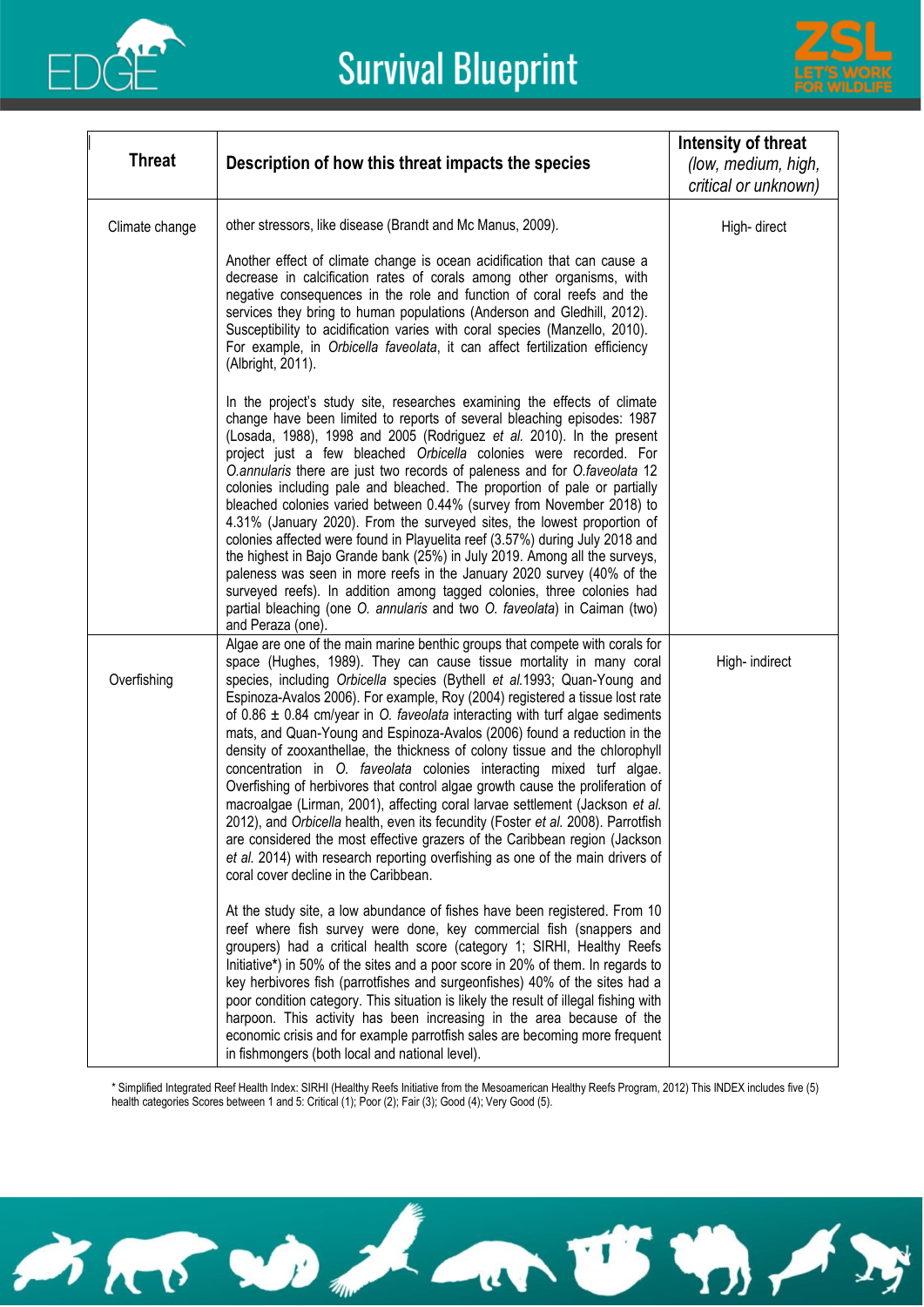



| <b>Threat</b>                                                                                                   | Description of how this threat impacts the species                                                                                                                                                                                                                                                                                                                                                                                                                                                                                                                                                                                                                                                                                                                                                                                                                                                                                                                                                                                                                                                                                                                                                                                                                                                                                                                                                                                                 | Intensity of threat<br>(low, medium, high,<br>critical or unknown) |
|-----------------------------------------------------------------------------------------------------------------|----------------------------------------------------------------------------------------------------------------------------------------------------------------------------------------------------------------------------------------------------------------------------------------------------------------------------------------------------------------------------------------------------------------------------------------------------------------------------------------------------------------------------------------------------------------------------------------------------------------------------------------------------------------------------------------------------------------------------------------------------------------------------------------------------------------------------------------------------------------------------------------------------------------------------------------------------------------------------------------------------------------------------------------------------------------------------------------------------------------------------------------------------------------------------------------------------------------------------------------------------------------------------------------------------------------------------------------------------------------------------------------------------------------------------------------------------|--------------------------------------------------------------------|
| Inadequate coastal<br>development                                                                               | Uncontrolled development of coastal infrastructure including that for touristic<br>purposes, river discharges with high sediment loads and metals, agricultural<br>waste and untreated sewage can affect coral reef health and Orbicella<br>species (Tomascik and Sander, 1985; Flood et al. 2005). In the study area,<br>many studies have documented low water quality and sediment load,<br>including the presence of numerous heavy metals and nutrients (Bone et al.<br>1993; Bastidas, Bone et al. 1999; García et al. 2011). Heavy metals have<br>even been detected inside the skeleton of two coral species studied: Porites<br>astreoides and Orbicella faveolata (Bastidas and García 1997; Bastidas and<br>García 1999). This situation occurs as a result of constant anthropogenic<br>pressure near the coastal areas (Bastidas et al. 1999), including hotels and<br>lodges without treatment plants, illegal constructions, and industries, among<br>them the state oil industry (PDVSA- Petróleos de Venezuela). Currently a<br>new luxury resort development has dredged a canal across a<br>mangrove/wetland inside the Cuare Wildlife Refuge.                                                                                                                                                                                                                                                                                  | High- direct                                                       |
| Oil spills                                                                                                      | Numerous oil spills have affected both MPAs in the last 6 months of 2020, all<br>originating from the El Palito-PDVSA refinery, located near the study area.<br>The harmful effects generated by the toxic compounds contained in this type<br>of substance are well known, with short, medium and long term<br>consequences on fauna and flora (Blackburn et al. 2014; Beyer et al. 2016).<br>In coral reefs, it generates a decrease in live cover and species diversity,<br>with sessile organisms such as corals being the most affected, since they<br>cannot move. The impact on corals, including Orbicella, ranges from<br>asphyxia by physical contact with the hydrocarbon to the alteration of the<br>entire reproductive cycle: decrease in gamete production, lower survival of<br>the larvae and lower settlement success, which results in a decrease in<br>repopulation. The first spills that occurred in the area coincided with the<br>period of the year in which Orbicella reproduces, whose colonies spawn<br>(release of gametes) in the months of August-September (report by Bastidas<br>et al. 2005 in Cayo Sombrero, MNP and from Villamizar, 2008 in Cayo Sur<br>and Cayo Norte, CWR) which further aggravates the situation for these<br>species.                                                                                                                                                                     | Critical-direct                                                    |
| Lack of knowledge<br>and inefficient<br>management of<br>Morrocoy National<br>Park and Cuare<br>Wildlife Refuge | Despite the relevance of coral reefs worldwide, there is still a general lack of<br>knowledge about them. Not only local communities, also local authorities<br>have insufficient information about coral reefs, and that of Orbicella species<br>specifically. This is the case in the study site where most people do not know<br>what a coral is, including tourists that visit the National Park. From the project<br>social survey done in the village of Chichiriviche (one of the main village from<br>the area) we documented that almost 40% of tourists (some of them regular<br>visitors that have travelled 8 hours by car to the national park) think that<br>corals are rocks, and none of these tourists had heard about Orbicella<br>before. There is even a disconnection between the concepts of coral reefs<br>and corals. Among other social groups, according to our project interviews<br>fishermen were the group with the most knowledge on corals. Similarly,<br>Ramirez (2017) in a study also done in Chichiriviche village found little<br>knowledge about coral reefs among stakeholders (boat captains, fishermen<br>and tourists) caused by the absence of associated environmental education<br>programs. In this study, fishermen were also the group with more knowledge.<br>Apparently this lack of information also extends to the local authorities which<br>have consequences on the management of the area. | High- direct                                                       |
| Massive die off<br>event in the<br>study site                                                                   | For the study area, the massive die off event that happened in 1996 and<br>killed 90% of the benthic fauna (Losada & Klein, 1996) has been the major<br>threat. Although this event has not since been repeated, its effects are still<br>being felt.                                                                                                                                                                                                                                                                                                                                                                                                                                                                                                                                                                                                                                                                                                                                                                                                                                                                                                                                                                                                                                                                                                                                                                                              | High-direct                                                        |

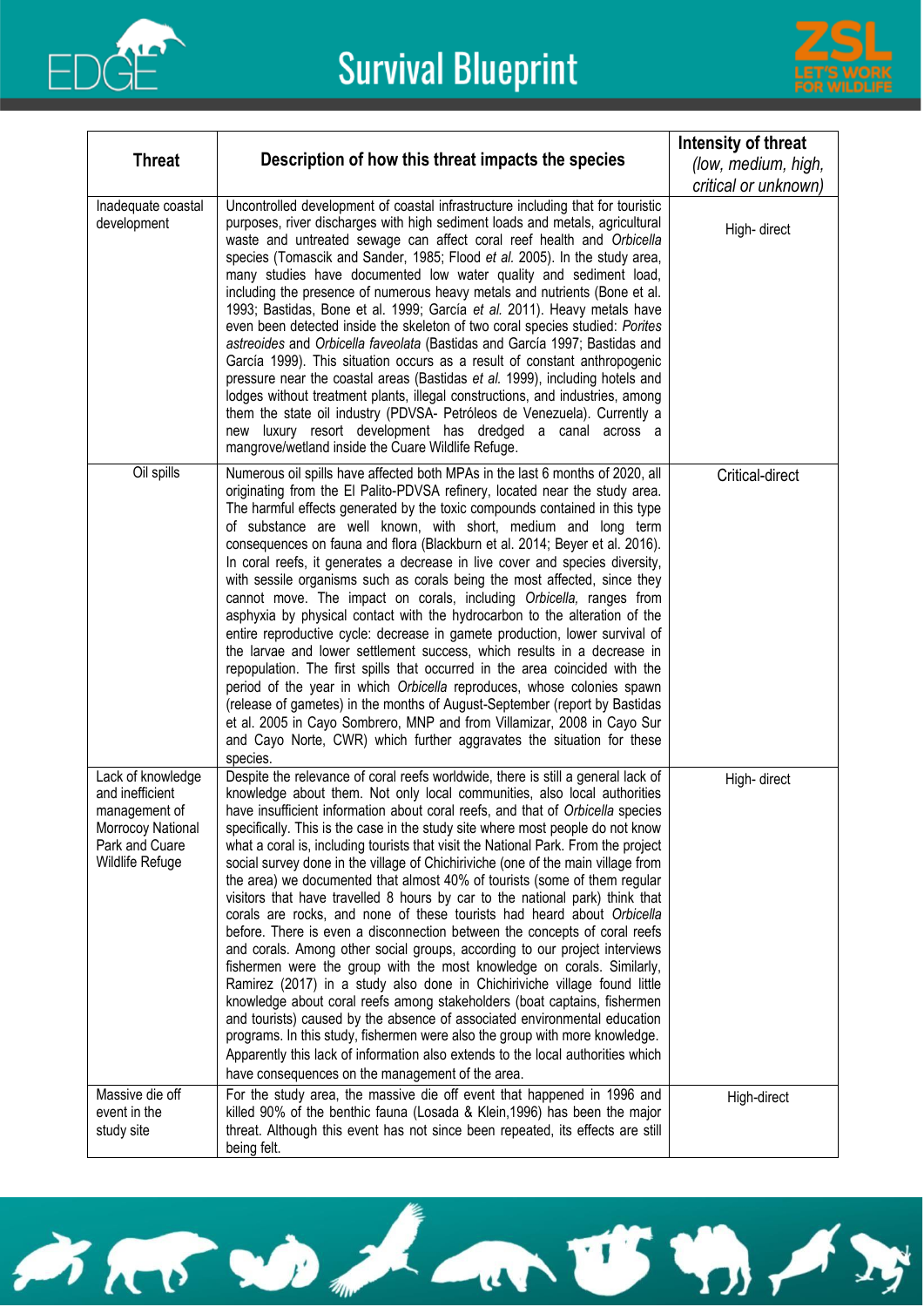



#### **1.6 Stakeholder analysis:**

| Country   | <b>Stakeholder</b>                                                                   | Stakeholder's                                                                                                                                                                                                                                                                                                                                                                                                                                                  | <b>Current</b>                                                                                                   | Impact                                                                                                                                                                                                                                                                                                                                                                                 | Intensity of                                                                                                                                                                                                                                                                        |
|-----------|--------------------------------------------------------------------------------------|----------------------------------------------------------------------------------------------------------------------------------------------------------------------------------------------------------------------------------------------------------------------------------------------------------------------------------------------------------------------------------------------------------------------------------------------------------------|------------------------------------------------------------------------------------------------------------------|----------------------------------------------------------------------------------------------------------------------------------------------------------------------------------------------------------------------------------------------------------------------------------------------------------------------------------------------------------------------------------------|-------------------------------------------------------------------------------------------------------------------------------------------------------------------------------------------------------------------------------------------------------------------------------------|
|           |                                                                                      | interest in the                                                                                                                                                                                                                                                                                                                                                                                                                                                | activities                                                                                                       | (positive, negative                                                                                                                                                                                                                                                                                                                                                                    | impact                                                                                                                                                                                                                                                                              |
|           |                                                                                      | species'                                                                                                                                                                                                                                                                                                                                                                                                                                                       |                                                                                                                  | or both)                                                                                                                                                                                                                                                                                                                                                                               | (low, medium,                                                                                                                                                                                                                                                                       |
|           |                                                                                      | conservation                                                                                                                                                                                                                                                                                                                                                                                                                                                   |                                                                                                                  |                                                                                                                                                                                                                                                                                                                                                                                        | high or critical)                                                                                                                                                                                                                                                                   |
| Venezuela | Hotel owners<br>and staff                                                            | Main economic activity<br>depends on tourists<br>that visit<br>Morrocoy<br>National Park, where<br>coral reefs are one of<br>the main attractions.<br>Results from interviews<br>conducted with tourists,<br>confirmed that most of<br>them spend their time at<br>the beach; very few<br>snorkel, although they<br>commented that they<br>would like to do it.<br>However, this comment<br>could be biased (related<br>pleasing<br>the<br>to<br>interviewer). | Hosting service for<br>tourist                                                                                   | Positive or negative<br>They<br>can<br>have<br>a<br>positive impact because<br>of their good disposition<br>but is still necessary to<br>include most of them<br>and not only those from<br>Chichiriviche<br>village.<br>Hotels and lodges from<br>Tucacas should also be<br>included.<br>It can also be negative<br>if they do not have<br>knowledge<br>about<br>responsible tourism. | High/critical-<br>Some hoteliers<br>have knowledge<br>about coral reefs<br>and their<br>relevance but<br>others have<br>limited<br>information. If a<br>hotel has a<br>snorkelling<br>package included<br>without caring<br>about the tourist<br>behaviour it would<br>be negative. |
|           | Fishermen<br>$(n=740)$<br>(local fishermen<br>associations)                          | Main economic activity<br>depends on natural<br>resources of MNP,<br>including coral reefs.                                                                                                                                                                                                                                                                                                                                                                    | Artisanal fishing but<br>also spearfishing<br>(illegal).<br>Easy catchable fish<br>species like<br>parrotfishes. | Negative if there is<br>overfishing or they<br>continue fishing<br>herbivorous fish like<br>parrotfishes.<br>Positive if they shift<br>target species.                                                                                                                                                                                                                                 | High/critical -<br>Because they are<br>in direct contact<br>with coral reefs                                                                                                                                                                                                        |
|           | Dive operators<br>Frogman Dive<br>Center-Tucacas<br>(currently the only<br>operator) | Main economic activity<br>depends directly on<br>coral reefs in the area.                                                                                                                                                                                                                                                                                                                                                                                      | Recreational diving<br>activities                                                                                | Positive because they<br>have knowledge<br>about coral reefs<br>relevance and<br>promote their<br>conservation.                                                                                                                                                                                                                                                                        | High/critical -<br>Direct contact with<br>coral reefs and<br>with tourist divers.                                                                                                                                                                                                   |

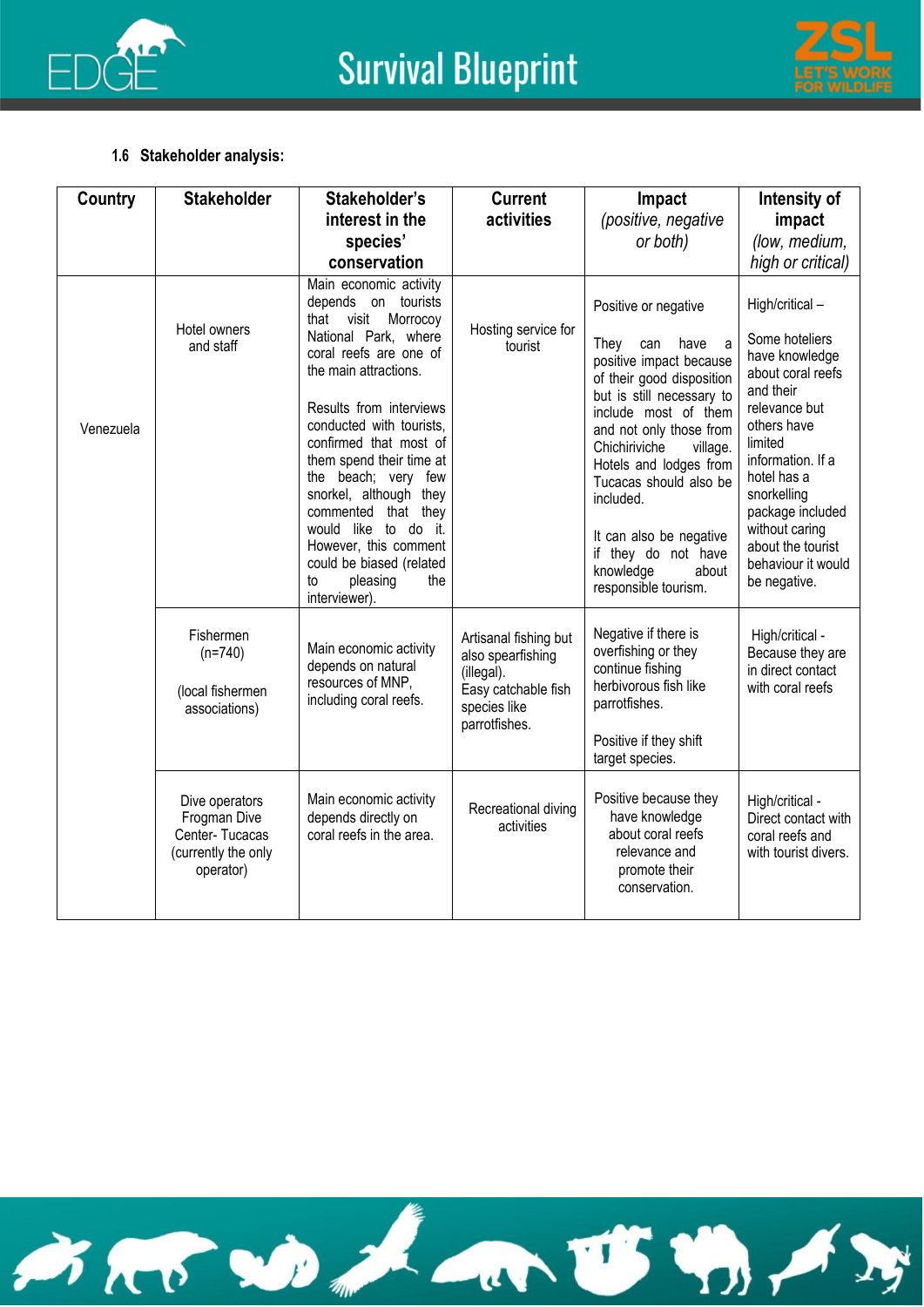



| Country   | <b>Stakeholder</b>                                                                                                                                | Stakeholder's<br>interest in the<br>species'<br>conservation                                                                                                                                                                                      | <b>Current</b><br>activities                                                                                                                                                                                                                                                                                       | Impact<br>(positive, negative<br>or both)                                                                                                                                                                                          | Intensity of<br>impact<br>(low, medium,<br>high or critical)                                                                                                                                         |
|-----------|---------------------------------------------------------------------------------------------------------------------------------------------------|---------------------------------------------------------------------------------------------------------------------------------------------------------------------------------------------------------------------------------------------------|--------------------------------------------------------------------------------------------------------------------------------------------------------------------------------------------------------------------------------------------------------------------------------------------------------------------|------------------------------------------------------------------------------------------------------------------------------------------------------------------------------------------------------------------------------------|------------------------------------------------------------------------------------------------------------------------------------------------------------------------------------------------------|
|           | Boat Captains (local<br>boat driver<br>associations)                                                                                              | Main economic activity<br>depends on natural<br>resources of MNP,<br>including coral reefs.                                                                                                                                                       | Tourist transport<br>along Morrocoy<br>National Park.                                                                                                                                                                                                                                                              | Positive if they anchor<br>in appropriate sites.<br>Negative if the anchor<br>over live coral.                                                                                                                                     | High/critical -<br>Because the<br>direct contact with<br>coral reefs.                                                                                                                                |
| Venezuela | Recreational boating<br>jetties $(n=3)$                                                                                                           | Main economic activity<br>depends on natural<br>resources of MNP,<br>including coral reefs.                                                                                                                                                       | Boat parking<br>service.                                                                                                                                                                                                                                                                                           | Positive or negative<br>depending in their<br>actions.                                                                                                                                                                             | High/critical - As<br>they are directly<br>related with boat<br>captains.                                                                                                                            |
|           | <b>NGO Foundation for</b><br>the Defense of Nature<br><b>FUDENA</b>                                                                               | As an Environmental<br>NGO, one of their main<br>interests is the<br>protection of the<br>biodiversity of MNP and<br>CWR.                                                                                                                         | Established in the<br>area since 1988 it is<br>an organization<br>focused on the<br>conservation of<br>marine resources<br>from the MNP and<br>CWR.                                                                                                                                                                | Positive because they<br>work to preserve<br>coastal marine<br>ecosystems and have<br>been working with the<br>community since 1988.                                                                                               | High/critical -<br>They have great<br>influence on the<br>different groups<br>that make up the<br>community.                                                                                         |
|           | Local authorities:<br><b>INPARQUES</b><br>Municipality INEA,<br><b>Biological Diversity</b><br>National Office<br><b>INSOPESCA</b><br>Coastguards | Sustainable<br>management of the<br>Morrocoy National Park<br>(INPARQUES) and<br>Cuare Wildlife Refuge<br>(MINEC).<br>Availability of very<br>useful information that<br>can contribute to<br>authorities in the Park's<br>coral reef management. | In theory: Morrocoy<br>National Park and<br><b>Cuare Wildlife</b><br>Refuge<br>Management.<br>In reality, there is an<br>inefficient<br>management<br>characterized by<br>poorly trained<br>personnel, lack of<br>regulation and<br>control of restricted/<br>prohibited activities<br>in both protected<br>areas. | Neutral or negative<br>Some government<br>institutions do not<br>implement conservation<br>management plans,<br>allowing activities that<br>can cause<br>environmental damage,<br>instead of local<br>environmental<br>protection. | High/critical -<br>Because their<br>actions can highly<br>impact the<br>environment, and<br>as local<br>authorities they<br>can be seen as<br>examples to<br>follow by some<br>community<br>members. |
|           | <b>Business owners</b>                                                                                                                            | Although they do not<br>have direct contact with<br>coral reefs they are an<br>important part of the<br>community.                                                                                                                                | This group is one of<br>the most extensive<br>from the study site<br>as there are<br>numerous                                                                                                                                                                                                                      | Positive if they get<br>involved.                                                                                                                                                                                                  | Medium -<br>Because they<br>generally have no<br>direct contact with<br>coral reefs                                                                                                                  |

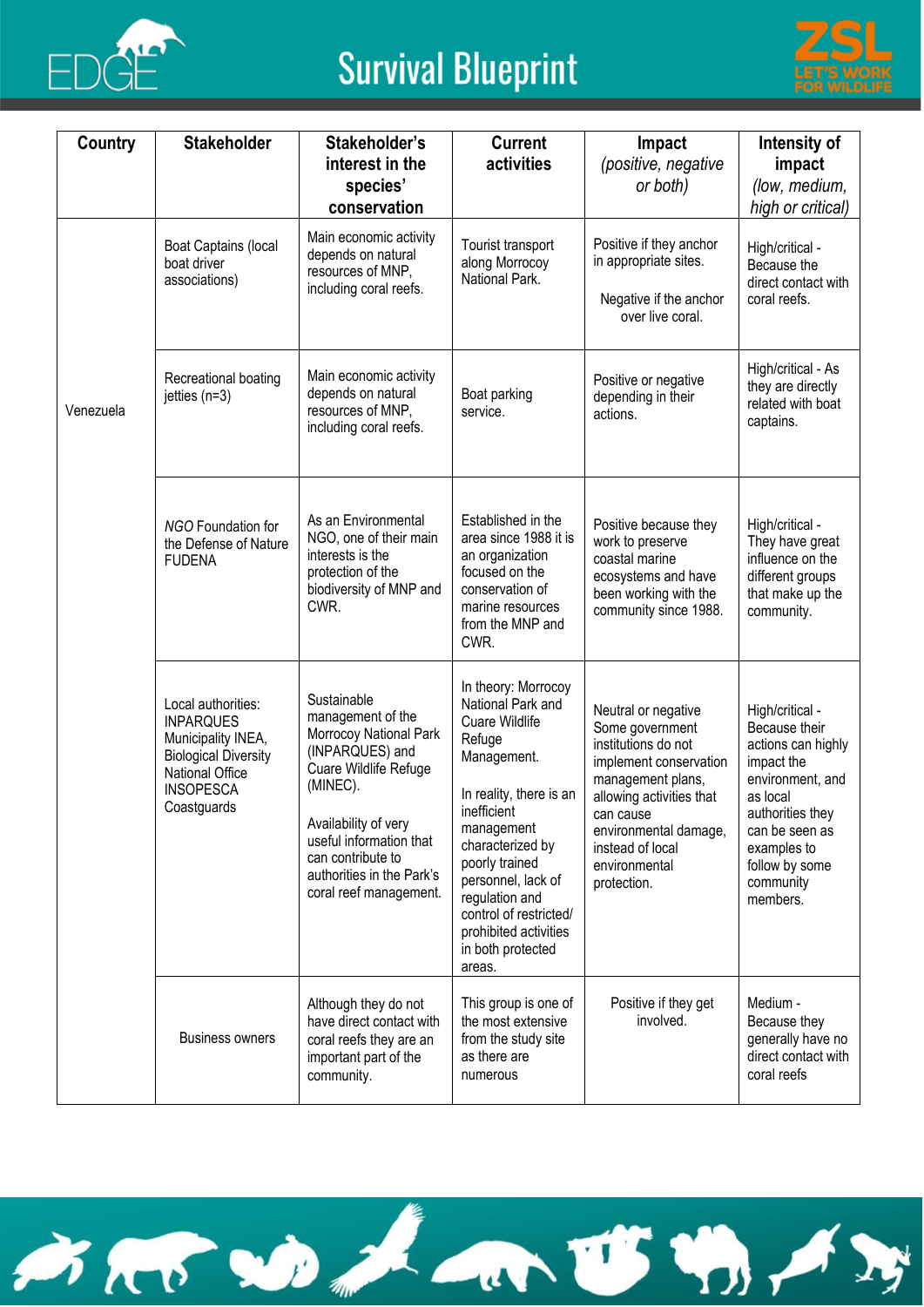



| Country   | <b>Stakeholder</b>                                                                                                                                                                                                                                                                                                                                                                      | Stakeholder's<br>interest in the<br>species'<br>conservation                                                                                                                                                                                | <b>Current</b><br>activities                                                                                                              | Impact (positive,<br>negative or both)                                                                                                                                                  | Intensity of<br>impact (low,<br>medium, high<br>or critical)                                               |
|-----------|-----------------------------------------------------------------------------------------------------------------------------------------------------------------------------------------------------------------------------------------------------------------------------------------------------------------------------------------------------------------------------------------|---------------------------------------------------------------------------------------------------------------------------------------------------------------------------------------------------------------------------------------------|-------------------------------------------------------------------------------------------------------------------------------------------|-----------------------------------------------------------------------------------------------------------------------------------------------------------------------------------------|------------------------------------------------------------------------------------------------------------|
|           | <b>Business owners</b>                                                                                                                                                                                                                                                                                                                                                                  | Interest in corals is not<br>specific to them but the<br>idea is to arouse their<br>interest and<br>engagement.                                                                                                                             | Shops and<br>restaurants in the<br>village, many of<br>them are visited by<br>tourists (they shop<br>there before going<br>to the beach). | Positive if they get<br>involved.                                                                                                                                                       | but can be high if<br>they get involve<br>because they can<br>have influence in<br>other social<br>groups. |
| Venezuela | society's<br>As<br>next<br>generation, the children<br>different<br>οf<br>the<br>community stakeholders<br>are fundamental to the<br>impact that the project<br>The<br>achieve.<br>can<br>behavior changes are<br><b>Students</b><br>Believed to be<br>undoubtedly more<br>effective in children and<br>adolescents and they<br>can influence the other<br>members of the<br>community. |                                                                                                                                                                                                                                             | Students at different<br>age levels.                                                                                                      | Positive as they can<br>High - As they can<br>learn quickly and they<br>influence parents<br>have a natural curiosity<br>and the rest of the<br>that can help<br>family.<br>engagement. |                                                                                                            |
|           | <b>Teachers</b>                                                                                                                                                                                                                                                                                                                                                                         | Educators have a very<br>important role in the<br>whole community<br>because they are<br>partially in charge<br>educating the next<br>generation.<br>They can be<br>responsible for setting<br>an example for the rest<br>of the community. | They teach at<br>different age levels<br>of education.                                                                                    | Positive Because of<br>their influence on<br>students and other<br>social groups.                                                                                                       | Critical - Because<br>of the scope their<br>actions can have.                                              |

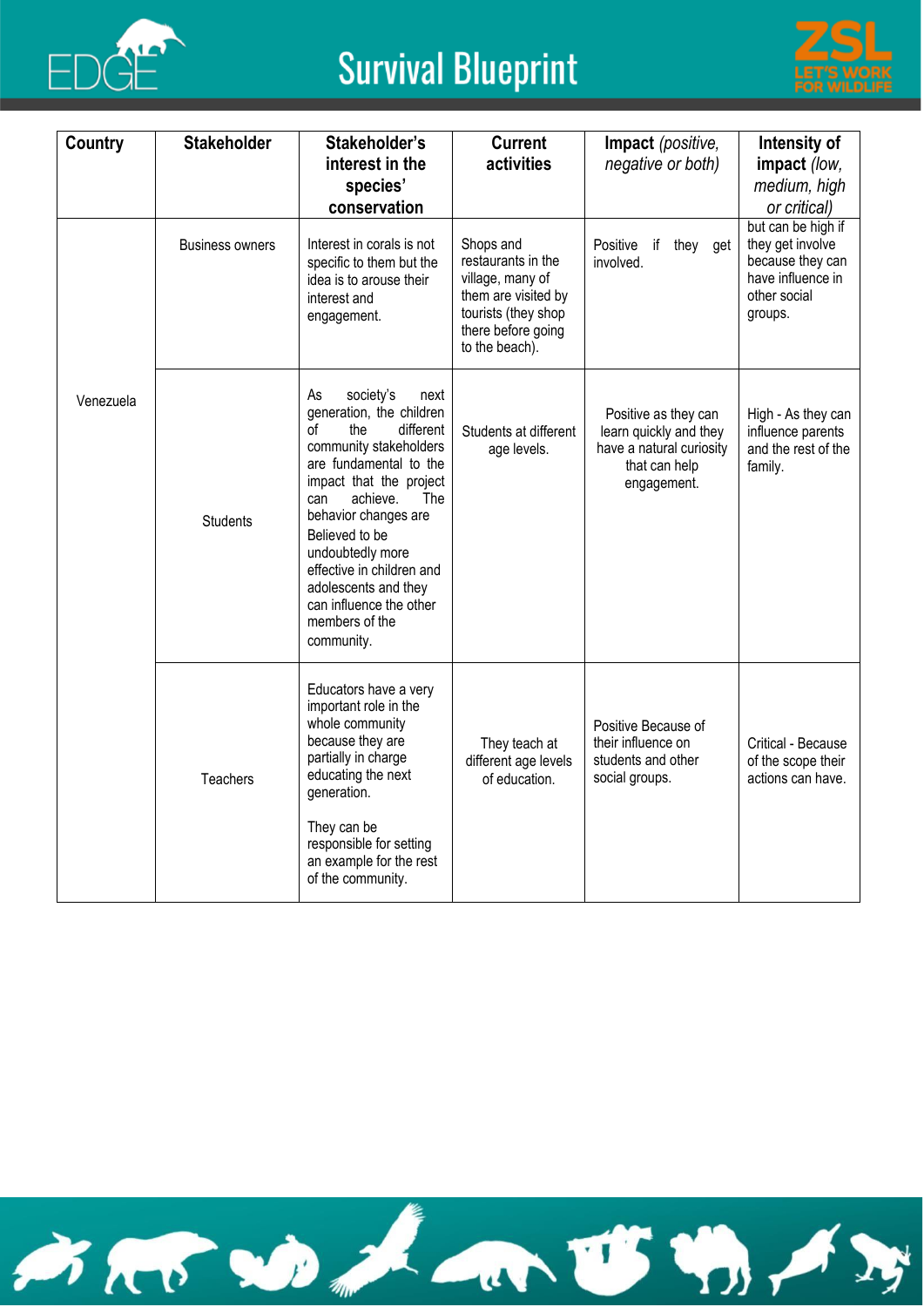



#### **1.7 Context and background information that will affect the success of any conservation action for this species:**

|                                                  | <b>Description</b>                                                                                                                                                                                                                                                                                                                                                                                                                                                                                                                                                                                        | <b>Barriers to conservation</b>                                                                                                                                                                                                                                                                                                                                                                                                       | <b>Opportunities for conservation</b>                                                                                                                                                                                                                                                                                                                                   |
|--------------------------------------------------|-----------------------------------------------------------------------------------------------------------------------------------------------------------------------------------------------------------------------------------------------------------------------------------------------------------------------------------------------------------------------------------------------------------------------------------------------------------------------------------------------------------------------------------------------------------------------------------------------------------|---------------------------------------------------------------------------------------------------------------------------------------------------------------------------------------------------------------------------------------------------------------------------------------------------------------------------------------------------------------------------------------------------------------------------------------|-------------------------------------------------------------------------------------------------------------------------------------------------------------------------------------------------------------------------------------------------------------------------------------------------------------------------------------------------------------------------|
| Socio-cultural effects and<br>cultural attitudes | There are two aspects of the socio cultural effects worth<br>mentioning: 1) the majority of tourists that visit MNP have a<br>lack of knowledge, even of the existence of coral reefs.; 2)<br>the local population have in general at least basic<br>knowledge about coral reefs and some of the benefits they<br>provide, so for them this ecosystem has some value, but<br>reinforcement is needed. Also, fishermen seem to have a<br>good knowledge about coral reefs.<br>No aspect of the observed knowledge was related to the<br>species of Orbicella, but in general to the marine<br>environment. | Lack of knowledge and the economic<br>situation<br>main<br>barriers<br>are<br>the<br>to<br>conservation. The national crisis is affecting<br>every basic aspect of Venezuelan people's<br>life (food, electricity, water, petrol, gas). This<br>situation means people are focused on<br>covering their basic needs, and the<br>environment is perceived as something less<br>important to everyday necessities.                      | Despite the barriers mentioned, there is really a<br>positive attitude to learn about natural resources<br>from Morrocoy National Park.<br>There is a very good general reception to 'talking<br>about another topic', for example a positive<br>subject, in the middle of the general crisis. In the<br>current crisis the need for local positive news is<br>evident. |
| <b>Economic implications</b>                     | Coral reefs provide numerous ecosystem services as food<br>resources, tourism attraction, and coastal protection. As the<br>main reef builders, Orbicella species provide these services<br>and their protection has a positive economic impact in the<br>local community.                                                                                                                                                                                                                                                                                                                                | The acquirement of fast economic benefits<br>can be the main barrier. For example, the<br>MPA's<br>mismanagement of monetary<br>interests can negatively impact conservation.<br>Although economic value of coral reefs has<br>been estimated (e.g. Ahmeda et al. 2007;<br>Ferrario et al. 2014) it can be difficult to<br>visualize or perceived by the general public<br>as their benefits are complex and in a long<br>term scale. | Members of local community from the tourist<br>sector and commercials stores are interested in<br>the protection of coral reefs. This interest must be<br>reinforced and scaled up to other community<br>members.                                                                                                                                                       |

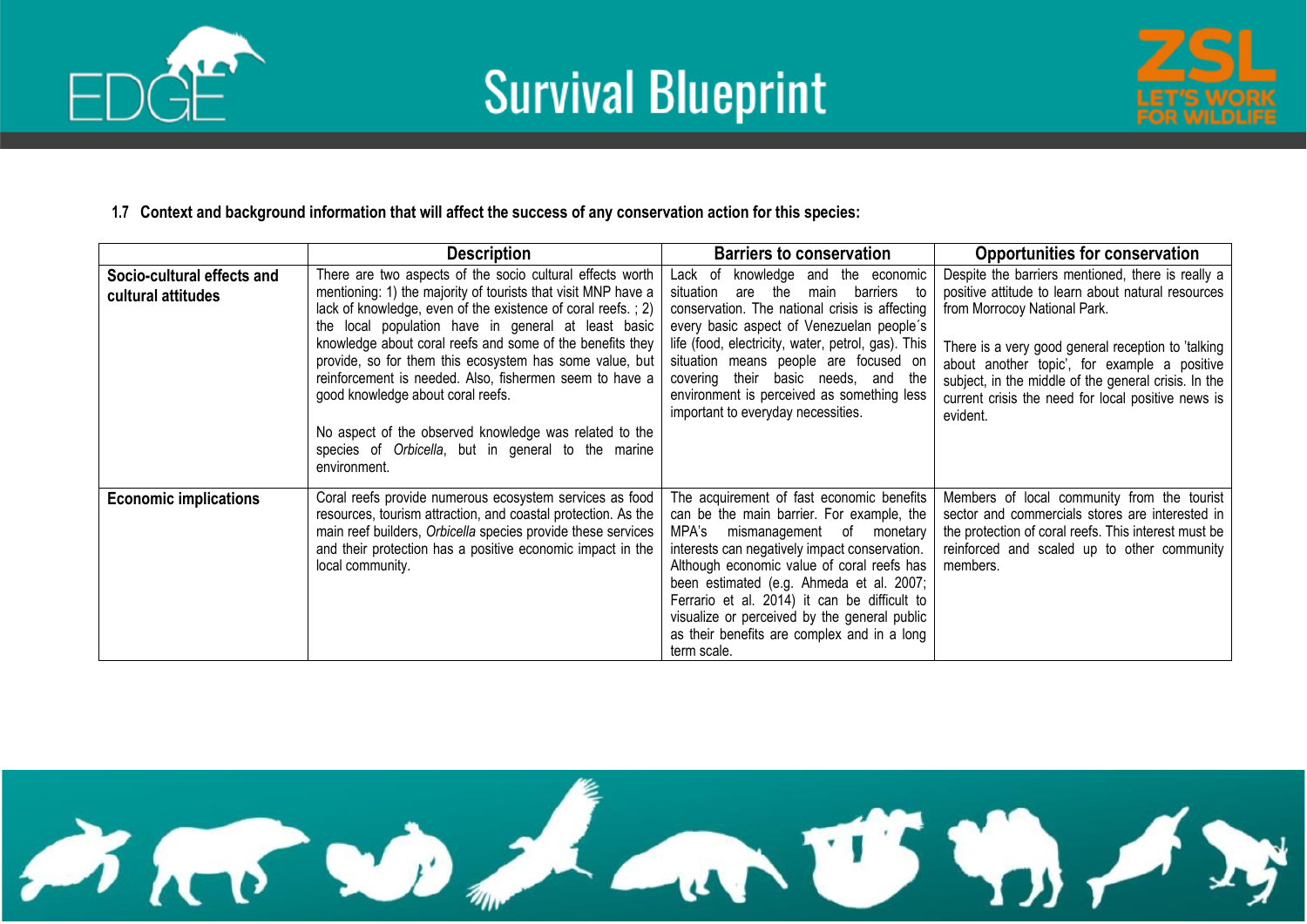





|                                          | <b>Description</b>                                                                                                                                                                                                                                                                                                                                                                                                                                                                                                                                                                                                                                                                                                                                                                                                                                                                                                                                                                                                       | <b>Barriers to conservation</b>                                                                                                                                                                           | <b>Opportunities for conservation</b>                                                                                                                                                                                     |
|------------------------------------------|--------------------------------------------------------------------------------------------------------------------------------------------------------------------------------------------------------------------------------------------------------------------------------------------------------------------------------------------------------------------------------------------------------------------------------------------------------------------------------------------------------------------------------------------------------------------------------------------------------------------------------------------------------------------------------------------------------------------------------------------------------------------------------------------------------------------------------------------------------------------------------------------------------------------------------------------------------------------------------------------------------------------------|-----------------------------------------------------------------------------------------------------------------------------------------------------------------------------------------------------------|---------------------------------------------------------------------------------------------------------------------------------------------------------------------------------------------------------------------------|
| <b>Existing conservation</b><br>measures | Morrocoy was declared a National Park in 1974 and Cuare<br>as a Wildlife Refuge in 1972. Cuare is also a RAMSAR site<br>since 1998.<br>Through regulations included on these MPAs, Orbicella<br>species are protected as part of the biodiversity. The<br>management of these areas are the responsibility of the<br>Parks National Institute (INPARQUES): Morrocoy National<br>Park, and the Biological Diversity National Office (Cuare<br>Wildlife Refuge).<br>At the national level, there are numerous laws and<br>programs assigned to the protection of biodiversity. Though<br>enforcement is non-existent at the moment.<br>At the regional and global level, protection of marine<br>ecosystems are included in the Convention of Biological<br>Diversity, of which Venezuela is a signatory state, and also,<br>in the United Nations Sustainable Development Goals<br>under Goal 14, life below water.<br>Orbicella species are included on international regulations<br>like CITES, SPAW Protocol, ESA act. | There is a general unfulfillment of MPA<br>regulations, corruption and a state of 'paper<br>MPAs'. The combination of ignorance, lack of<br>resources and economic interests are<br>significant barriers. | Some people that work at the institutions in<br>charge of the MPA management are interested in<br>conservation and fulfilling their work. These<br>individuals should be engaged to<br>drive<br>conservation in the MPAs. |

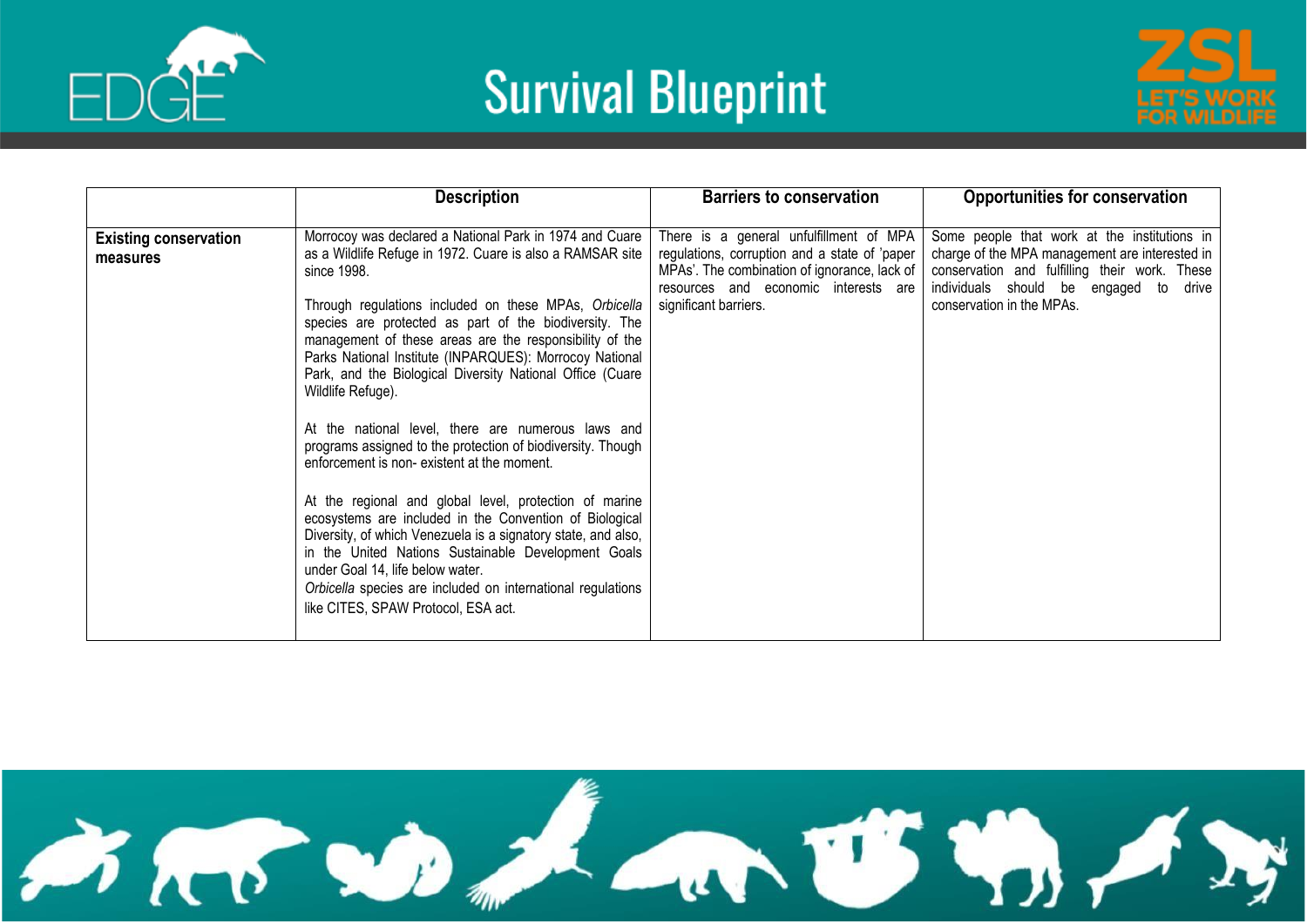



|                                    | <b>Description</b>                                                                                                                                                                                                                                                                                                                                                                                                                                                                                                                                                                                                                                                                                                                                                                                                                                                                                                                                                                                                                                                                                                              | <b>Barriers to conservation</b>                                                                                                                                                                                                                                                                                                                                                                                                                                                                                                                                                                 | <b>Opportunities for conservation</b>                                                                                     |
|------------------------------------|---------------------------------------------------------------------------------------------------------------------------------------------------------------------------------------------------------------------------------------------------------------------------------------------------------------------------------------------------------------------------------------------------------------------------------------------------------------------------------------------------------------------------------------------------------------------------------------------------------------------------------------------------------------------------------------------------------------------------------------------------------------------------------------------------------------------------------------------------------------------------------------------------------------------------------------------------------------------------------------------------------------------------------------------------------------------------------------------------------------------------------|-------------------------------------------------------------------------------------------------------------------------------------------------------------------------------------------------------------------------------------------------------------------------------------------------------------------------------------------------------------------------------------------------------------------------------------------------------------------------------------------------------------------------------------------------------------------------------------------------|---------------------------------------------------------------------------------------------------------------------------|
| Administrative/political<br>set-up | Two Institutions are responsible for the management of<br>Natural Protected areas in Venezuela: one for National<br>Parks (National Parks Institute (INPARQUES); and the<br>other for the remaining protected areas (Biological Diversity<br>National Office from Ministry of Popular Power for Eco-<br>socialism). The first institution manages Morrocoy National<br>Park and the second manages, Cuare Wildlife Refuge.<br>In general, protected area management follows centralised<br>national guidelines. Although there are regional agencies<br>protected area management is largely coordinated from the<br>national headquarters in Venezuela's capital.<br>In the study area there is only one agency of INPARQUES<br>and it is only located in Tucacas (a village near Morrocoy<br>and Chichiriviche).<br>The presence of a refinery of the Petróleos de Venezuela<br>Subsidiary (PDVSA-El Palito) near both MPAs without the<br>proper maintenance of its facilities, to ensure its proper<br>functioning, currently represents a significant threat to the<br>conservation of all marine ecosystems coastal area. | Centralized resources and lack of planned<br>actions are a limitation.<br>Poor training and high staff turnover.<br>Management of local threats by the<br>mentioned institutions is non-existent or<br>insufficient.<br>Lack of maintenance at the El Palito<br>Refinery, as well as the poor preparation of<br>PDVSA personnel and a lack of supplies to<br>deal with accidents at the refinery.<br>The absence of application of the National<br>Spill Contingency Plan by PDVSA, the<br>company responsible for the oil spills that<br>occurred in the area constitutes a serious<br>threat. | The lack of strong institutional capacity brings the<br>opportunity to develop actions to address and fill<br>those gaps. |

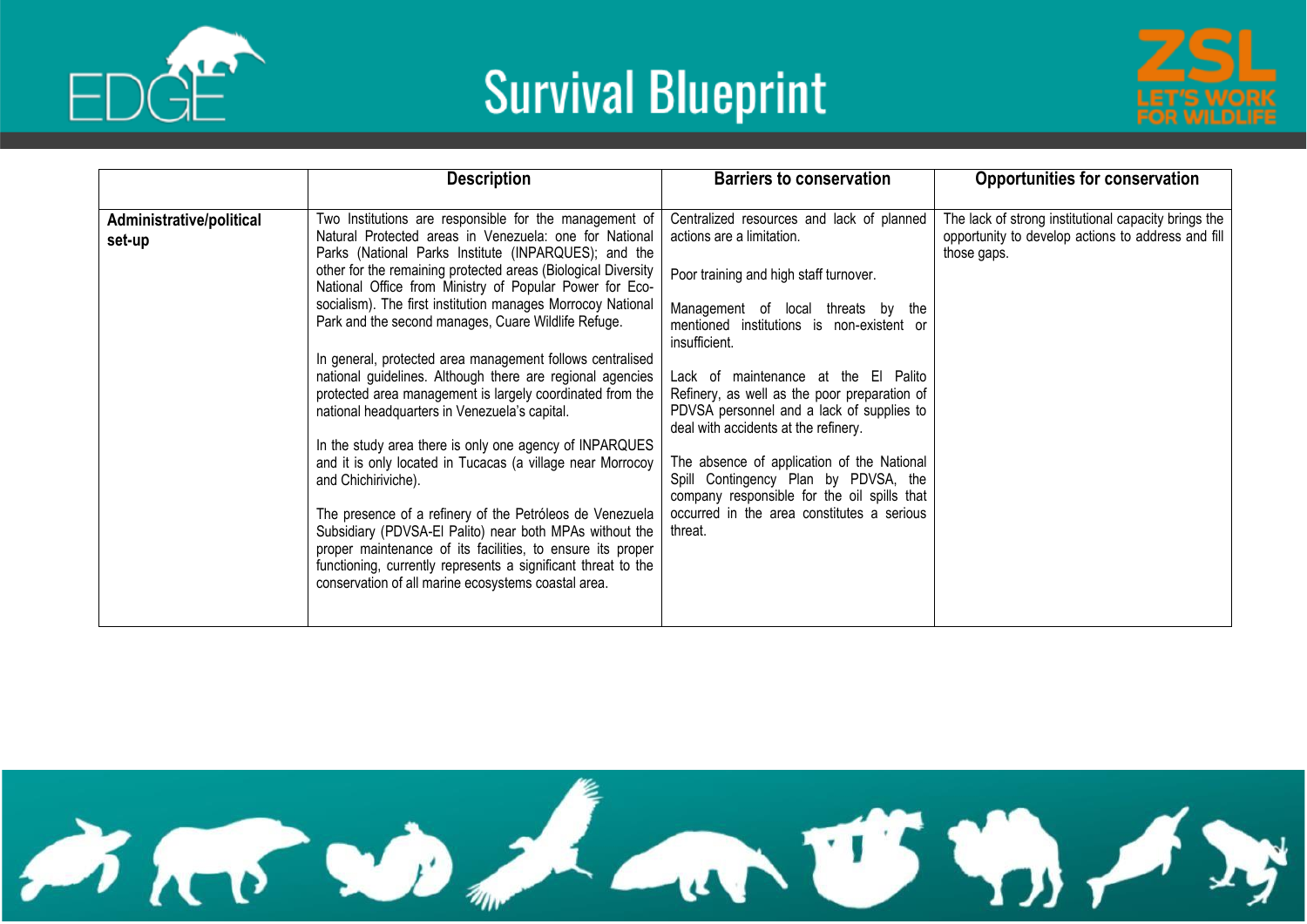





|                                 | <b>Description</b>                                                                                                                                                                                                                                                                                                                                                                                                                                                                                              | <b>Barriers to conservation</b>                                                                           | <b>Opportunities for conservation</b>                                                                                                                                                                                                                                                                                                             |
|---------------------------------|-----------------------------------------------------------------------------------------------------------------------------------------------------------------------------------------------------------------------------------------------------------------------------------------------------------------------------------------------------------------------------------------------------------------------------------------------------------------------------------------------------------------|-----------------------------------------------------------------------------------------------------------|---------------------------------------------------------------------------------------------------------------------------------------------------------------------------------------------------------------------------------------------------------------------------------------------------------------------------------------------------|
| Local expertise and<br>interest | Foundation for the Defense of Nature FUDENA.<br>Environmental NGO established in the area since 1988.<br>This organization is focused on the conservation of<br>marine resources from the MNP and CWR.                                                                                                                                                                                                                                                                                                          | Social, political and economic national<br>situation.<br>Lack of<br>resources for scientific<br>research. | Staff is highly engaged and motivated.<br>Actively involved in every activity related to the<br>protection of marine ecosystems and species,<br>especially Orbicella species.                                                                                                                                                                     |
|                                 | The diving operator and group of locals that were included<br>in the project are interested in promoting the conservation<br>of coral reefs and Orbicella species.<br>Institute of Tropical Zoology and Ecology- Central University<br>of Venezuela are interested in sustainable management of<br>the National Park. This includes the conservation of<br>Orbicella species and coral reefs from MNP, wider marine<br>biological diversity protection and the long-term<br>sustainability of marine resources. |                                                                                                           |                                                                                                                                                                                                                                                                                                                                                   |
| <b>Resources</b>                | There are no financial resources for protecting Orbicella<br>species and people working with coral species are limited.                                                                                                                                                                                                                                                                                                                                                                                         | Social, political and economic national<br>situation. General lack of awareness about<br>their relevance. | FUDENA activities with the local community have<br>generated an interest in the conservation of<br>marine environments, including coral reefs. In<br>this sense they participate every year in the world<br>beach cleaning day, an activity that takes place<br>on all coasts worldwide and that FUDENA<br>organizes in Chichiriviche since 1996. |

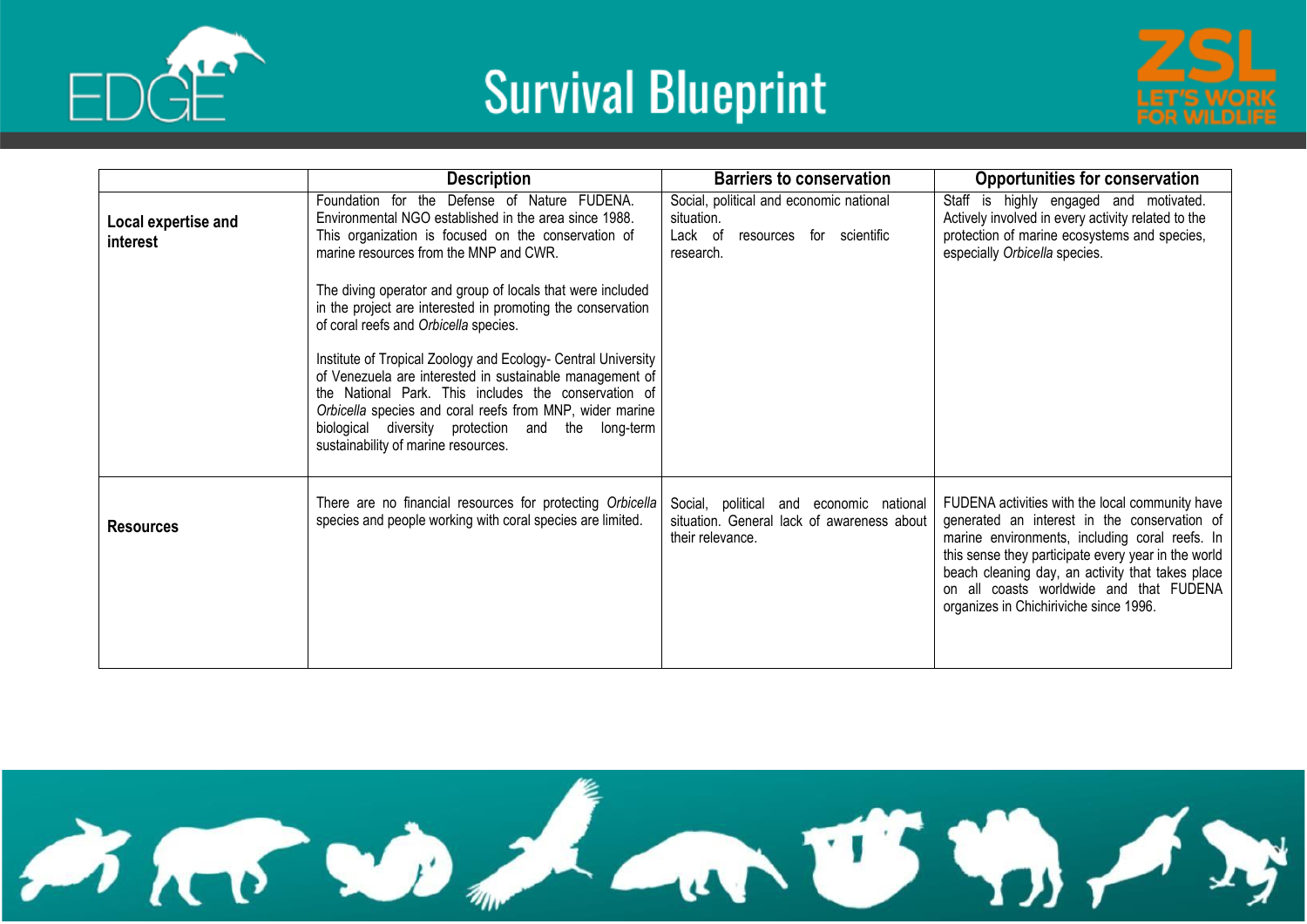





#### **2. ACTION PROGRAMME**

| Vision (30-50 years)                                                                                                           |                       |
|--------------------------------------------------------------------------------------------------------------------------------|-----------------------|
| Persistence of Orbicella populations and coral reefs in Morrocoy National Park and Cuare Wildlife Refuge, Venezuela            |                       |
| $Goal(s)$ (5-10 years)                                                                                                         |                       |
| Improve local management and awareness of coral reefs and Orbicella populations in Morrocoy National Park and Cuare Wildlife   |                       |
| Refuge, Venezuela                                                                                                              |                       |
| <b>Objectives</b>                                                                                                              | <b>Prioritisation</b> |
|                                                                                                                                | medium,<br>(low,      |
|                                                                                                                                | high or critical)     |
| Promote an updated Management plan for MNP, based on novel scientific knowledge, to include special zoning for                 | High                  |
| key reefs where Orbicella annularis colonies still occur and where Orbicella faveolata colonies are in better health condition |                       |
| Improve local knowledge about the importance of Orbicella species and coral reefs for their wellbeing and                      | Critical              |
| livelihoods                                                                                                                    |                       |
| Design and implement a monitoring program of Orbicella species to update information on the status of this                     | Critical              |
| subpopulation to inform management and conservation strategies                                                                 |                       |
| Design and implement a program to monitor spatial and temporal changes in land-based pollution and thermal                     | Critical              |
| stress to coral reefs                                                                                                          |                       |

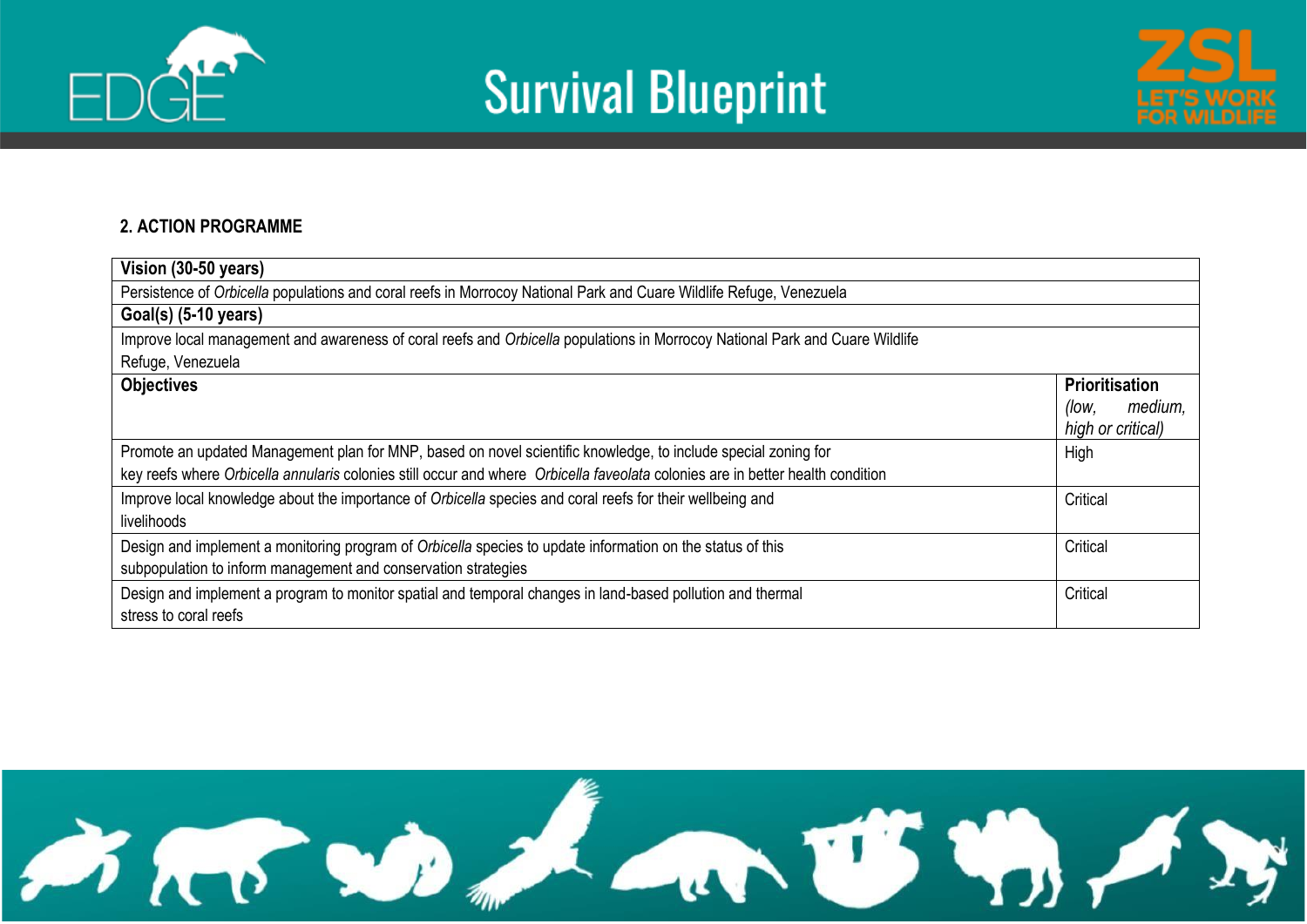



| <b>Activities</b>                                                                                                                                                                                                                                                                                                                                                                           | Country/ region                              | <b>Priority</b><br>(low, medium, | <b>Associated</b><br>costs (USD) | <b>Time</b><br>scale                          | Responsible<br>stakeholders                  | <b>Indicators</b>                                               | <b>Risks</b>                                                            | <b>Activity type</b>     |
|---------------------------------------------------------------------------------------------------------------------------------------------------------------------------------------------------------------------------------------------------------------------------------------------------------------------------------------------------------------------------------------------|----------------------------------------------|----------------------------------|----------------------------------|-----------------------------------------------|----------------------------------------------|-----------------------------------------------------------------|-------------------------------------------------------------------------|--------------------------|
|                                                                                                                                                                                                                                                                                                                                                                                             |                                              | high or critical)                |                                  |                                               |                                              |                                                                 |                                                                         |                          |
| Objective 1 Promote an update of the Management plan for MNP, to include special zoning for key reefs where Orbicella annularis colonies still occur and where Orbicella faveolata colonies are<br>in better health condition                                                                                                                                                               |                                              |                                  |                                  |                                               |                                              |                                                                 |                                                                         |                          |
| information,<br>Collection<br>of<br>preparation of the report and<br>presentation to stakeholders                                                                                                                                                                                                                                                                                           | Venezuela/Capital<br><b>District Caracas</b> | High                             | 100                              | 3 months                                      | Institute of Tropical<br>Zoology and Ecology | Report and presentation                                         | Basic services<br>deficiency                                            | Education &<br>Awareness |
| Meeting with local authorities and<br>managers of both Marine Protected<br>Areas to promote a proposal for a<br>special regulation for Sombrero and<br>Pescadores reefs (restricted access<br>in specific areas)<br>For Cuare the inclusion of Orbicella<br>information<br>relevant<br>as<br>a<br>reinforce<br>the<br>to<br>component<br>restricted access already currently<br>established | Venezuela/<br>Falcon State                   | High                             | 2000                             | -5 years<br>(depends<br>on political<br>will) | Local Government                             | Publication of Orbicella<br>information and local<br>regulation | Lack of interest or<br>commitment of MPA<br>authorities and<br>managers | Law & Policy             |

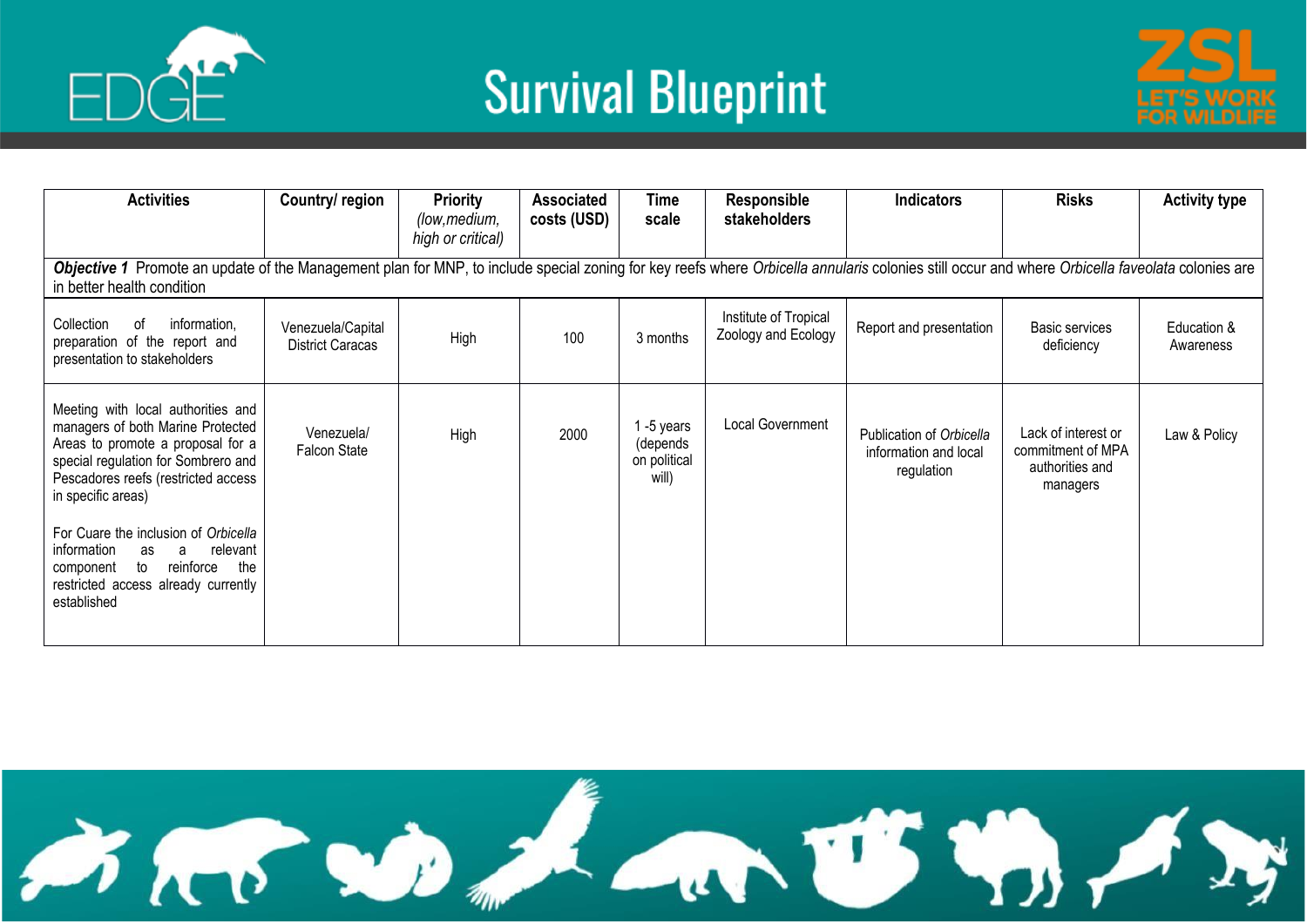



| <b>Activities</b>                                                                                                                                                                                                                                                                                                                                                                                      | Country/ region           | <b>Priority</b><br>(low,medi<br>um, high<br>or critical) | <b>Associated</b><br>costs (USD) | Time scale                                 | <b>Responsible</b><br>stakeholders                                                                                                                                                | <b>Indicators</b>                            | <b>Risks</b>                                                        | <b>Activity type</b>     |
|--------------------------------------------------------------------------------------------------------------------------------------------------------------------------------------------------------------------------------------------------------------------------------------------------------------------------------------------------------------------------------------------------------|---------------------------|----------------------------------------------------------|----------------------------------|--------------------------------------------|-----------------------------------------------------------------------------------------------------------------------------------------------------------------------------------|----------------------------------------------|---------------------------------------------------------------------|--------------------------|
| Establishment<br>of a<br>good<br>relationship with lobbying for the<br>inclusion of re- zoning of reefs<br>within the Division of Ordenación<br>Territorial de Zonas Costeras<br>(Territorial Planning Division of<br>Coastal Zones) from MINEC)                                                                                                                                                       | Venezuela/Falcon<br>State | Critical                                                 | 300                              | Strongly<br>dependent on<br>political will | Government                                                                                                                                                                        | Meetings,<br>communication<br>letters, email | Lack of interest or<br>commitment by<br>authorities and<br>managers | Law & Policy             |
| Objective 2: Improve local knowledge about the importance of Orbicella species and coral reefs for their wellbeing and livelihoods                                                                                                                                                                                                                                                                     |                           |                                                          |                                  |                                            |                                                                                                                                                                                   |                                              |                                                                     |                          |
| in the conservation<br>Inclusion<br>awareness raising program of a<br>greater number of lodges and<br>hotels and other key social groups<br>in the area, including other<br>communities such as Tucacas<br>(including stakeholders such as<br>fishermen, students, teachers, boat<br>captain, merchants and authorities).<br>Design plan and carry out tailor<br>group activities and<br>campaigns to: | Venezuela/Falcon<br>State | Critical                                                 | 72,500.00                        | 5 years                                    | Lodge and<br>hotels<br>and<br>managers<br>workers.<br>Fishermen,<br>boat<br>captain and merchant<br>associations.<br>Schools directors and<br>higher<br>education<br>institutions | Pre-post evaluation                          | Lack of interest,<br>basic services<br>deficiency                   | Education &<br>Awareness |

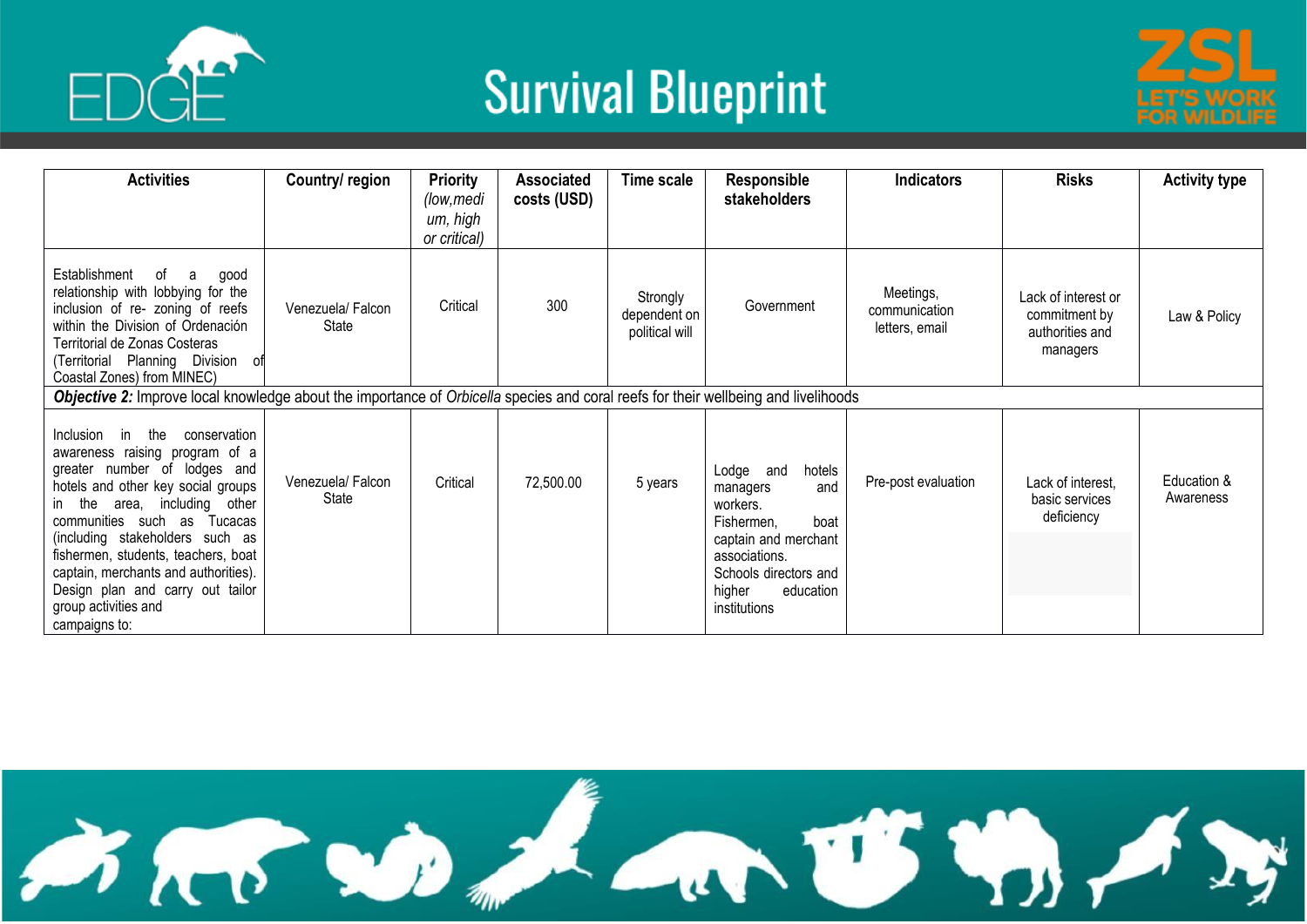



| <b>Activities</b>                                                                                                                                                   | Country/ region           | <b>Priority</b><br>(low, medi<br>um, high<br>or critical) | <b>Associated</b><br>costs (USD) | Time scale         | Responsible<br>stakeholders                                                  | <b>Indicators</b>                | <b>Risks</b>                   | <b>Activity type</b>     |
|---------------------------------------------------------------------------------------------------------------------------------------------------------------------|---------------------------|-----------------------------------------------------------|----------------------------------|--------------------|------------------------------------------------------------------------------|----------------------------------|--------------------------------|--------------------------|
| Objective 2: Improve local knowledge about the importance of Orbicella species and coral reefs for their wellbeing and livelihoods                                  |                           |                                                           |                                  |                    |                                                                              |                                  |                                |                          |
| (Cont.)                                                                                                                                                             |                           |                                                           |                                  |                    |                                                                              |                                  |                                |                          |
| knowledge on<br>the<br>- Increase<br>species and its importance                                                                                                     |                           |                                                           |                                  |                    |                                                                              |                                  |                                |                          |
| knowledge<br>- Increase<br>about<br>relevance of Marine Protected<br>Areas: main features, benefits                                                                 |                           |                                                           |                                  |                    |                                                                              |                                  |                                |                          |
| of<br>- Increase<br>awareness<br>sustainable fishing practices.                                                                                                     |                           |                                                           |                                  |                    |                                                                              |                                  |                                |                          |
| knowledge<br>- Increase<br>about<br>benefits of protecting coral reefs<br>and follow rules from Marine<br><b>Protected Areas</b>                                    |                           |                                                           |                                  |                    |                                                                              |                                  |                                |                          |
| - Increase awareness on the status<br>of the species and coral reefs to<br>strengthen support for the inclusion<br>of special regulations in the<br>management Plan |                           |                                                           |                                  |                    |                                                                              |                                  |                                |                          |
| Establishment of a museum to be<br>visited by both tourists and local<br>residents                                                                                  | Venezuela/Falcon<br>State | Medium                                                    | 80,000.00                        | Permanent<br>space | Higher education<br>institutions Ministry of<br>tourism, Local<br>government | Museum and number of<br>visitors | Lack of interest.<br>logistics | Education &<br>Awareness |

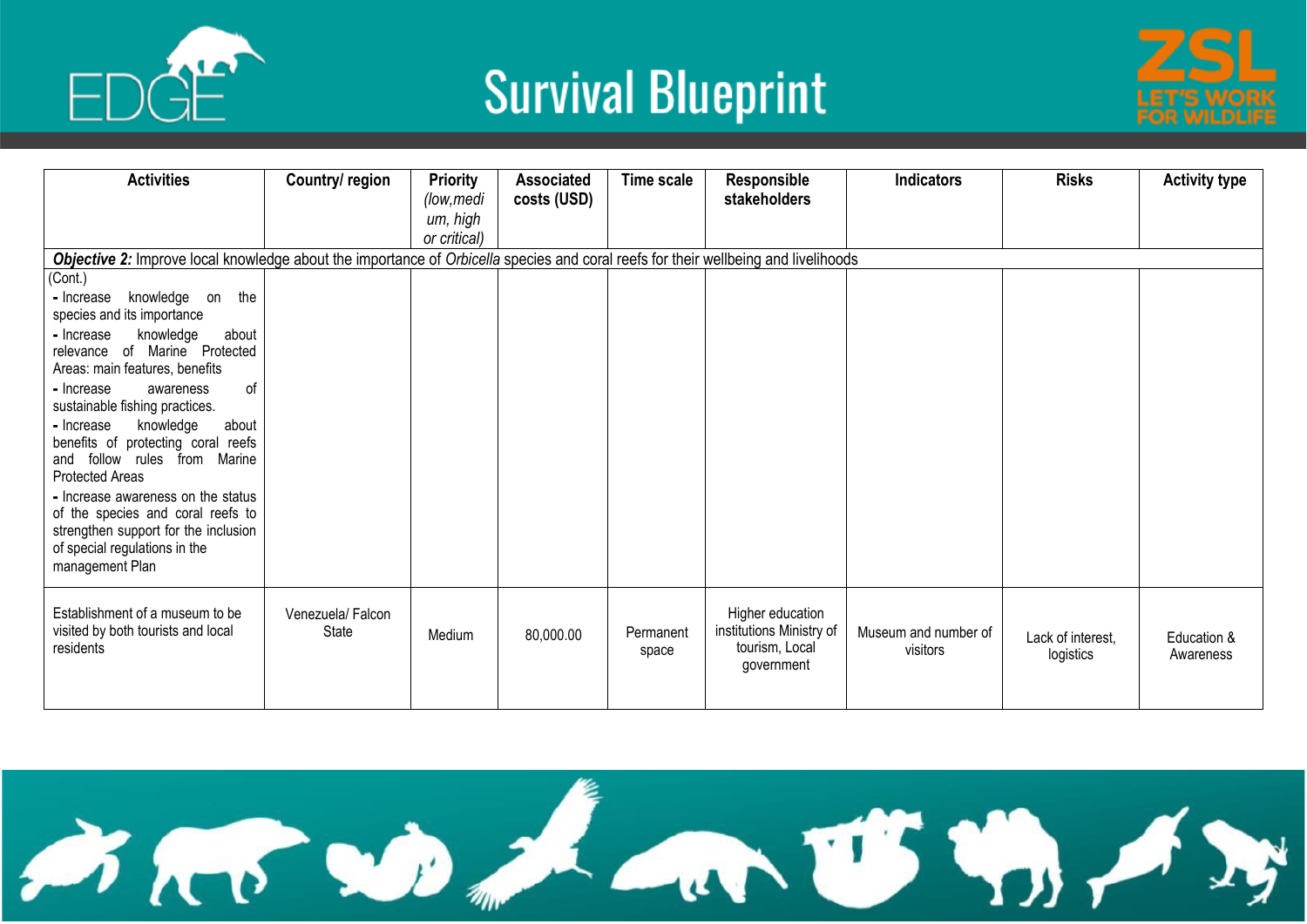

![](_page_25_Picture_2.jpeg)

| <b>Activities</b>                                                                                                                                                                                                                             | Country/region                    | <b>Priority</b><br>(low, medium<br>, high or | <b>Associated</b><br>costs (USD) | <b>Time scale</b> | Responsible<br>stakeholders                                             | <b>Indicators</b>                                    | <b>Risks</b>                                                                          | <b>Activity type</b>   |  |  |  |
|-----------------------------------------------------------------------------------------------------------------------------------------------------------------------------------------------------------------------------------------------|-----------------------------------|----------------------------------------------|----------------------------------|-------------------|-------------------------------------------------------------------------|------------------------------------------------------|---------------------------------------------------------------------------------------|------------------------|--|--|--|
| critical)<br>Objective 3: Design and implement a monitoring program of Orbicella species in order to have updated information about the status of this subpopulation and inform management and<br>conservation strategies                     |                                   |                                              |                                  |                   |                                                                         |                                                      |                                                                                       |                        |  |  |  |
| Continue the biological monitoring<br>Orbicella<br>including<br>species<br>of<br>biology,<br>reproductive<br>genetic,<br>standardising<br>microbiology,<br>methods and publishing manuals<br>data<br>for<br>implementation<br>and<br>analysis | Venezuela/<br><b>Falcon State</b> | Critical                                     | 40,000.00                        | 2 years           | Research Institutes.<br>Universities and<br>NGOs                        | <b>Updated National Red</b><br>List, publications    | Bad weather<br>conditions, logistic<br>difficulties                                   | Improving<br>Knowledge |  |  |  |
| Publish<br>freely<br>and<br>maintain<br>accessible<br>online<br>databases<br>including imagery and reports                                                                                                                                    | Venezuela/Falcon<br><b>State</b>  | High                                         | 10,000.00                        | 4 years           | Research Institutes.<br>Universities and<br><b>NGOs</b>                 | Databases, number of<br>people using resources       | Technical skills<br>might not be<br>available locally                                 | Improving<br>Knowledge |  |  |  |
| the<br>Design<br>structure<br>for<br>a<br>implementation of the monitoring<br>program and build a plan to secure<br>financial sustainability for at<br>least 10 years                                                                         | Caribbean                         | Critical                                     | 5,000.00                         | 2 years           | Research Institutes.<br>Universities, NGOs<br>and local<br>stakeholders | Financial resources<br>available for the<br>program  | Finding income<br>streams and funding<br>for monitoring<br>programs is<br>challenging | Improving<br>Knowledge |  |  |  |
| Inclusion of techniques for disease<br>management (i.eepoxy use)                                                                                                                                                                              | Venezuela/Falcon<br>State         | High                                         | 8,000.00                         | 5 years           | Research Institutes.<br>Universities and<br><b>NGOs</b>                 | Number of diseased<br>colonies<br>recovered/survived | Permit denied by<br>National authorities                                              | Improving<br>Knowledge |  |  |  |

![](_page_25_Picture_4.jpeg)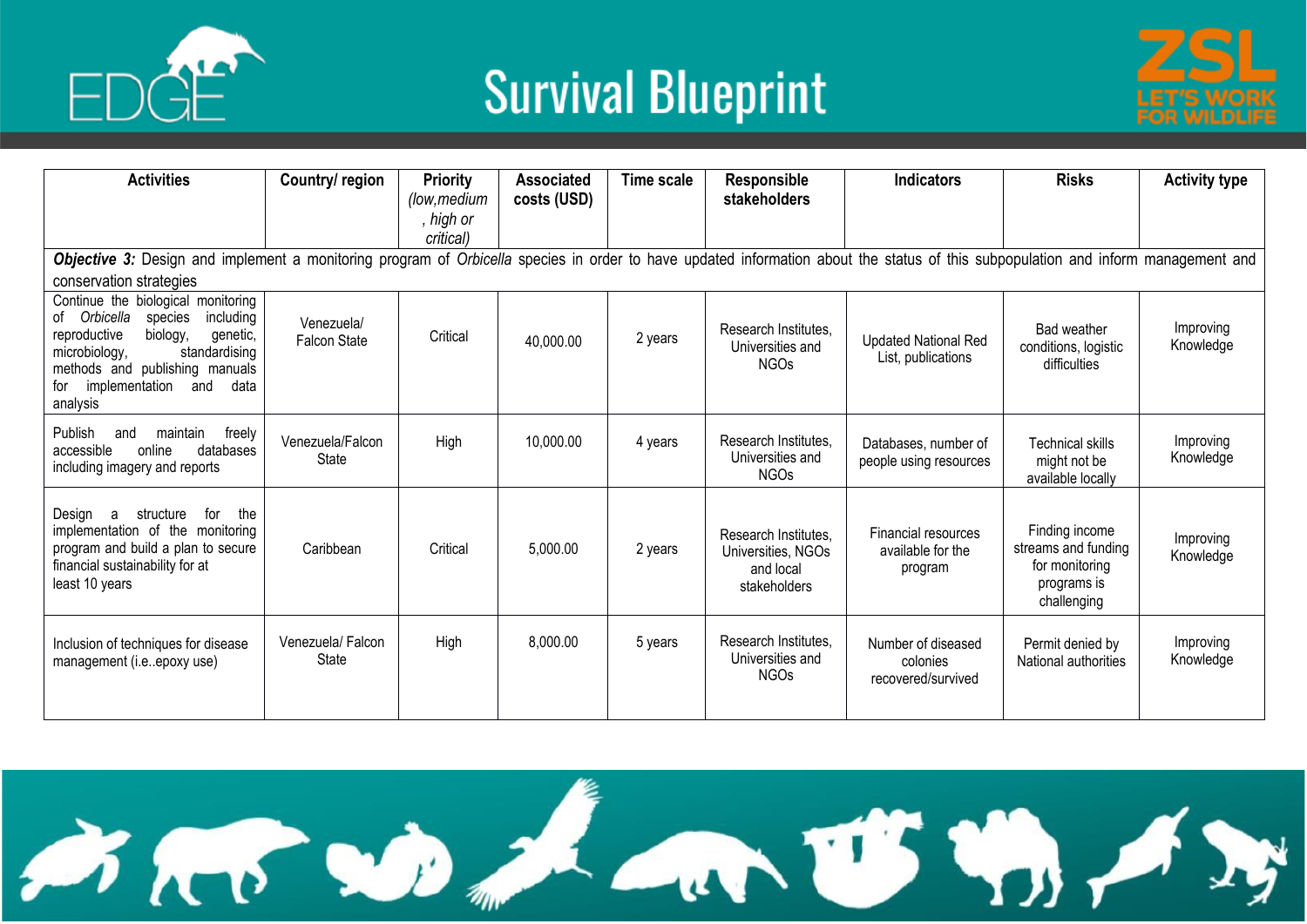![](_page_26_Picture_0.jpeg)

![](_page_26_Picture_2.jpeg)

| <b>Activities</b>                                                                                                                                                                              | Country/ region                  | <b>Priority</b><br>(low, medium<br>, high or<br>critical) | <b>Associated</b><br>costs (USD) | Time scale | <b>Responsible</b><br>stakeholders                                                    | <b>Indicators</b>                                                                                                       | <b>Risks</b>                                                                           | <b>Activity type</b>     |
|------------------------------------------------------------------------------------------------------------------------------------------------------------------------------------------------|----------------------------------|-----------------------------------------------------------|----------------------------------|------------|---------------------------------------------------------------------------------------|-------------------------------------------------------------------------------------------------------------------------|----------------------------------------------------------------------------------------|--------------------------|
| Objective 4: Design and implement a program to monitor spatial and temporal changes in land-based pollution and thermal stress                                                                 |                                  |                                                           |                                  |            |                                                                                       |                                                                                                                         |                                                                                        |                          |
| Diagnostic evaluation of tourist and<br>non-tourist infrastructure in relation<br>to the disposal of its wastewater<br>(e.g. inventory of how many tourist<br>operators have treatment plants) | Venezuela/Falcon<br><b>State</b> | Critical                                                  | 5,000.00                         | 5 years    | Research Institutes.<br>Universities in<br>conjunction with<br>government agencies    | Report, publications<br>Parameters within the<br>ranges established by<br>sanitary and water<br>quality standards       | Lack of interest, lack<br>of resources, lack of<br>political will                      | Land/Water<br>Management |
| characteristics of<br>Evaluation<br>of<br>waste thrown into freshwater bodies<br>that flow into Morrocoy National<br>Park from its basin of origin.<br>Subsequent sanitation program.          | Venezuela/Falcon<br><b>State</b> | Critical                                                  | 3,000.00                         | 1 year     | Research Institutes,<br>Universities in<br>conjunction with<br>government agencies    | Report, publications.                                                                                                   | Lack of interest, lack<br>of resources, lack of<br>political will                      | Land/Water<br>Management |
| Develop and implement a sanitation<br>program based on data collected on<br>waste run- off.                                                                                                    | Venezuela/Falcon<br><b>State</b> | Critical                                                  | 3,000.00                         | 1 year     | Research Institutes,<br>Universities in<br>conjunction with<br>government agencies    | Report, publications<br>Parameters within the<br>ranges established by<br>sanitary<br>and<br>water<br>quality standards | Lack of interest, lack<br>of resources, lack of<br>political will                      | Land/Water<br>Management |
| Design, plan and implement a water<br>quality monitoring program for<br>biological and chemical pollutants<br>including hydrocarbon as well as<br>sedimentation (sediment input<br>rates)      | Venezuela/Falcon<br><b>State</b> | Critical                                                  | 10,000.00                        | 5 year     | Research Institutes,<br>Universities in<br>conjunction with<br>government<br>agencies | Report, publications                                                                                                    | Lack of interest, lack<br>of resources, lack of<br>political will<br>Economic interest | Land/Water<br>Management |

![](_page_26_Picture_4.jpeg)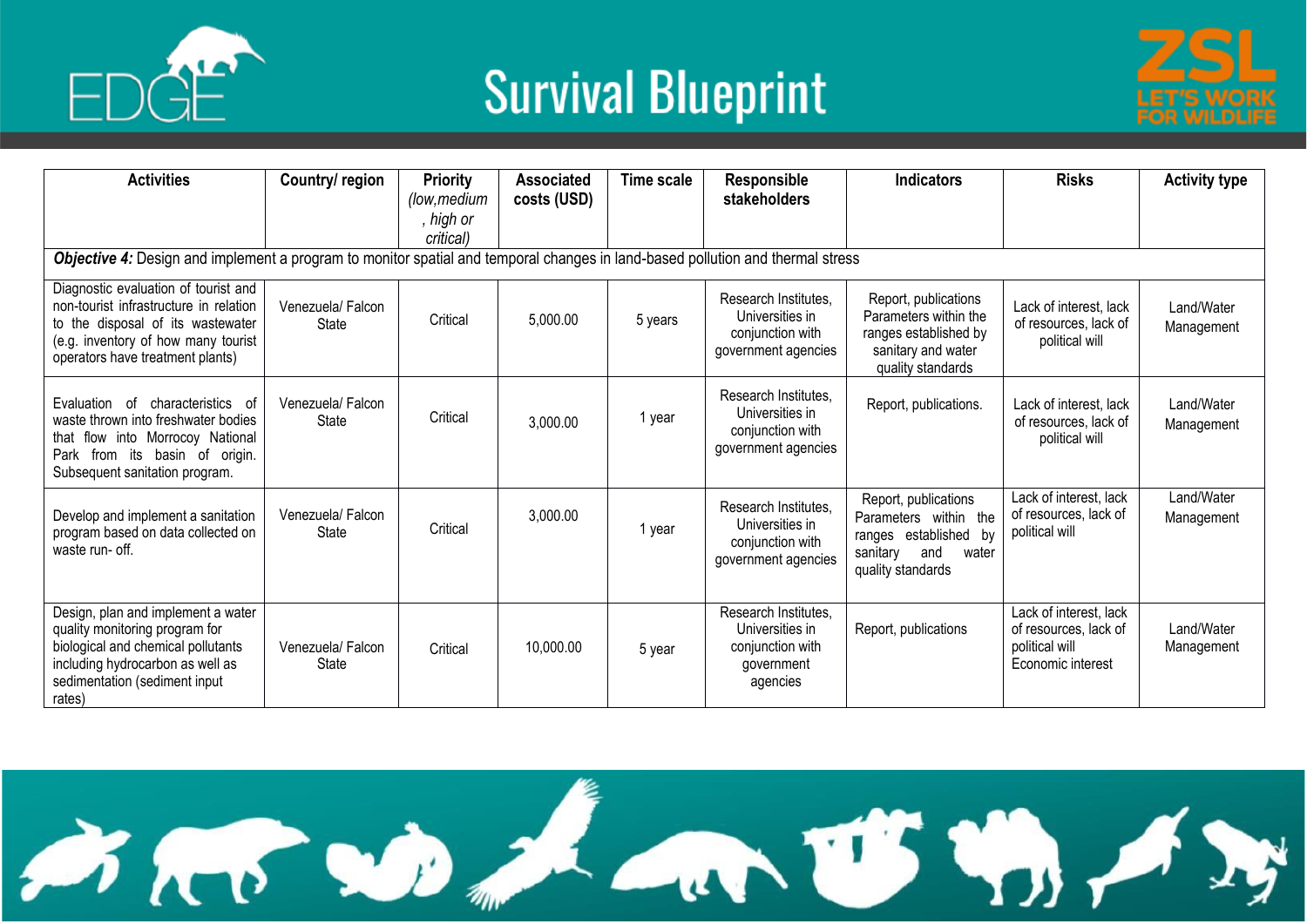![](_page_27_Picture_1.jpeg)

![](_page_27_Picture_2.jpeg)

#### **2. LITERATURE CITED**

Ahmeda,M; G. M. Umalia; Ch. K. Chonga; M. F. Rulla and M. C. Garcia. 2007. Valuing recreational and conservation benefits of coral reefs—The case of Bolinao, Philippines. Ocean & Coastal Management 50: 103– 118.

Albright R; B. Mason; M. Miller and C. Langdon. 2010. Ocean acidification compromises recruitment success of the threatened Caribbean coral *Acropora palmata*. *Proceedings of the National Academy of Sciences of the United States of America*, 107, 20400– 20404.

Andersson A.J, Gledhill D. 2012. Ocean acidification and coral reefs: effects on breakdown, dissolution, and net ecosystem calcification. *Annual Review of Marine Science*, 5, 321– 348.

Aronson, R. B., and W. F. Precht. 2001. White-band disease and the changing face of Caribbean coral reefs. Hydrobiologia 460:25–38.

Aronson, R; A. Bruckner; J. Moore; B. Precht and E. Weil. 2008. *Montastraea annularis*. *The IUCN Red List of Threatened Species* 2008: e.T133134A3592972.

Alvarado-Chacón, E. M and A. Acosta. 2009. Population size-structure of the reef- coral *Montastraea annularis* in two contrasting reefs of a marine protected area in the southern Caribbean Sea. Bulletin of Marine Science. 85, 61–76.

Bastidas, C. and E. M. García. 1997. Metal concentration in the tissue and skeleton of the coral *Montastraea annularis* at a Venezuelan reef. Proc 8 th Int Coral Reef Sym: 2 1847- 1850.

Bastidas, C.; D. Bone and EM Garcia. 1999. Sedimentation rates and metal content of sediments in a Venezuelan coral reef. Marine Pollution Bulletin 38 (1), 16-24.

Bastidas, C; D. Bone; A. Croquer; D. Debrot; E. Garcia; A. Humanes; R. Ramos and S. Rodríguez. 2012. Massive hard coral loss after a severe bleaching event in 2010 at Los Roques, Venezuela. Revista de Biología Tropical: 60 (1): 29-37.

Beyer, J; H.C Trannum; T. Bakke; P.V Hodson y T.K. Collier. 2016. Environmental effects of the Deepwater Horizon oil spill: a review. Mar Pollut Bull 110:28–51.

Bone, D; F. Losada and E. Weil. 1993 Origin of sedimentation and its effects on the coral communities of a Venezuelan National Park. Ecotrópicos 6 (1): 10-20.

Bone, D; A. Croquer; E. Klein; D. Perez; F. Losada; G. Martinez; C. Bastidas; M. Rada; L. Galindo and P. Penchaszadeh. 2001. CARICOMP program: long-term monitoring of marine ecosystems at Morrocoy National Park, Venezuela. Interciencia. Vol. 26, no. 10, pp. 457- 462. 2001.

Borger, J L. and S. C. C. Steiner. 2005. The spatial and temporal dynamics of coral diseases in Dominica, West Indies. Bulletin of Marine Science 77(1): 137–154.

Blackburn, M; C.A. Mazzacano; C. Fallon y S.H. Black .2014.Oil in our oceans: a review of the impacts of oil spills on marine invertebrates. Portland, OR: The Xerces Society for Invertebrate Conservation, p: 152.

Brandt, M. E and J.W. McManus. 2009. Disease incidence is related Ecology: 90(10):2859- 2867.

Bruckner, A. W. and Bruckner, R. 2006. The recent decline of *Montastraea annularis* (complex) coral populations in western Curaçao: a cause for concern? Revista de Biología Tropical 54(3): 45-58.

![](_page_27_Picture_20.jpeg)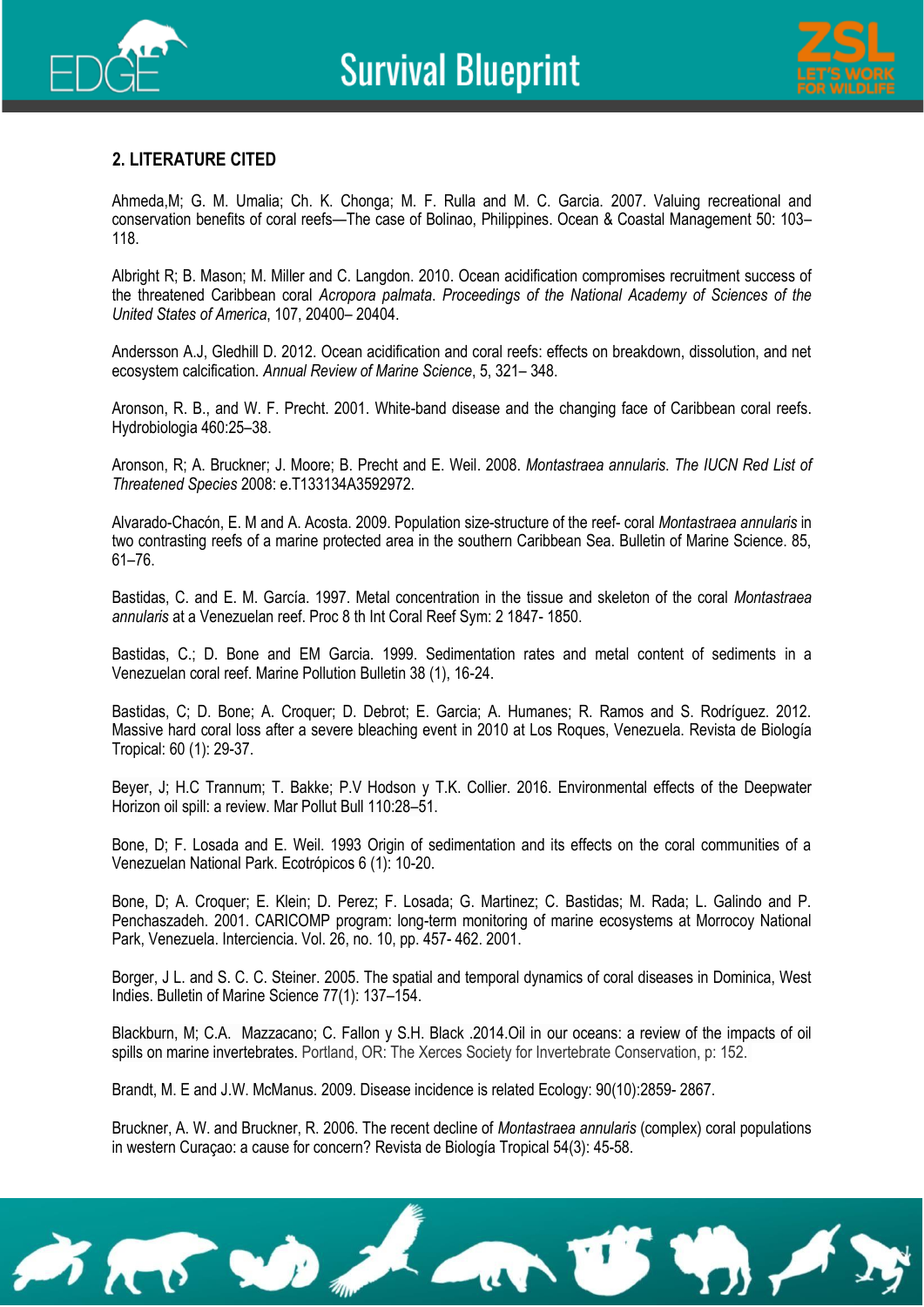![](_page_28_Picture_0.jpeg)

![](_page_28_Picture_2.jpeg)

Bruckner, A. W and R .J. Bruckner. 2003. Condition of coral reefs off less developed coastlines of Curaçao (part 1: stony corals and algae). Pp 370 – 393. En J.C Lang (Ed) Status of coral reef in a Western Atlantic. Results of initial surveys, Atlantic and Gulf Rapid Assessment (AGRRA). Atoll Research Bulletin 496.

Bruckner, A. W. 2002. Proceedings of the Caribbean *Acropora* Workshop: Potential application of the U.S. Endangered Species Act as a conservation strategy. NOAA Technical Memorandum NMFS-OPR-24, Silver Spring, MD.

Bruckner, A.W. 1999. Black-band disease (BBD) of scleractinian corals: occurrence, impacts and mitigation. Ph.D.Thesis, UMI Dissertation Services, 286 pp.

Budd, A; H. Fukami; N. Smith and N. Knowlton. 2012. Taxonomic Classification of the reef coral family Mussidae (Cnidaria: Anthozoa: Scleractinia). Zoological Journal of the Linnean Society 166: 465-529.

Burgess, H.R. 2011. Integral projection models and analysis of patch dynamics of the reef building coral *Montastraea annularis*. PhD Thesis, Department of Mathematics, University of Exeter, UK.

Busutil, L; N. Rey-Villiers ; L.; P. González-Sánchez; A. C. Hernández-Zanuy; P. Alcolado- Prieto; B. Martínez-Daranas; R. Volta and R. Phillips. 2016. Caracterización de los arrecifes coralinos del archipiélago Jardines de la Reina, Cuba: 2015. Reporte Técnico Proyecto "Evaluación de los impactos potenciales del cambio climático sobre la biodiversidad y desarrollo de estrategias de adaptación en dos regiones de ecosistemas frágiles de Cuba" (CCamBio). Instituto de Oceanología, Agencia de Medio Ambiente Ministerio de Ciencia Tecnología y Medio Ambiente.

Bythell, J.C; E.H. Gladfelter and M. Bythell. 1993. Chronic and catastrophic natural mortality of three common Caribbean reef corals. Coral Reefs 12: 143 – 152.

Cervino, J; T.J. Goureau, I. Nagelkerken; G.W. Smith and R. Hayes. 2001. Yellow band and dark spot syndromes in Caribbean corals: distribution, rate of spread, cytology and effects on abundance and division rate of zooxanthellae. Hydrobiología 460: 53 – 63.

Cowan, C. 2006. Coral Bleaching and Disease: Recovery and Mortality on Martinique Reefs following the 2005 Caribbean Bleaching events. MSc Thesis, Univ of Newcastle upon Tyne.

Cróquer, A; C. Bastidas and D. Lipscomb. 2006. Folliculinid ciliates: a new threat to Caribbean corals? Diseases of Aquatic Organisms, 69, 75–78.

Cróquer A; D. Debrot; E. Klein; M. Kurten; S. Rodríguez and C. Bastidas. 2009. What can two years of monitoring tell us about Venezuelan coral reefs? The Southern Tropical America node of the Global Coral Reef Monitoring Network (STA-GCRMN)Rev. Biol.Trop. (Int. J. Trop. Biol. ISSN-0034-7744) Vol. 58 (Suppl. 1): 51-65.

Cróquer, A; E. Villamizar; A. Yranzo; A.L. Zubillaga and C. Bastidas. 2015. Coral pilar Estrella *Orbicella annularis*. En: J.P. Rodríguez, A. Garcìa-Rawlins y F. Rojas-Suarez (eds). Libro Rojo de la Fauna Venezolana. Cuarta Edición. Provita y Fundación Empresas Polar, Caracas, Venezuela.

Del Mónaco, C; S. Narciso ; F. Alfonso; E. Giménez and F. Bustillos.2010. Evaluación de las comunidades de corales y peces de algunos arrecifes de la Isla La Tortuga y cayos adyacentes, Venezuela Boletín del Centro de Investigaciones Biológicas, 44(3). p. 355- 378.

Dodge, R.E.1982. Effects of drilling mud on the reef – building coral *Montastraea annularis*. Marine Biology 71: 141 – 147**.**

![](_page_28_Picture_17.jpeg)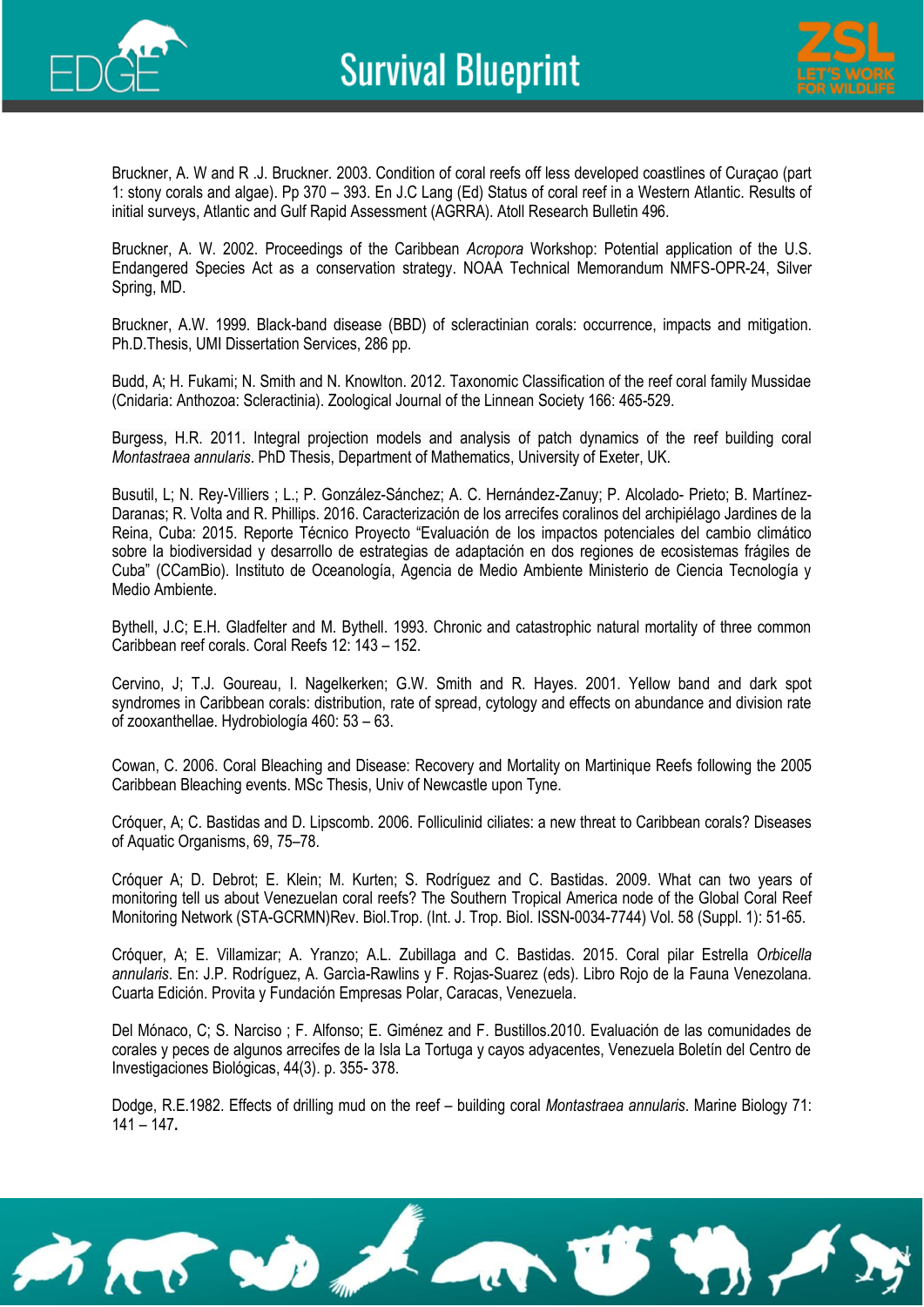![](_page_29_Picture_0.jpeg)

![](_page_29_Picture_2.jpeg)

Dustan, P.1975. Growth and form in the reef – building coral *Montastraea annularis*. Marine Biology 33: 101 – 107.

Eakin, CM, Morgan JA, Heron SF, Smith TB, Liu G, *et al.* 2010. Caribbean Corals in Crisis: Record Thermal Stress, Bleaching, and Mortality in 2005. PLoS ONE 5(11): e13969. doi:10.1371/journal.pone.0013969.

Edmunds, P.J. 2015. A quarter-century demographic analysis of the Caribbean coral, *Orbicella annularis*, and projections of population size over the next century. Limnol. Oceanogr. (60): 840–855.

Edmunds, P and R. Elahi. 2007. The demographics of a 15-year decline in cover of the Caribbean reef coral Montastraea annularis. Ecol Monogr. 77(1):3-18.

Ellis, J and D. Solander. 1786. The Natural History of many curious and uncommon Zoophytes, collected from various parts of the Globe. Systematically arranged and described by the late Daniel Solander. 4.(Benjamin White & Son: London): 1-206, pls 1- 63.

Ferrario, F; M. W. Beck; C. D. Storlazzi; F. Micheli; C. C. Shepard and L. Airoldi. 2014. The effectiveness of coral reefs for coastal hazard risk reduction and adaptation. Nature Communications 5:3794.

Flood, V. S.; J. M. Pitt; and S. R. Smith. 2005. Historical and ecological analysis of coral communities in Castle Harbour (Bermuda) after more than a century of environmental perturbation. Marine Pollution Bulletin 51: 545– 557.

Foster N.L; S.J. Box and P.J. Mumby. 2008. Competitive effects of macroalgae on the fecundity of the reef building coral *Montastraea annularis.* Mar Ecol Prog Ser 367:143- 152.

García, E.M.; C. Bastidas; J.J. Cruz-Motta and O. Farina. 2011. Metals in waters and sediments of the Morrocoy National Park, Venezuela: increased contamination levels of cadmium over time. Water Air Soil Pollut 214:609– 621.

Garzón – Ferreira, J; D.L. Gil – Agudelo; L.M. Barrios and S. Zea. 2001. Stony coral diseases observed in southwestern Caribbean reefs. Hidrobiología 460: 65 – 69.

Goreau, T.J. & A.H. Macfarlane. 1990. Reduced growth rate of *Montastraea annularis* following the 1987-1988 coral-bleaching event. Coral Reefs 8:211-216.

Glynn, P.W. 1991. Coral reef bleaching in the 1980s and possible connections with global warming. TREE 6:175—179.

Harding, S; J-W van Bochove; O. Day; K. Gibson and P. Raines. 2008. Continued degradation of Tobago's coral reefs linked to the prevalence of coral disease following the 2005 mass coral bleaching event. Proceedings of the 11th International Coral Reef Symposium, Ft. Lauderdale, Florida, 7-11 July.

Healthy Reefs Initiative 2012. Report Card for Mesoamerican Reef Available at [http://www.healthyreefs.org.](http://www.healthyreefs.org/)

Hernández-Pacheco, R; E. A. Hernández -Delgado and A. M. Sabat. 2011. Demographics of bleaching in a major Caribbean reef-building coral: *Montastraea annularis*. Ecosphere 2(1):art9. doi:10.1890/ES10-00065.1

Hoeksema, B. W and S. Cairns. 2019. World List of Scleractinia. *Orbicella annularis* (Ellis & Solander, 1786).

Hubbard, D.K and D. Scaturo. 1985. Growth rates of seven species of scleractinian corals from Cane Bay and Salt River, St. Croix, USVI. Bulletin of Marine Science 36 (2): 325 – 338.

![](_page_29_Picture_20.jpeg)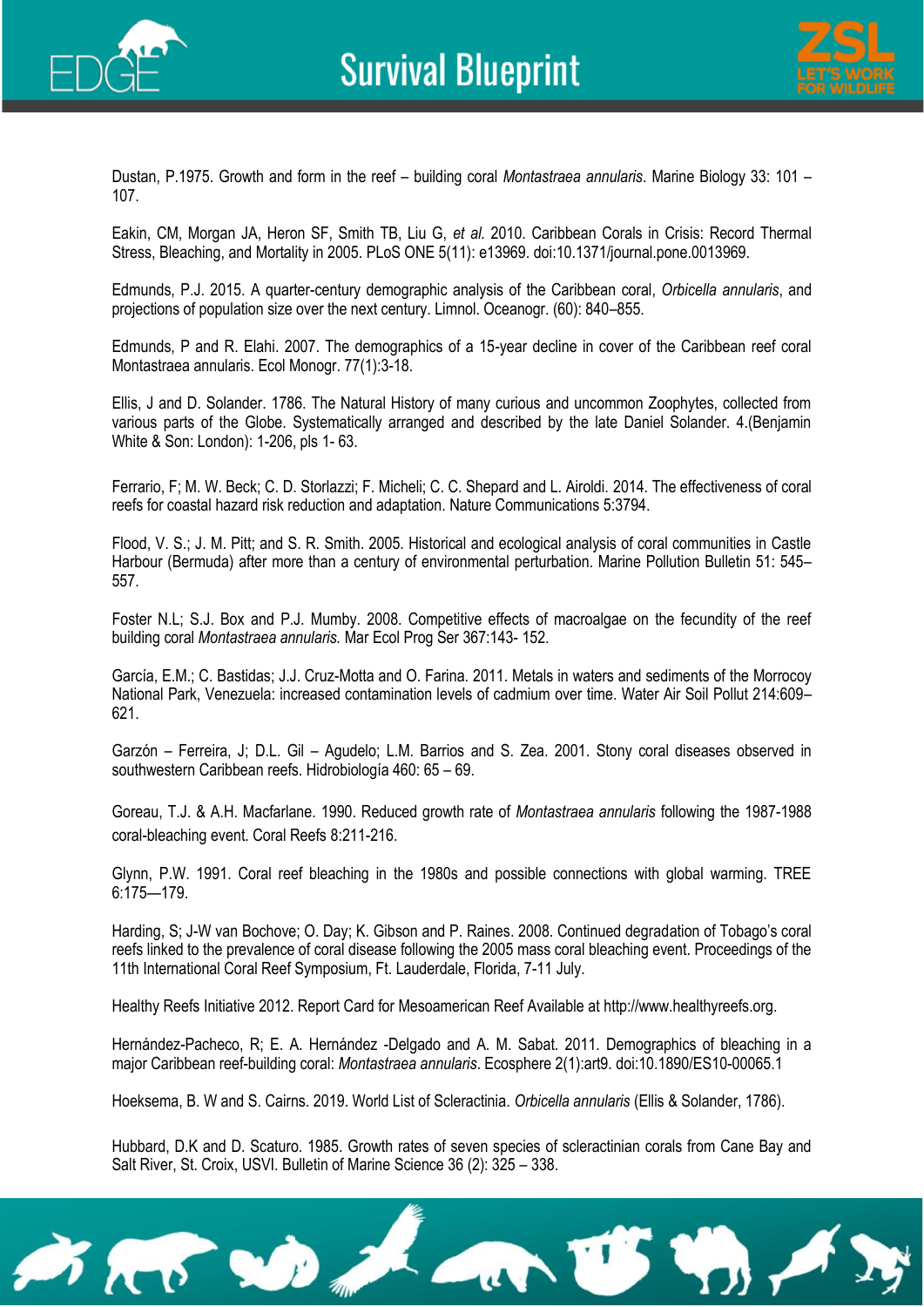![](_page_30_Picture_0.jpeg)

![](_page_30_Picture_2.jpeg)

Hudson, J.H. 1981. Growth rates in *Montastraea annularis:* a record of environmental change in Key Largo Coral Reef Marine Sanctuary, Florida. Bulletin of Marine Science 31 (2): 444 – 459.

Hughes, T. P. and J. E. Tanner. 2000. Recruitment failure, life histories and long term decline of Caribbean corals. Ecology, 81 (8): 2250-2263.

Hughes, T.P. 1994. Catastrophes, Phase Shifts, and Large-Scale Degradation of a Caribbean Coral Reef. *Science* Vol. 265, Issue 5178, pp. 1547-1551.

Hughes TP and J.B.C. Jackson. 1985. Population dynamics and life histories of foliaceous corals. Ecol Monogr 55:141–166.

Jackson JBC; M.K. Donovan; K.L Cramer and V.V. Lam (editors). 2014. Status and Trends of Caribbean Coral Reefs: 1970-2012. Global Coral Reef Monitoring Network, IUCN, Gland, Switzerland.

Laboy-Nieves, E; E. Klein; J. Conde; F. Losada; J. J. Cruz and D. Bone. 2001. Mass mortality of Tropical Marine Communities in Morrocoy, Venezuela. Bulletin of Marine Science, 68(2): 163–179.

López-Ordaz A, Rodríguez-Quintal J. 2010*.* Ictiofauna asociada a un arrecife somero en el Parque Nacional Morrocoy, Venezuela. Revista de Biología Tropical 58:163-174.

Levitan, D.R; W. Boudreau; J. Jara and N. Knowlton. 2014. Long-term reduced spawning in *Orbicella* coral species due to temperature stress. Mar Ecol Prog Ser 515:1-10.

Lirman, D. 2001. Competition between macroalgae and corals: effects of herbivore exclusion and increased algal biomass on coral survivorship and growth. Coral Reefs 19: 392 – 399.

Losada, F.J. 1988. Report on coelenterate bleaching in the southern Caribbean, Venezuela. Pages 38-41 In: J. C. Ogden and R. I. Wicklund (Eds.) Mass bleaching of coral reefs in the Caribbean: a research strategy. Nat. Undersea Res. Prog., NOAA, Res. Rept. 88-2: 51 p.

Losada, F.J. and E. Klein. 1996. Informe sobre la mortandad masiva de organismos marinos en el Parque Nacional Morrocoy (Enero de 1996). Reporte Grupo ad hoc de trabajo de la Comisión Nacional de Oceanología, 20 pp.

Mallela, J and M.J.C. Crabbe. 2009. Hurricanes and coral bleaching linked to changes in coral recruitment in Tobago Marine Environmental Research 68 (2009) 158–162.

Meesters, E. H and R. P. M. Bak. 1993. Effects of coral bleaching on tissue regeneration potential and colony survival. Marine Ecology Progress Series 96: 189 – 198.

Miller, R.L and J. F. Cruise. 1995. Effects of suspended sediments on coral growth: evidence from remote sensing and hydrologic modelling. Remote Sensing of Environment. 53:177-187.

Morita, M; R. Suwa; A. Iguchi; M. Nakamura; K. Shimada; K. Sakai and A.Susuki. 2010. Ocean acidification reduces sperm flagellar motility in broadcast spawning reef invertebrates. Zygote 18:103–107.

National Oceanic and Atmospheric Administration Department of Commerce National Oceanic and Atmospheric Administration 50 CFR Part 223 Endangered and Threatened Wildlife and Plants: Final Listing Determinations on Proposal To List 66 Reef-Building Coral Species and To Reclassify Elkhorn and Staghorn Corals; Final Rule No. 175 September 10, 2014 Document Citation:79 FR 53851. Page:53851-54123 (273 pages) Agency/Docket Number:Docket No. 0911231415-4826-04.

![](_page_30_Picture_19.jpeg)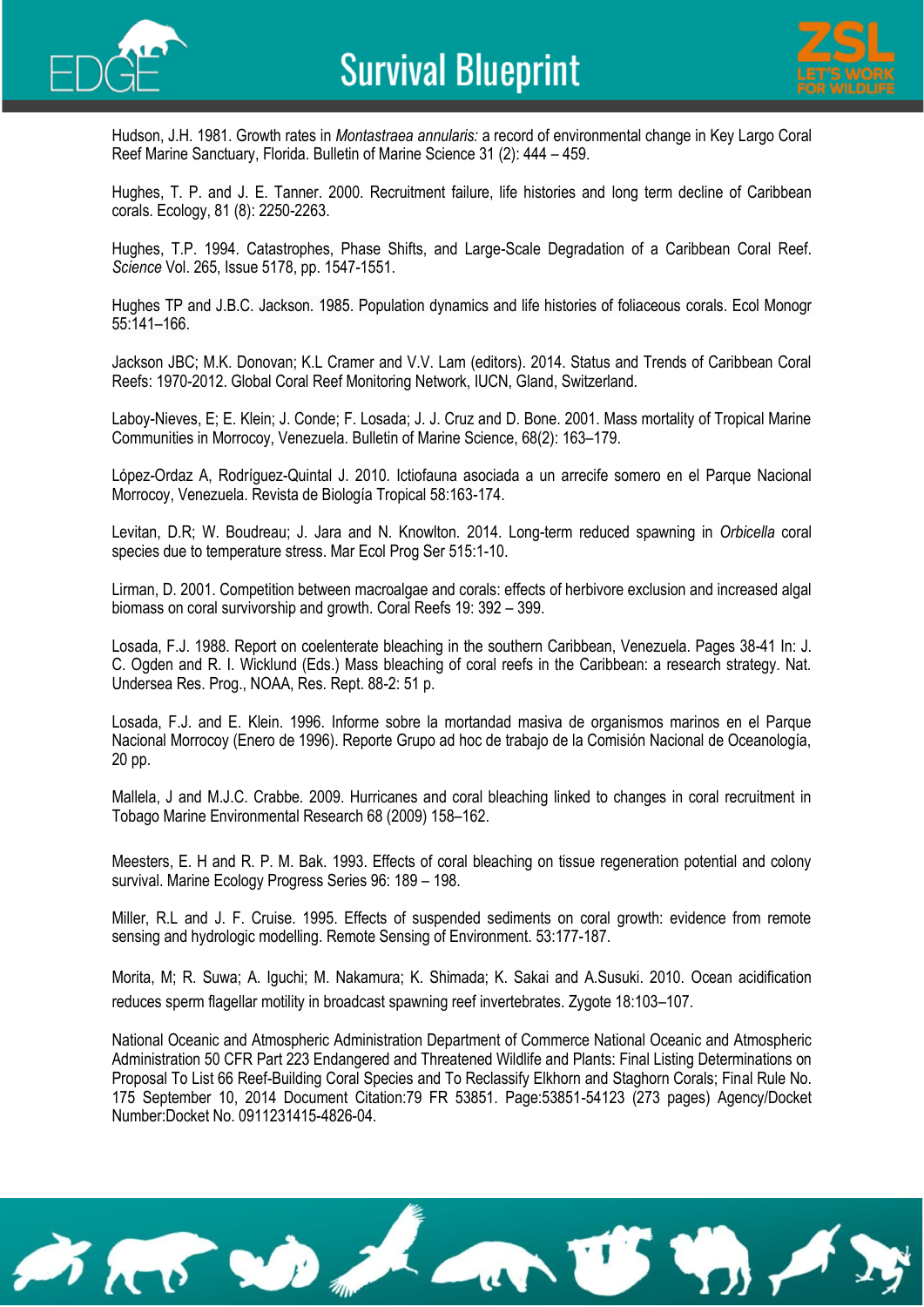![](_page_31_Picture_0.jpeg)

![](_page_31_Picture_2.jpeg)

Nybakken, J.W. 2001.Marine Biology: an ecological approach. 5th Edition. Benjamin Cummings. 516 pp.

Quan-Young, L I. and J. Espinoza-Avalos. 2006. Reduction of zooxanthellae density, chlorophyll a concentration, and tissue thickness of the coral *Montastraea faveolata* (Scleractinia) when competing with mixed turf algae. Limnology and Oceanography 51(2): 1159–1166.

Ramírez, R. 2017. Valoración de los arrecifes de coral del Norte del Parque Nacional Morrocoy. Tesis de Maestría en Desarrollo y Ambiente. Universidad Simón Bolívar, Sartenejas. 127 pp.

Ramírez Villarroel, P. J. 2000. *Corales de Venezuela*. Nueva Esparta, Venezuela: Coordinación Estado Nueva Esparta. ISBN 978-980-6392-89-2.- 254pp.

Ramos-Flores T. 1983. Lower marine fungus associated with black line disease in star corals (*Montastrea annularis*, e. & s.). Biol Bull. Oct;165(2):429-435.

Rey-Villiers, N; P. Alcolado-Prieto; L. Busutil; H. Caballero; O. Perera-Pérez; L. Hernández¸P. González-Díaz and P. M. Alcolado. 2016. Condición de los arrecifes coralinos del golfo de Cazones y el archipiélago Jardines de la Reina: 2001-2012. Instituto de Oceanología.

Roy, R.E. 2004. Turf Algal/Sediment (TAS) Mats: A chronic stressor on scleractinian corals in Akumal, México. Tesis Doctoral - Universidad de Texas. 171 pp.

Runnalls, L. A and M. L. Coleman. 2003. Record of natural and anthropogenic changes in reef environments (Barbados West Indies) using laser ablation ICP-MS and sclerochronology on coral cores. Coral Reefs 22: 416– 426.

Rutzler, K., D.L. Santavy and A. Antonius. 1983. The black band disease of Atlantic reef corals. 111. Distribution, ecology, and development. Marine Ecology 4:329-358.

Sant S, Prieto A, Méndez E. 2004. Cambios en la composición y estructura de una comunidad coralina después de un fenómeno de mar de fondo en Cautaro, Parque Nacional Mochima, estado Sucre, Venezuela. Ciencia 12: 5-12.

Soto-Santiago F.J; A. Mercado-Molina; K. Reyes-Maldonado; Y. Vélez; C.P Ruiz-Díaz CP and A. Sabat. 2017. Comparative demography of two common scleractinian corals: *Orbicella annularis* and *Porites astreoides*. *PeerJ*  5:e3906.

Sutherland KP; J.W. Porter and C. Torres. 2004. Disease and immunity in Caribbean and Indo-Pacific zooxanthellate corals. Marine Ecology Progress Series 266:273–302.

Steiner, S.C.C. and J.M. Kerr. 2008. Stony corals in Dominica during the 2005 bleaching episode and one year later. Revista de Biología Tropical. 56: 139-148.

Steiner, S. 2015. Coral Reefs of Dominica (Lesser Antilles). Annalen Des Naturhistorischen Museums in Wien. Serie B Für Botanik Und Zoologie, 117, 47-119. Retrieved March 24, 2020, from [www.jstor.org/stable/43922307.](http://www.jstor.org/stable/43922307)

Suwa, R., M. Nakamura, M. Morita, K. Shimada, A. Iguchi, K. Sakai, and A. Suzuki. 2010. Effects of acidified seawater on early life stages of scleractinian corals (Genus *Acropora*), *Fish. Sci.*, 76, 93– 99.

Szmant, A. 1985. The effect of colony size on the reproductive ability of the Caribbean coral *Montastrea annularis* (Ellis and Solander). Proc. 5th Int Coral Reef Congress 4:295–300.

![](_page_31_Picture_19.jpeg)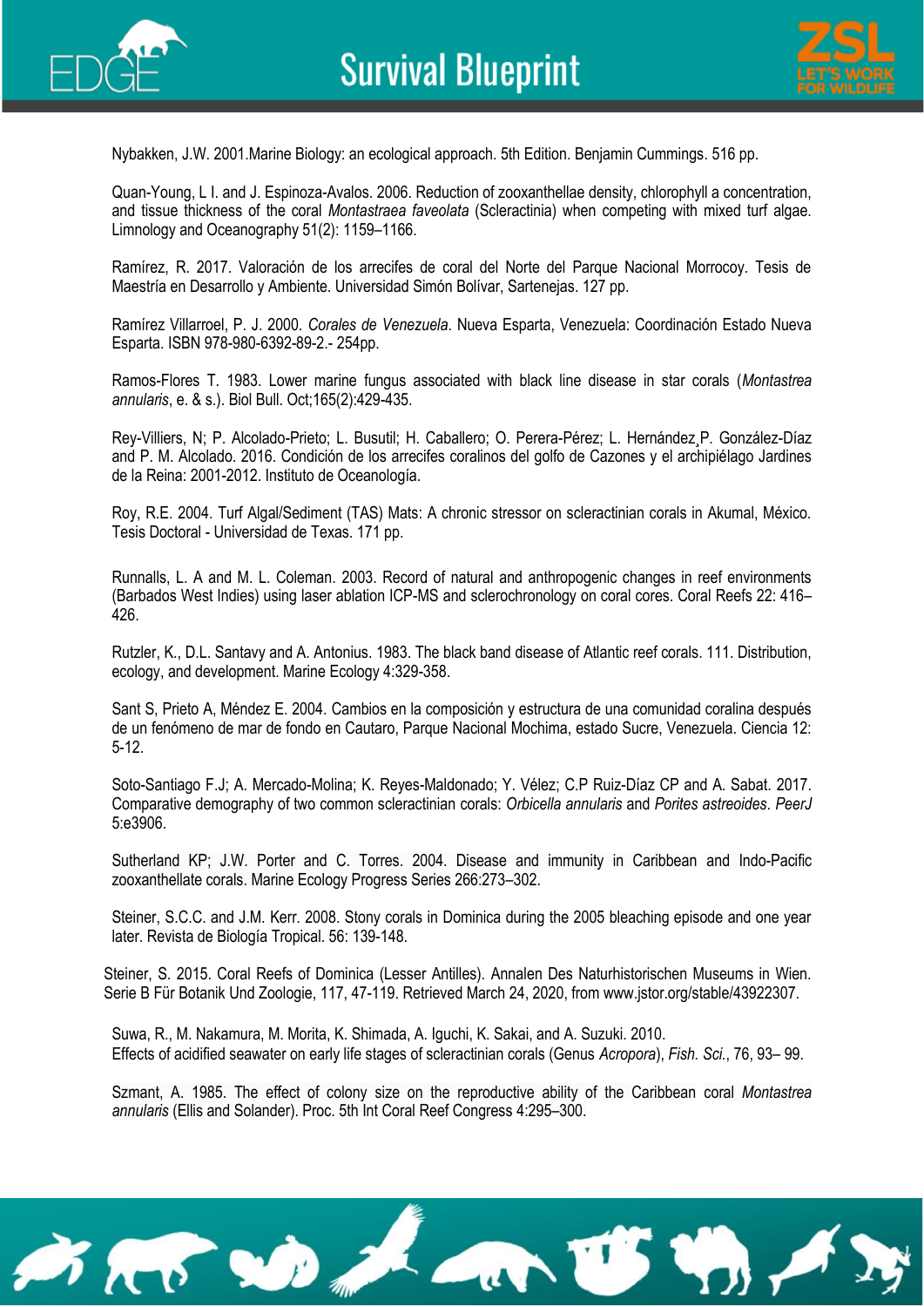![](_page_32_Picture_0.jpeg)

![](_page_32_Picture_2.jpeg)

Szmant, A. 1991. Sexual reproduction by the Caribbean reef corals *Montastrea annularis* and *M. cavernosa*. 1991. Marine Ecology Progress Series 74 :13-25.

Szmant, A.M and N.J. Gassman. 1990. The effects of prolonged "bleaching" on the tissue biomass and reproduction of the reef coral *Montastraea annularis*. Coral Reefs 8: 217 – 224.

Teece, M; B. Estes; E. Gelsleichter and D. Lirmanb. 2011. Heterotrophic and autotrophic assimilation of fatty acids by two scleractinian corals, *Montastraea faveolata* and *Porites astreoides*. The American Society of Limnology and Oceanography, 56: 1285–1296.

Terence P; L. Hughes and E. J. E. Tanner. 2000. Recruitment failure, life histories, and long-term decline of Caribbean corals *Ecology,* 81(8): 2250–2263.

Tomascik, T and F. Sander. 1987. Effects of eutrophication on reef – building corals. II. Structure of scleractinian coral communities on fringing reefs, Barbados, West Indies. Marine Biology 94: 53 - 75.

Tomascik, T and F. Sander. 1985. Effects of eutrophication on reef - building corals. I Growth rate of the reef building coral *Montastraea annularis*. Marine Biology 87: 143 – 155.

Towle E.K; I.C. Enochs and C. Langdon. 2015. Threatened Caribbean coral is able to mitigate the adverse effects of ocean acidification on calcification by increasing feeding rate. *PLoS ONE*, 10, e0123394.

Van Veghel, L.J; R. Van Veghel and P.M. Bak. 1993. Intraspecific variation of a dominant Caribbean reef building *Montastraea annularis*: genetic, behavioural and morphometric aspects. Marine Ecology Progress Series 92: 255 – 265.

Van Woesik, R. and C.J. Randall. 2017. Coral disease hotspots in the Caribbean. Ecosphere, 8( 5), e01814.

Villamizar G., Estrella Y. 2000. Estructura de una comunidad arrecifal en Falcon, Venezuela antes y después de una mortalidad masiva. Revista de Biología Tropical 47:19-30.

Villamizar, E; J.M Posada and S. Gómez. 2003. Rapid Assessment of coral reefs in the Archipelago de Los Roques National Park, Venezuela (part 1: stony corals and algae) Atoll Research Bulletin. 496 (28):512–529.

Villamizar G., Estrella Y. 2008. Status de los arrecifes coralinos del Parque Nacional Morrocoy, Sistemas Degradados o en Recuperación? Trabajo de Ascenso (Asociada), Facultad de Ciencias, Universidad Central de Venezuela136 pp.

Villamizar, E., H. Camisotti, B. Rodríguez, J. Pérez and M. Romero. 2008. Impacts of the 2005 Caribbean bleaching event at Archipelago de Los Roques National Park, Venezuela. Revista de Biología Tropical 56: 255– 270.

Villamizar, E., A. Yranzo., M. González., A. T. Herrera., J. Pérez and H. Camissotti. . 2014. Diversidad y condición de salud de corales pétreos en algunos arrecifes del Parque Nacional Archipiélago de los Roques, Venezuela. Acta Biológica Venezuelica- Vol- 34 (2): 257-279.

Weil, E and N. Knowlton. 1994. A multi-character analysis of the Caribbean coral *Montastraea annularis* (Ellis and Solander, 1786) and its two sibling species, *M. faveolata* (Ellis and Solander, 1786) and *M. franksi* (Gregory, 1895). Bulletin of Marine Science 55 (1): 151 – 175.

![](_page_32_Picture_18.jpeg)